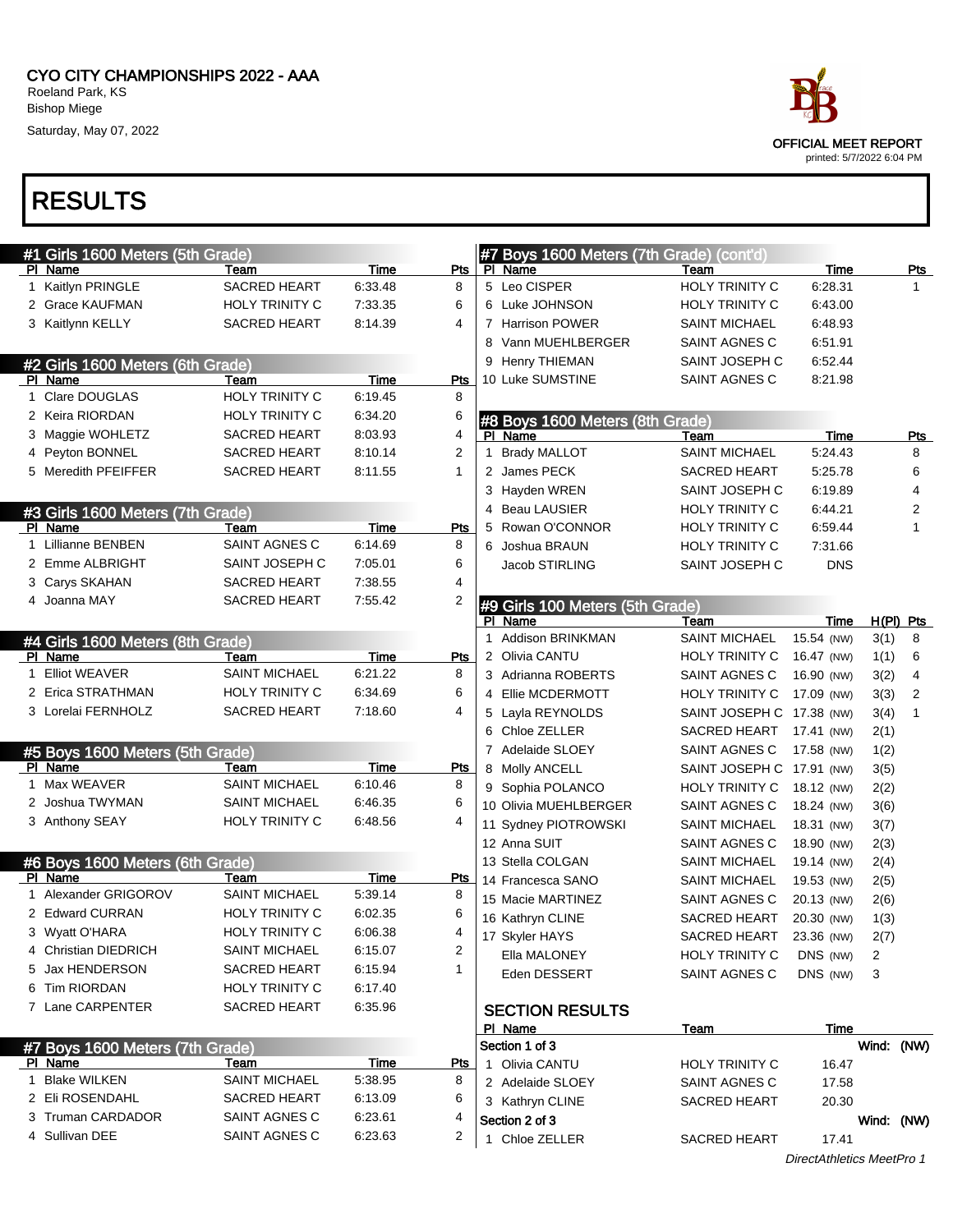

| #9 Girls 100 Meters (5th Grade) (cont'd) |                           |            |             |                | #10 Girls 100 Meters (6th Grade) (cont'd) |                           |            |                |             |
|------------------------------------------|---------------------------|------------|-------------|----------------|-------------------------------------------|---------------------------|------------|----------------|-------------|
| PI Name                                  | Team                      | Time       |             |                | PI Name                                   | <b>Team</b>               | Time       |                |             |
| 2 Sophia POLANCO                         | HOLY TRINITY C            | 18.12      |             |                | 3 Sofia JARACUARO                         | SAINT JOSEPH C            | 18.32      |                |             |
| 3 Anna SUIT                              | SAINT AGNES C             | 18.90      |             |                | 4 Cameil TROYER                           | <b>HOLY TRINITY C</b>     | 19.19      |                |             |
| 4 Stella COLGAN                          | <b>SAINT MICHAEL</b>      | 19.14      |             |                | 5 Morgan BENNETT                          | SAINT MICHAEL             | 19.68      |                |             |
| 5 Francesca SANO                         | <b>SAINT MICHAEL</b>      | 19.53      |             |                | <b>Isabella CAMPBELL</b>                  | SAINT MICHAEL             | <b>DNS</b> |                |             |
| 6 Macie MARTINEZ                         | SAINT AGNES C             | 20.13      |             |                | Section 2 of 3                            |                           |            | Wind:          | (NW)        |
| 7 Skyler HAYS                            | <b>SACRED HEART</b>       | 23.36      |             |                | 1 Mia MORRIS                              | SAINT AGNES C             | 16.18      |                |             |
| Ella MALONEY                             | <b>HOLY TRINITY C</b>     | <b>DNS</b> |             |                | 2 Hayden BAUER                            | <b>SACRED HEART</b>       | 16.19      |                |             |
| Section 3 of 3                           |                           |            | Wind: (NW)  |                | 3 Mariana KNOPKE                          | <b>SAINT MICHAEL</b>      | 16.73      |                |             |
| 1 Addison BRINKMAN                       | <b>SAINT MICHAEL</b>      | 15.54      |             |                | 4 Cecilia BALDWIN                         | SAINT MICHAEL             | 16.81      |                |             |
| 2 Adrianna ROBERTS                       | SAINT AGNES C             | 16.90      |             |                | 5 Natalia RYCHNOVSKY                      | SAINT MICHAEL             | 17.24      |                |             |
| 3 Ellie MCDERMOTT                        | HOLY TRINITY C            | 17.09      |             |                | 6 Hunter WRIGHT                           | SAINT MICHAEL             | 17.36      |                |             |
| 4 Layla REYNOLDS                         | SAINT JOSEPH C            | 17.38      |             |                | 7 Ava LIPARI                              | SAINT JOSEPH C            | 17.61      |                |             |
| 5 Molly ANCELL                           | SAINT JOSEPH C            | 17.91      |             |                | 8 Gabby STEIN                             | SACRED HEART              | 18.56      |                |             |
| 6 Olivia MUEHLBERGER                     | SAINT AGNES C             | 18.24      |             |                | Section 3 of 3                            |                           |            |                | Wind: (NW)  |
| 7 Sydney PIOTROWSKI                      | <b>SAINT MICHAEL</b>      | 18.31      |             |                | 1 Esther SOLDEVILLA                       | SAINT JOSEPH C            | 15.40      |                |             |
| Eden DESSERT                             | SAINT AGNES C             | <b>DNS</b> |             |                | 2 Emma MALLORY                            | <b>HOLY TRINITY C</b>     | 15.42      |                |             |
| #10 Girls 100 Meters (6th Grade)         |                           |            |             |                | 3 Tyler FRIZELLE                          | SAINT AGNES C             | 15.67      |                |             |
| PI Name                                  | Team                      | Time       | $H(PI)$ Pts |                | 4 Avery NEUER                             | HOLY TRINITY C            | 16.00      |                |             |
| 1 Esther SOLDEVILLA                      | SAINT JOSEPH C 15.40 (NW) |            | 3(1)        | 8              | 5 Reagan MILES                            | SACRED HEART              | 16.34      |                |             |
| 2 Emma MALLORY                           | HOLY TRINITY C            | 15.42 (NW) | 3(2)        | 6              | 6 Addison MEARS                           | SAINT JOSEPH C            | 16.51      |                |             |
| 3 Tyler FRIZELLE                         | SAINT AGNES C             | 15.67 (NW) | 3(3)        | 4              | 7 Finlee FONSECA                          | SAINT JOSEPH C            | 16.52      |                |             |
| 4 Avery NEUER                            | HOLY TRINITY C            | 16.00 (NW) | 3(4)        | $\overline{2}$ | 8 Agnes WRIGHT                            | SAINT AGNES C             | 16.80      |                |             |
| 5 Mia MORRIS                             | SAINT AGNES C             | 16.18 (NW) | 2(1)        |                | #11 Girls 100 Meters (7th Grade)          |                           |            |                |             |
| 6 Hayden BAUER                           | <b>SACRED HEART</b>       | 16.19 (NW) | 2(2)        |                | PI Name                                   | Team                      | Time       |                | $H(PI)$ Pts |
| 7 Reagan MILES                           | SACRED HEART              | 16.34 (NW) | 3(5)        |                | 1 Oakley JONES                            | <b>SAINT MICHAEL</b>      | 14.39 (NW) | 3(1)           | 8           |
| 8 Addison MEARS                          | SAINT JOSEPH C 16.51 (NW) |            | 3(6)        |                | 2 Josie ASTOR                             | SAINT AGNES C             | 14.45 (NW) | 3(2)           | 6           |
| 9 Finlee FONSECA                         | SAINT JOSEPH C 16.52 (NW) |            | 3(7)        |                | 3 Maddy BURCHARD                          | HOLY TRINITY C            | 14.92 (NW) | 3(3)           | 4           |
| 10 Mariana KNOPKE                        | <b>SAINT MICHAEL</b>      | 16.73 (NW) | 2(3)        |                | 4 Rilla REEL                              | SAINT AGNES C             | 15.42 (NW) | 3(4)           | 2           |
| 11 Agnes WRIGHT                          | SAINT AGNES C             | 16.80 (NW) | 3(8)        |                | 5 Libby WHITE                             | SAINT MICHAEL             | 15.50 (NW) | 3(5)           | 1           |
| 12 Cecilia BALDWIN                       | <b>SAINT MICHAEL</b>      | 16.81 (NW) | 2(4)        |                | 6 Isabella HANSEN                         | SAINT MICHAEL             | 15.56 (NW) | 3(6)           |             |
| 13 Elliot SCHERZER                       | <b>SACRED HEART</b>       | 16.88 (NW) | 1(1)        |                | 7 Finley RHOADES                          | SAINT AGNES C             | 15.81 (NW) | 3(7)           |             |
| 14 Zoey DUCKERS                          | SAINT AGNES C             | 16.94 (NW) | 1(2)        |                | 8 Leighton DODD                           | <b>SACRED HEART</b>       | 16.08 (NW) | 2(1)           |             |
| 15 Natalia RYCHNOVSKY                    | <b>SAINT MICHAEL</b>      | 17.24 (NW) | 2(5)        |                | 9 Isla SCHERZER                           | HOLY TRINITY C            | 16.15 (NW) | 3(8)           |             |
| 16 Hunter WRIGHT                         | <b>SAINT MICHAEL</b>      | 17.36 (NW) | 2(6)        |                | 10 Lorena MARTINEZ                        | HOLY TRINITY C            | 16.29 (NW) | 2(2)           |             |
| 17 Ava LIPARI                            | SAINT JOSEPH C 17.61 (NW) |            | 2(7)        |                | 11 Violet TOEPFER                         | <b>SACRED HEART</b>       | 16.87 (NW) | 2(3)           |             |
| 18 Sofia JARACUARO                       | SAINT JOSEPH C 18.32 (NW) |            | 1(3)        |                | 12 Avery MURPHY                           | SAINT JOSEPH C 16.92 (NW) |            | 1(1)           |             |
| 19 Gabby STEIN                           | SACRED HEART              | 18.56 (NW) | 2(8)        |                | 13 Piper KRESHA                           | <b>SACRED HEART</b>       | 17.29 (NW) | 2(4)           |             |
| 20 Cameil TROYER                         | HOLY TRINITY C            | 19.19 (NW) | 1(4)        |                | 14 Elizabeth HOTZE                        | <b>HOLY TRINITY C</b>     | 17.57 (NW) | 2(5)           |             |
| 21 Morgan BENNETT                        | <b>SAINT MICHAEL</b>      | 19.68 (NW) | 1(5)        |                | 15 Adelheid BENBEN                        | SAINT AGNES C             | 17.99 (NW) | 2(6)           |             |
| <b>Isabella CAMPBELL</b>                 | <b>SAINT MICHAEL</b>      | DNS (NW)   | 1           |                | 16 Isabelle LIPARI                        | SAINT JOSEPH C 18.03 (NW) |            | 1(2)           |             |
|                                          |                           |            |             |                | 17 Alice CURNES                           | HOLY TRINITY C            | 18.06 (NW) | 1(3)           |             |
| <b>SECTION RESULTS</b>                   |                           |            |             |                | 18 Clarabel BENBEN                        | SAINT AGNES C             | 18.09 (NW) | 2(7)           |             |
| PI Name                                  | <u>Team</u>               | Time       |             |                | 19 Lacianna KLUEMPERS                     | SAINT JOSEPH C 18.93 (NW) |            | 1(4)           |             |
|                                          |                           |            |             |                |                                           |                           |            |                |             |
| Section 1 of 3                           |                           |            | Wind: (NW)  |                |                                           |                           |            |                |             |
| 1 Elliot SCHERZER                        | <b>SACRED HEART</b>       | 16.88      |             |                | Penelope CIMINIERI                        | <b>SAINT MICHAEL</b>      | DNS (NW)   | $\overline{2}$ |             |

#### SECTION RESULTS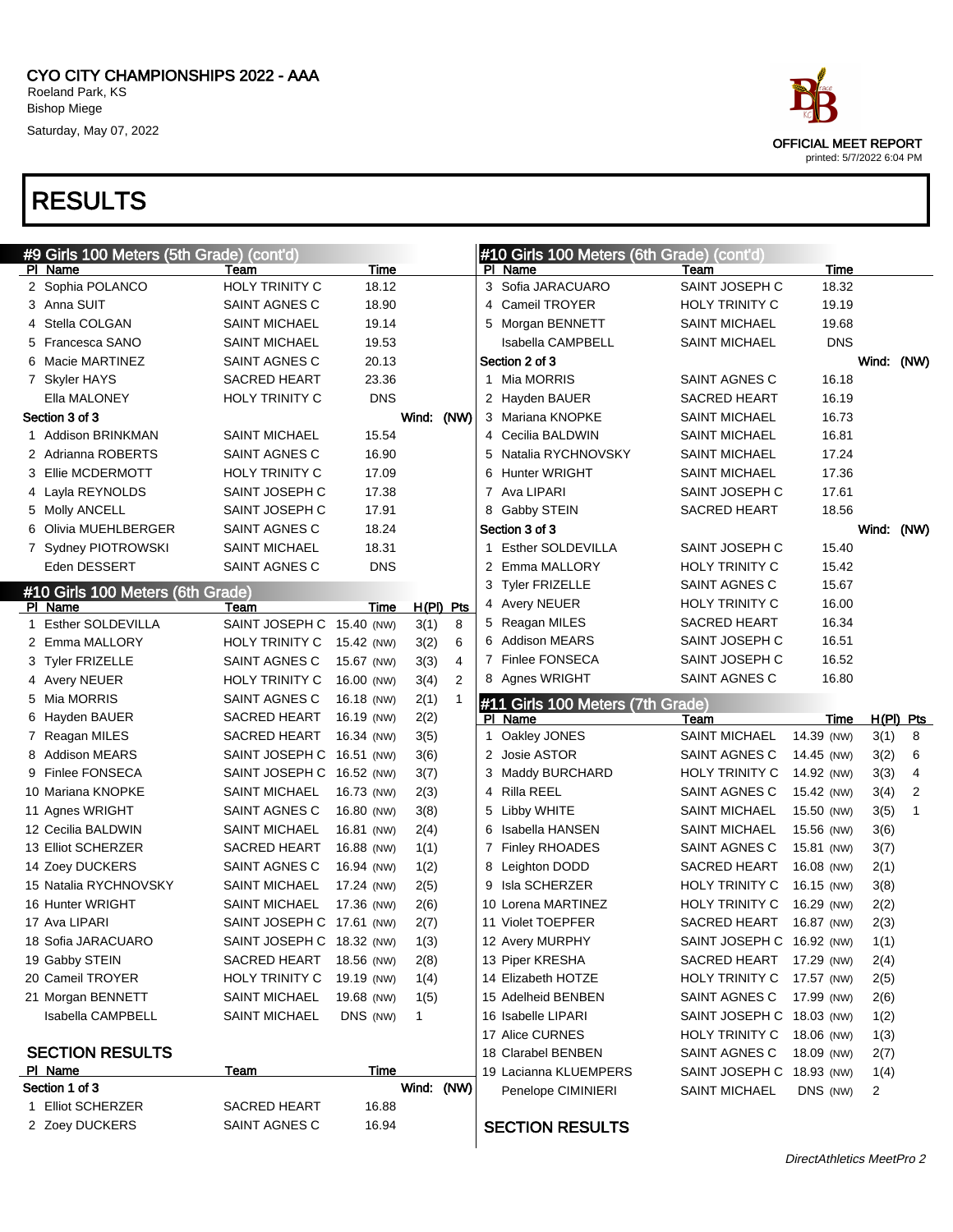

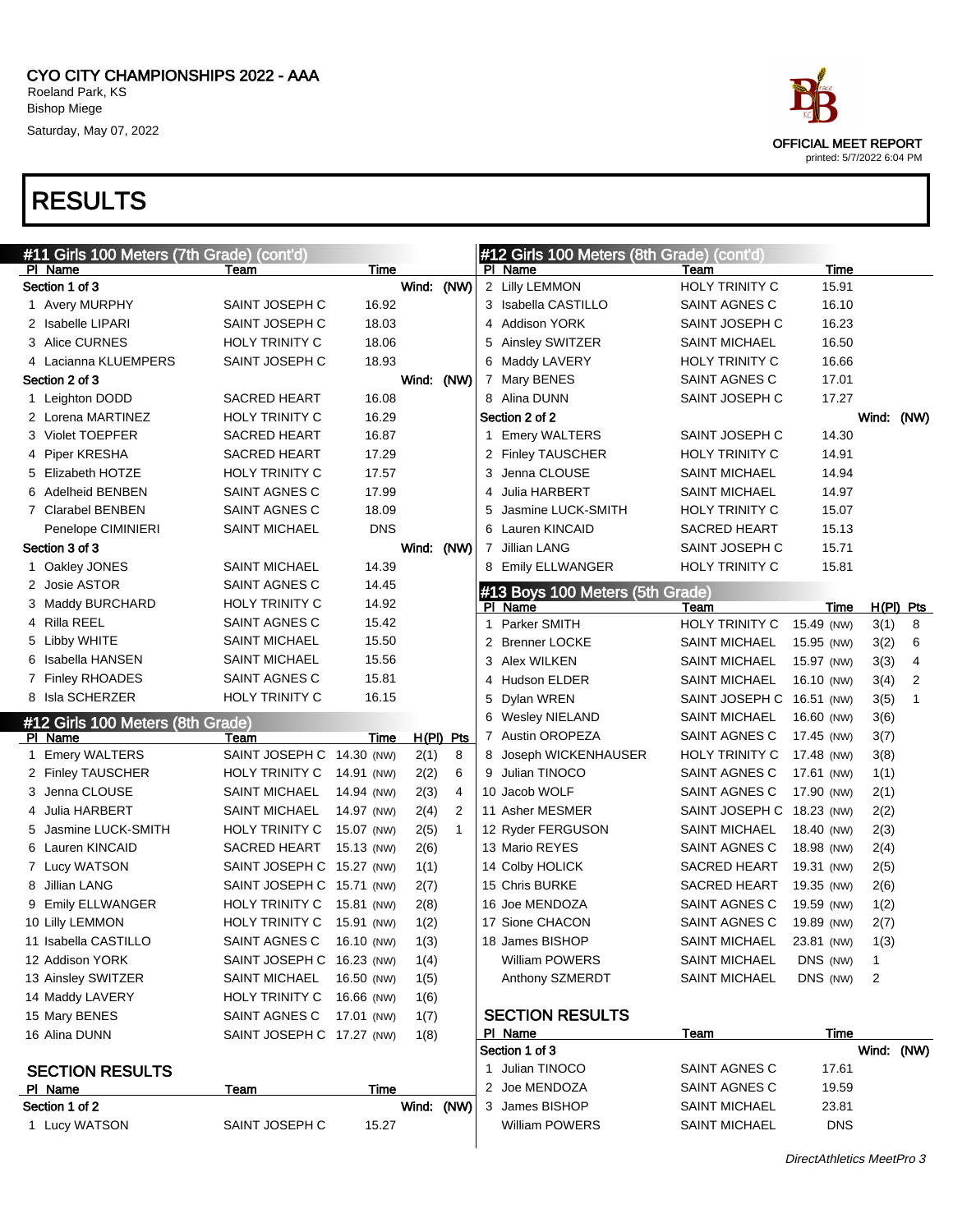

#### #13 Boys 100 Meters (5th Grade) (cont'd) PI Name Team Team Time Section 2 of 3 New York 1, 2012 1, 2014 1, 2014 1, 2014 1, 2014 1, 2014 1, 2014 1, 2014 1, 2014 1, 2014 1, 201 1 Jacob WOLF SAINT AGNES C 17.90 2 Asher MESMER
SAINT JOSEPH C
18.23 3 Ryder FERGUSON SAINT MICHAEL 18.40 4 Mario REYES SAINT AGNES C 18.98 5 Colby HOLICK SACRED HEART 19.31 6 Chris BURKE SACRED HEART 19.35 7 Sione CHACON SAINT AGNES C 19.89 Anthony SZMERDT SAINT MICHAEL DNS Section 3 of 3 Wind: (NW) 1 Parker SMITH **HOLY TRINITY C** 15.49 2 Brenner LOCKE SAINT MICHAEL 15.95 3 Alex WILKEN SAINT MICHAEL 15.97 4 Hudson ELDER SAINT MICHAEL 16.10 5 Dylan WREN SAINT JOSEPH C 16.51 6 Wesley NIELAND SAINT MICHAEL 16.60 7 Austin OROPEZA<br>
SAINT AGNES C 17.45 8 Joseph WICKENHAUSER HOLY TRINITY C 17.48 #14 Boys 100 Meters (6th Grade) PI Name Team Team Time H(PI) Pts 1 Tommy ROBERTS SAINT AGNES C 14.24 (NW) 3(1) 8 2 Jackson HARLEY SACRED HEART 14.29 (NW) 3(2) 6 3 Oliver CIMINIERI SAINT MICHAEL 14.87 (NW) 3(3) 4 4 Ethan KINSINGER SAINT MICHAEL 14.88 (NW) 3(4) 2 5 Luke KOLICH SACRED HEART 15.07 (NW) 3(5) 1 6 Nolan FLOY SACRED HEART 15.14 (NW) 3(6) 7 Jake PHELPS SACRED HEART 15.26 (NW) 3(7) 8 Luke LATENSER SAINT AGNES C 15.62 (NW) 1(1) 9 Tyler COOK SAINT JOSEPH C 15.68 (NW) 1(2) 10 Quin CHAFFFEE-MCCLURE SAINT AGNES C 15.82 (NW) 2(1) 11 Luke VONDEMKAMP SACRED HEART 15.90 (NW) 3(8) 12 Colin MCCARTER SAINT JOSEPH C 16.39 (NW) 2(2) 13 Ben BORGMEYER SAINT JOSEPH C 16.71 (NW) 1(3) 14 Gabriel LUCK-SMITH HOLY TRINITY C 16.90 (NW) 2(3) 15 Marco DIGIORGIO SACRED HEART 18.80 (NW) 2(4) Joe SATSKY SAINT JOSEPH C DNS (NW) 2 Dominic BARKMAN HOLY TRINITY C DNS (NW) 2 SECTION RESULTS PI Name Team Team Time Section 1 of 3 Wind: (NW) 1 Luke LATENSER SAINT AGNES C 15.62 2 Tyler COOK SAINT JOSEPH C 15.68 3 Ben BORGMEYER SAINT JOSEPH C 16.71 Section 2 of 3 Wind: (NW) 1 Quin CHAFFFEE-MCCLURE SAINT AGNES C 15.82 #14 Boys 100 Meters (6th Grade) (cont'd) PI Name Team Team Time 2 Colin MCCARTER SAINT JOSEPH C 16.39 3 Gabriel LUCK-SMITH HOLY TRINITY C 16.90 4 Marco DIGIORGIO SACRED HEART 18.80 Joe SATSKY SAINT JOSEPH C DNS Dominic BARKMAN HOLY TRINITY C DNS Section 3 of 3 Wind: (NW) 1 Tommy ROBERTS SAINT AGNES C 14.24 2 Jackson HARLEY SACRED HEART 14.29 3 Oliver CIMINIERI SAINT MICHAEL 14.87 4 Ethan KINSINGER SAINT MICHAEL 14.88 5 Luke KOLICH SACRED HEART 15.07 6 Nolan FLOY SACRED HEART 15.14 7 Jake PHELPS SACRED HEART 15.26 8 Luke VONDEMKAMP SACRED HEART 15.90 #15 Boys 100 Meters (7th Grade) PI Name Team Team Team Time H(PI) Pts 1 Rafferty JACKSON SAINT JOSEPH C 13.95 (NW) 5(1) 8 2 Francis HESS SACRED HEART 14.17 (NW) 5(2) 6 3 Drew MORTIMER HOLY TRINITY C 14.26 (NW) 5(3) 4 4 Vincent SORENSON SAINT MICHAEL 14.39 (NW) 5(4) 2 5 Owen HUGHES SAINT MICHAEL 14.51 (NW) 1(1) 1 6 Jack BALDWIN SAINT MICHAEL 14.87 (NW) 5(5) 7 Luke TAYLOR SAINT JOSEPH C 14.91 (NW) 5(6) 8 Andrew NGUYEN HOLY TRINITY C 14.93 (NW) 4(1) 9 Diego OLSEN SAINT JOSEPH C 15.08 (NW) 4(2) 10 Logan GASSETT SAINT JOSEPH C 15.19 (NW) 3(1) 11 Samuel VOLKER SAINT MICHAEL 15.26 (NW) 5(7) 12 Skyler LOWRY HOLY TRINITY C 15.34 (NW) 4(3) 13 Sam ROBINSON SAINT MICHAEL 15.59 (NW) 3(2) 14 Benjamin BINGHAM HOLY TRINITY C 15.62 (NW) 1(2) 15 Michael KILROY SAINT MICHAEL 15.62 (NW) 3(3) 16 Anthony KEMPF SACRED HEART 15.66 (NW) 5(8) 17 Nate BRIGHT SACRED HEART 16.12 (NW) 2(1) 18 Wesley WALSH SAINT AGNES C 16.13 (NW) 4(4) 19 Grant OYLER HOLY TRINITY C 16.16 (NW) 3(4) 20 Parker GOMEZ SAINT MICHAEL 16.19 (NW) 4(5) 21 Peyton COFFEY SACRED HEART 16.23 (NW) 4(6) 22 Logan MOORE HOLY TRINITY C 16.35 (NW) 4(7) 23 Grady HUBER SAINT MICHAEL 16.57 (NW) 3(5) 24 Lucas CLINE SACRED HEART 16.78 (NW) 2(2) 25 Robert JONSCHER IV SAINT AGNES C 16.84 (NW) 3(6) 26 Alexander CALDWELL SAINT MICHAEL 16.86 (NW) 3(7) 27 Ben MULLIN HOLY TRINITY C 16.95 (NW) 3(8) 28 Jackson KELLY SAINT AGNES C 17.10 (NW) 2(3) 29 Harrison POWER SAINT MICHAEL 17.13 (NW) 1(3) 30 Adrien CALDWELL SAINT MICHAEL 17.27 (NW) 2(4)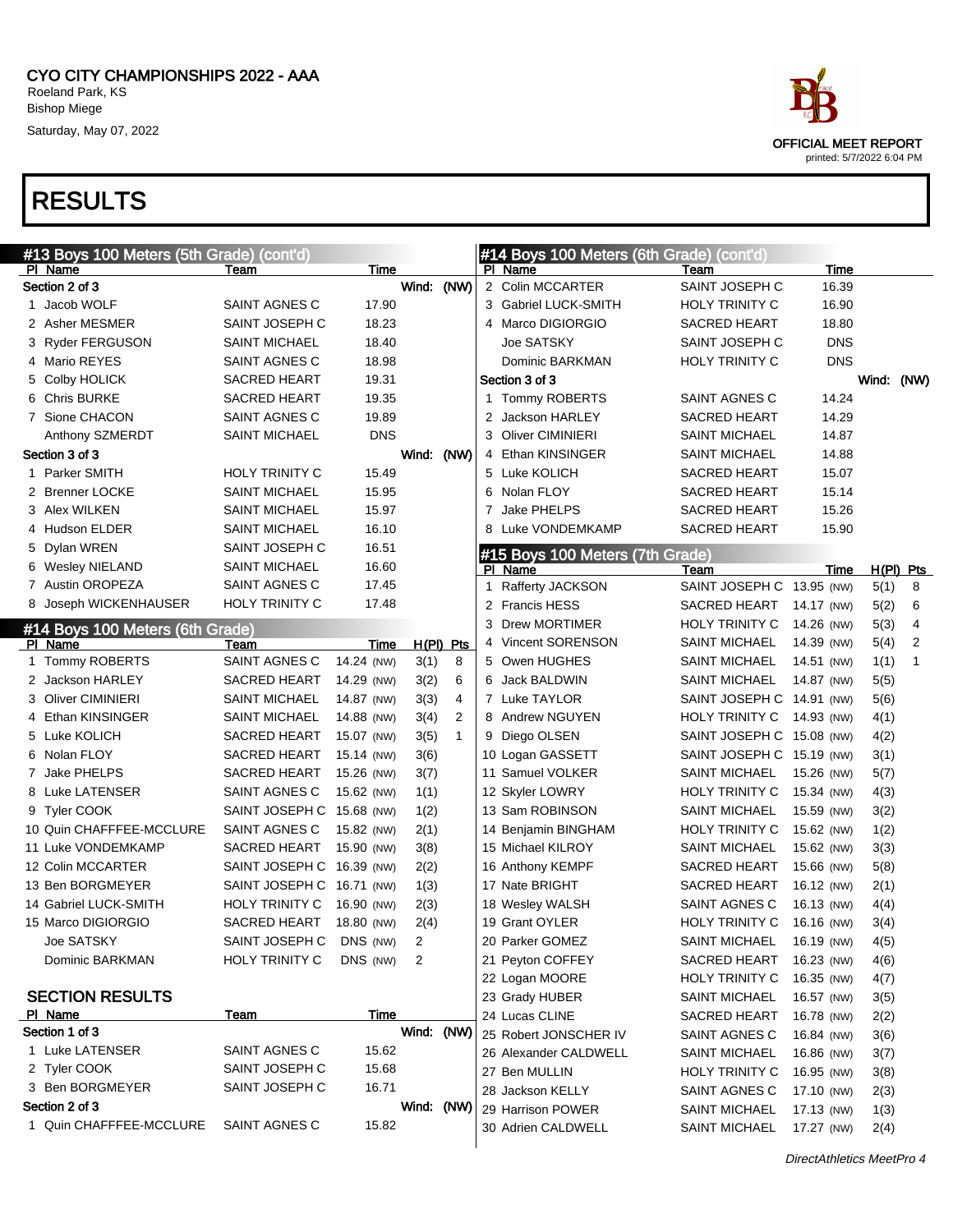| #15 Boys 100 Meters (7th Grade) (cont'd) |                       |            |            |           | #15 Boys 100 Meters (7th Grade) (cont'd) |                                |                          |              |   |
|------------------------------------------|-----------------------|------------|------------|-----------|------------------------------------------|--------------------------------|--------------------------|--------------|---|
| PI Name                                  | Team                  | Time       |            | H(PI) Pts | PI Name                                  | Team                           | Time                     |              |   |
| 31 Clark KELLEY                          | HOLY TRINITY C        | 17.37 (NW) | 2(5)       |           | 5 Jack BALDWIN                           | <b>SAINT MICHAEL</b>           | 14.87                    |              |   |
| 32 Ethan PEAK                            | HOLY TRINITY C        | 18.39 (NW) | 2(6)       |           | 6 Luke TAYLOR                            | SAINT JOSEPH C                 | 14.91                    |              |   |
| 33 John O'CONNOR                         | HOLY TRINITY C        | 18.72 (NW) | 1(4)       |           | 7 Samuel VOLKER                          | <b>SAINT MICHAEL</b>           | 15.26                    |              |   |
| 34 Ben FISHER                            | SAINT AGNES C         | 19.41 (NW) | 2(7)       |           | 8 Anthony KEMPF                          | <b>SACRED HEART</b>            | 15.66                    |              |   |
| 35 Elias STUPNIANEK                      | SACRED HEART          | 20.19 (NW) | 2(8)       |           | #16 Boys 100 Meters (8th Grade)          |                                |                          |              |   |
| Jonathan HOMANT                          | <b>SAINT MICHAEL</b>  | DNS (NW)   | 4          |           | PI Name                                  | Team                           | Time                     | $H(PI)$ Pts  |   |
| <b>SECTION RESULTS</b>                   |                       |            |            |           | <b>Gavin PUCHALLA</b>                    | <b>SAINT MICHAEL</b>           | 13.16 (NW)               | 4(1)         | 8 |
|                                          |                       | Time       |            |           | 2 Hudson MALFER                          | <b>SAINT MICHAEL</b>           | 13.24 (NW)               | 4(2)         | 6 |
| PI Name<br>Section 1 of 5                | Team                  |            | Wind:      | (NW)      | 3 Sam CHARLTON                           | HOLY TRINITY C                 | 13.35 (NW)               | 4(3)         | 4 |
| 1 Owen HUGHES                            | <b>SAINT MICHAEL</b>  | 14.51      |            |           | 4 Chase ODDO                             | <b>SAINT MICHAEL</b>           | 13.53 (NW)               | 3(1)         | 2 |
| 2 Benjamin BINGHAM                       | <b>HOLY TRINITY C</b> | 15.62      |            |           | 5 Hayden HORN                            | SAINT JOSEPH C 13.54 (NW)      |                          | 1(1)         | 1 |
| 3 Harrison POWER                         | <b>SAINT MICHAEL</b>  | 17.13      |            |           | Jameson FITZGERALD                       | HOLY TRINITY C                 | 13.57 (NW)               | 4(4)         |   |
| 4 John O'CONNOR                          | <b>HOLY TRINITY C</b> | 18.72      |            |           | 7 Carter SHOTKOSKI                       | SAINT JOSEPH C 13.64 (NW)      |                          | 4(5)         |   |
| Section 2 of 5                           |                       |            | Wind: (NW) |           | 8 Alec JETT                              | <b>SACRED HEART</b>            | 13.67 (NW)               | 4(6)         |   |
| 1 Nate BRIGHT                            | <b>SACRED HEART</b>   | 16.12      |            |           | 9 Gregory CRAMER                         | <b>SAINT MICHAEL</b>           | 13.71 (NW)               | 3(2)         |   |
| 2 Lucas CLINE                            | <b>SACRED HEART</b>   | 16.78      |            |           | 10 Ryan TROYER                           | <b>HOLY TRINITY C</b>          | 13.85 (NW)               | 4(7)         |   |
| 3 Jackson KELLY                          | SAINT AGNES C         | 17.10      |            |           | 11 Brock MASLOWSKI                       | <b>SAINT MICHAEL</b>           | 13.88 (NW)               | 3(3)         |   |
| 4 Adrien CALDWELL                        | <b>SAINT MICHAEL</b>  | 17.27      |            |           | 12 Leo MENGHINI                          | <b>SAINT MICHAEL</b>           | 14.07 (NW)               | 3(4)         |   |
| 5 Clark KELLEY                           | <b>HOLY TRINITY C</b> | 17.37      |            |           | 13 Noah SUMSTINE                         | SAINT AGNES C                  | 14.15 (NW)               | 4(8)         |   |
| 6 Ethan PEAK                             | <b>HOLY TRINITY C</b> | 18.39      |            |           | 14 Erik KLEIN                            | SAINT JOSEPH C 14.34 (NW)      |                          | 1(2)         |   |
| 7 Ben FISHER                             | SAINT AGNES C         | 19.41      |            |           | 15 Dane MOSIMANN                         | HOLY TRINITY C                 | 14.38 (NW)               | 3(5)         |   |
| 8 Elias STUPNIANEK                       | <b>SACRED HEART</b>   | 20.19      |            |           | 16 Ethan PIOTROWSKI                      | <b>SAINT MICHAEL</b>           | 14.48 (NW)               | 3(6)         |   |
| Section 3 of 5                           |                       |            | Wind: (NW) |           | 17 Brady HARLEY                          | <b>SACRED HEART</b>            | 14.49 (NW)               | 3(7)         |   |
| 1 Logan GASSETT                          | SAINT JOSEPH C        | 15.19      |            |           | 18 Ethan REYES                           | SAINT AGNES C                  | 14.59 (NW)               | 3(8)         |   |
| 2 Sam ROBINSON                           | <b>SAINT MICHAEL</b>  | 15.59      |            |           | 19 Nathan RASGORSHEK                     | <b>SAINT MICHAEL</b>           | 14.84 (NW)               | 2(1)         |   |
| 3 Michael KILROY                         | <b>SAINT MICHAEL</b>  | 15.62      |            |           | 20 Charlie HEINEN                        | HOLY TRINITY C                 | 14.91 (NW)               | 2(2)         |   |
| 4 Grant OYLER                            | <b>HOLY TRINITY C</b> | 16.16      |            |           | 21 John BURKE                            | <b>SACRED HEART</b>            | 15.58 (NW)               | 2(3)         |   |
| 5 Grady HUBER                            | <b>SAINT MICHAEL</b>  | 16.57      |            |           | 22 Dominic MAGANA                        | SAINT AGNES C                  | 15.74 (NW)               | 2(4)         |   |
| 6 Robert JONSCHER IV                     | SAINT AGNES C         | 16.84      |            |           | 23 Joseph KARIUKI                        | HOLY TRINITY C                 | 15.78 (NW)               | 2(5)         |   |
| 7 Alexander CALDWELL                     | <b>SAINT MICHAEL</b>  | 16.86      |            |           | 24 Campbell LUZAR<br>25 Jack KELLEY      | SAINT AGNES C                  | 16.16 (NW)               | 1(3)         |   |
| 8 Ben MULLIN                             | <b>HOLY TRINITY C</b> | 16.95      |            |           |                                          | <b>SACRED HEART</b>            | 16.33 (NW)               | 2(6)         |   |
| Section 4 of 5                           |                       |            | Wind: (NW) |           | 26 Luke Td OLSON<br>27 Graham WALSH      | SAINT AGNES C<br>SAINT AGNES C | 16.64 (NW)<br>17.00 (NW) | 2(7)         |   |
| 1 Andrew NGUYEN                          | <b>HOLY TRINITY C</b> | 14.93      |            |           | 28 Eli SHULTE                            | <b>HOLY TRINITY C</b>          |                          | 1(4)         |   |
| 2 Diego OLSEN                            | SAINT JOSEPH C        | 15.08      |            |           | 29 Joshua COLLINS                        | SAINT AGNES C                  | 17.07 (NW)               | 1(5)         |   |
| 3 Skyler LOWRY                           | HOLY TRINITY C        | 15.34      |            |           | 30 Rowan O'CONNOR                        | HOLY TRINITY C 17.76 (NW)      | 17.35 (NW)               | 2(8)<br>1(6) |   |
| 4 Wesley WALSH                           | SAINT AGNES C         | 16.13      |            |           | Thomas SERRANO                           |                                |                          |              |   |
| 5 Parker GOMEZ                           | <b>SAINT MICHAEL</b>  | 16.19      |            |           |                                          | SAINT JOSEPH C DNS (NW)        |                          | 1            |   |
| 6 Peyton COFFEY                          | SACRED HEART          | 16.23      |            |           | <b>SECTION RESULTS</b>                   |                                |                          |              |   |
| 7 Logan MOORE                            | HOLY TRINITY C        | 16.35      |            |           | PI Name                                  | <u>Team</u>                    | Time                     |              |   |
| Jonathan HOMANT                          | <b>SAINT MICHAEL</b>  | <b>DNS</b> |            |           | Section 1 of 4                           |                                |                          | Wind: (NW)   |   |
| Section 5 of 5                           |                       |            | Wind: (NW) |           | 1 Hayden HORN                            | SAINT JOSEPH C                 | 13.54                    |              |   |
| 1 Rafferty JACKSON                       | SAINT JOSEPH C        | 13.95      |            |           | 2 Erik KLEIN                             | SAINT JOSEPH C                 | 14.34                    |              |   |
| 2 Francis HESS                           | SACRED HEART          | 14.17      |            |           | 3 Campbell LUZAR                         | SAINT AGNES C                  | 16.16                    |              |   |
| 3 Drew MORTIMER                          | HOLY TRINITY C        | 14.26      |            |           | 4 Graham WALSH                           | SAINT AGNES C                  | 17.00                    |              |   |
| 4 Vincent SORENSON                       | <b>SAINT MICHAEL</b>  | 14.39      |            |           | 5 Eli SHULTE                             | HOLY TRINITY C                 | 17.07                    |              |   |
|                                          |                       |            |            |           |                                          |                                |                          |              |   |

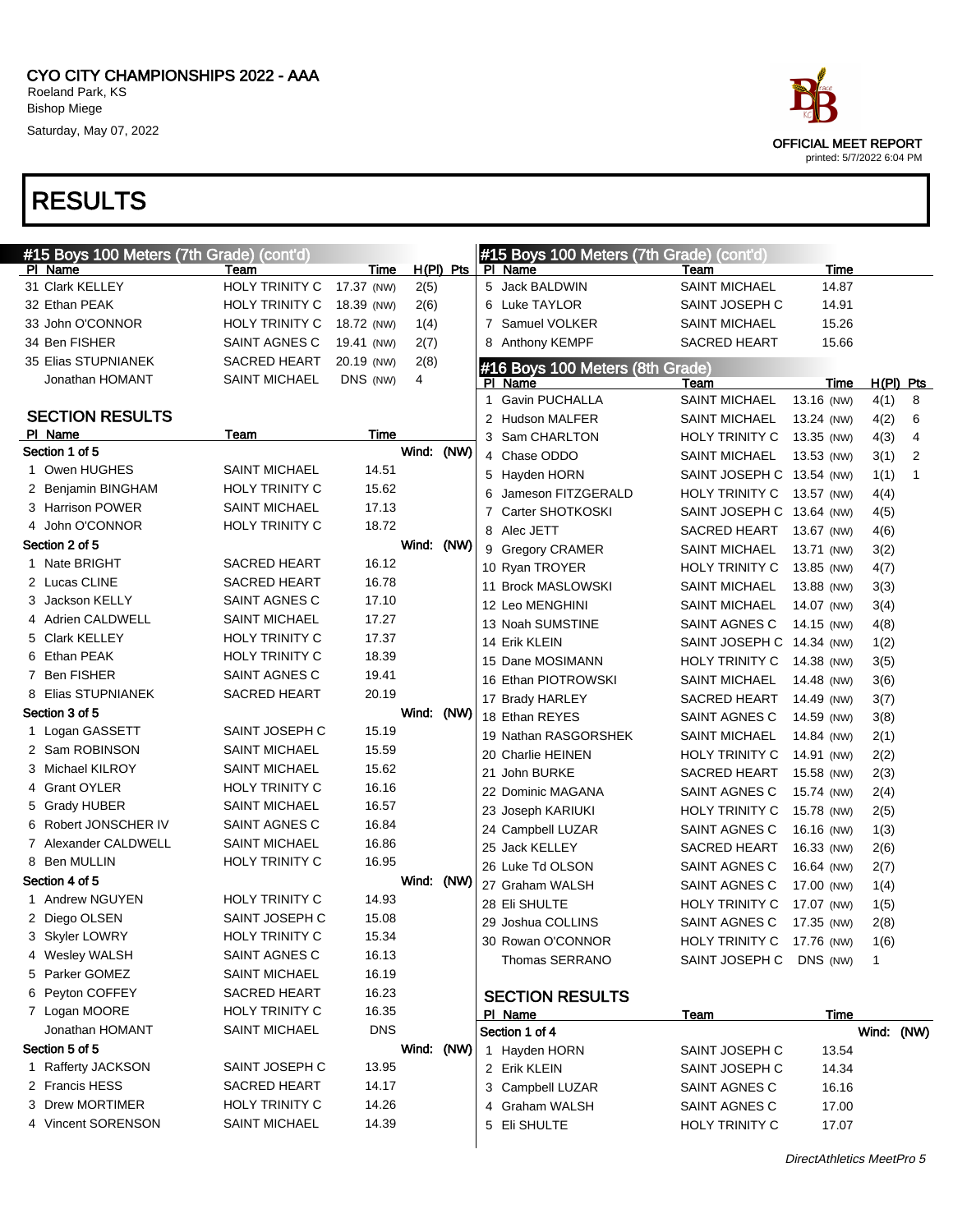CYO CITY CHAMPIONSHIPS 2022 - AAA Roeland Park, KS Bishop Miege

Saturday, May 07, 2022

| #16 Boys 100 Meters (8th Grade) (cont'd) |                       |             |                | #20 Distance Medley Relay (8th Grade) |                       |             |             |                |
|------------------------------------------|-----------------------|-------------|----------------|---------------------------------------|-----------------------|-------------|-------------|----------------|
| PI Name                                  | Team                  | Time        |                | PI Team                               |                       | Time        |             | <b>Pts</b>     |
| 6 Rowan O'CONNOR                         | <b>HOLY TRINITY C</b> | 17.76       |                | 1 SAINT MICHAEL CYOKS (A)             |                       | 2:11.62     |             | 8              |
| Thomas SERRANO                           | SAINT JOSEPH C        | <b>DNS</b>  |                | 2 HOLY TRINITY CYOKS (A)              |                       | 2:12.54     |             | 6              |
| Section 2 of 4                           |                       |             | Wind: (NW)     |                                       |                       |             |             |                |
| 1 Nathan RASGORSHEK                      | <b>SAINT MICHAEL</b>  | 14.84       |                | #21 Distance Medley Relay (5th Grade) |                       |             |             |                |
| 2 Charlie HEINEN                         | HOLY TRINITY C        | 14.91       |                | PI Team                               |                       | Time        |             | <b>Pts</b>     |
| 3 John BURKE                             | <b>SACRED HEART</b>   | 15.58       |                | 1 SAINT JOSEPH CYOKS (A)              |                       | 2:24.83     |             | 8              |
| 4 Dominic MAGANA                         | SAINT AGNES C         | 15.74       |                | 2 HOLY TRINITY CYOKS (A)              |                       | 2:47.14     |             | 6              |
| 5 Joseph KARIUKI                         | HOLY TRINITY C        | 15.78       |                | 3 SAINT AGNES CYOKS (A)               |                       | 2:55.66     |             | 4              |
| 6 Jack KELLEY                            | <b>SACRED HEART</b>   | 16.33       |                |                                       |                       |             |             |                |
| 7 Luke Td OLSON                          | SAINT AGNES C         | 16.64       |                | #22 Distance Medley Relay (6th Grade) |                       |             |             |                |
| 8 Joshua COLLINS                         | SAINT AGNES C         | 17.35       |                | PI Team                               |                       | Time        |             | Pts            |
| Section 3 of 4                           |                       |             | Wind: (NW)     | 1 SAINT AGNES CYOKS (A)               |                       | 2:13.98     |             | 8              |
| 1 Chase ODDO                             | <b>SAINT MICHAEL</b>  | 13.53       |                | 2 SAINT JOSEPH CYOKS (A)              |                       | 2:14.62     |             | 6              |
| 2 Gregory CRAMER                         | <b>SAINT MICHAEL</b>  | 13.71       |                | 3 SACRED HEART CYOKS (A)              |                       | 2:19.26     |             | 4              |
| 3 Brock MASLOWSKI                        | <b>SAINT MICHAEL</b>  | 13.88       |                | 4 HOLY TRINITY CYOKS (A)              |                       | 2:35.59     |             | $\overline{2}$ |
| 4 Leo MENGHINI                           | <b>SAINT MICHAEL</b>  | 14.07       |                |                                       |                       |             |             |                |
| 5 Dane MOSIMANN                          | HOLY TRINITY C        | 14.38       |                | #23 Distance Medley Relay (7th Grade) |                       |             |             |                |
| 6 Ethan PIOTROWSKI                       | <b>SAINT MICHAEL</b>  | 14.48       |                | PI Team                               |                       | Time        |             | <u>Pts</u>     |
| 7 Brady HARLEY                           | <b>SACRED HEART</b>   | 14.49       |                | 1 SACRED HEART CYOKS (A)              |                       | 2:05.22     |             | 8              |
| 8 Ethan REYES                            | SAINT AGNES C         | 14.59       |                | 2 SAINT MICHAEL CYOKS (A)             |                       | 2:09.11     |             | 6              |
| Section 4 of 4                           |                       |             | Wind: (NW)     | 3 SAINT AGNES CYOKS (A)               |                       | 2:09.32     |             | 4              |
| 1 Gavin PUCHALLA                         | <b>SAINT MICHAEL</b>  | 13.16       |                | 4 SAINT JOSEPH CYOKS (A)              |                       | 2:23.73     |             | 2              |
| 2 Hudson MALFER                          | <b>SAINT MICHAEL</b>  | 13.24       |                | 5 HOLY TRINITY CYOKS (A)              |                       | 2:29.72     |             |                |
| 3 Sam CHARLTON                           | HOLY TRINITY C        | 13.35       |                |                                       |                       |             |             |                |
| 4 Jameson FITZGERALD                     | HOLY TRINITY C        | 13.57       |                | #24 Distance Medley Relay (8th Grade) |                       |             |             |                |
| 5 Carter SHOTKOSKI                       | SAINT JOSEPH C        | 13.64       |                | PI Team                               |                       | Time        |             | Pts            |
| 6 Alec JETT                              | <b>SACRED HEART</b>   | 13.67       |                | 1 SAINT MICHAEL CYOKS (A)             |                       | 1:56.84     |             | 8              |
| 7 Ryan TROYER                            | HOLY TRINITY C        | 13.85       |                | 2 HOLY TRINITY CYOKS (A)              |                       | 1:57.60     |             | 6              |
| 8 Noah SUMSTINE                          | SAINT AGNES C         | 14.15       |                | 3 SACRED HEART CYOKS (A)              |                       | 1:58.53     |             | 4              |
|                                          |                       |             |                | 4 SAINT JOSEPH CYOKS (A)              |                       | 1:59.55     |             | $\overline{2}$ |
| #17 Distance Medley Relay (5th Grade)    |                       |             |                | 5 SAINT AGNES CYOKS (A)               |                       | 2:07.42     |             |                |
| PI Team                                  |                       | Time        | Pts            |                                       |                       |             |             |                |
| 1 HOLY TRINITY CYOKS (A)                 |                       | 2:25.56     | 8              | #25 Girls 60 Meters (5th Grade)       |                       |             |             |                |
| 2 SAINT AGNES CYOKS (A)                  |                       | 2:36.36     | 6              | PI Name                               | Team                  | Time        | $H(PI)$ Pts |                |
|                                          |                       |             |                | 1 Addison BRINKMAN                    | <b>SAINT MICHAEL</b>  | 8.61 (NW)   | 3(1)        | 8              |
| #18 Distance Medley Relay (6th Grade)    |                       |             |                | 2 Bailey HOLTON                       | <b>HOLY TRINITY C</b> | 8.85 (NW)   | 3(2)        | 6              |
| <u>PI Team</u>                           |                       | <u>Time</u> | <u>Pts</u>     | 3 Anna ATCHITY                        | SAINT AGNES C         | $9.16$ (NW) | 3(3)        | 4              |
| 1 HOLY TRINITY CYOKS (A)                 |                       | 2:21.45     | 8              | 4 Ellie MCDERMOTT                     | <b>HOLY TRINITY C</b> | 9.19 (NW)   | 3(4)        | 2              |
| 2 SAINT AGNES CYOKS (A)                  |                       | 2:25.20     | 6              | 5 Persia BAKER                        | SAINT AGNES C         | 9.19 (NW)   | 3(5)        | $\mathbf{1}$   |
| 3 SACRED HEART CYOKS (A)                 |                       | 2:32.76     | 4              | 6 Lauren BURKE                        | <b>SACRED HEART</b>   | 9.47 (NW)   | 3(6)        |                |
|                                          |                       |             |                | 7 Sydney PIOTROWSKI                   | <b>SAINT MICHAEL</b>  | 9.64 (NW)   | 2(1)        |                |
| #19 Distance Medley Relay (7th Grade)    |                       |             |                | 8 Layla REYNOLDS                      | SAINT JOSEPH C        | 9.64 (NW)   | 3(7)        |                |
| PI Team                                  |                       | <u>Time</u> | <u>Pts</u>     | 9 Molly BRETHORST                     | <b>SACRED HEART</b>   | 9.86 (NW)   | 2(2)        |                |
| 1 SACRED HEART CYOKS (A)                 |                       | 2:12.38     | 8              | 10 Ella TYLICKI                       | SAINT AGNES C         | 9.86 (NW)   | 2(2)        |                |
| 2 SAINT AGNES CYOKS (A)                  |                       | 2:15.10     | 6              | 11 Molly ANCELL                       | SAINT JOSEPH C        | 10.02 (NW)  | 2(4)        |                |
| 3 HOLY TRINITY CYOKS (A)                 |                       | 2:22.70     | 4              | 12 Anna SUIT                          | SAINT AGNES C         | 10.03 (NW)  | 1(1)        |                |
| 4 SAINT JOSEPH CYOKS (A)                 |                       | 2:34.46     | $\overline{2}$ | 13 Sophia POLANCO                     | <b>HOLY TRINITY C</b> | 10.05 (NW)  | 2(5)        |                |
|                                          |                       |             |                |                                       |                       |             |             |                |

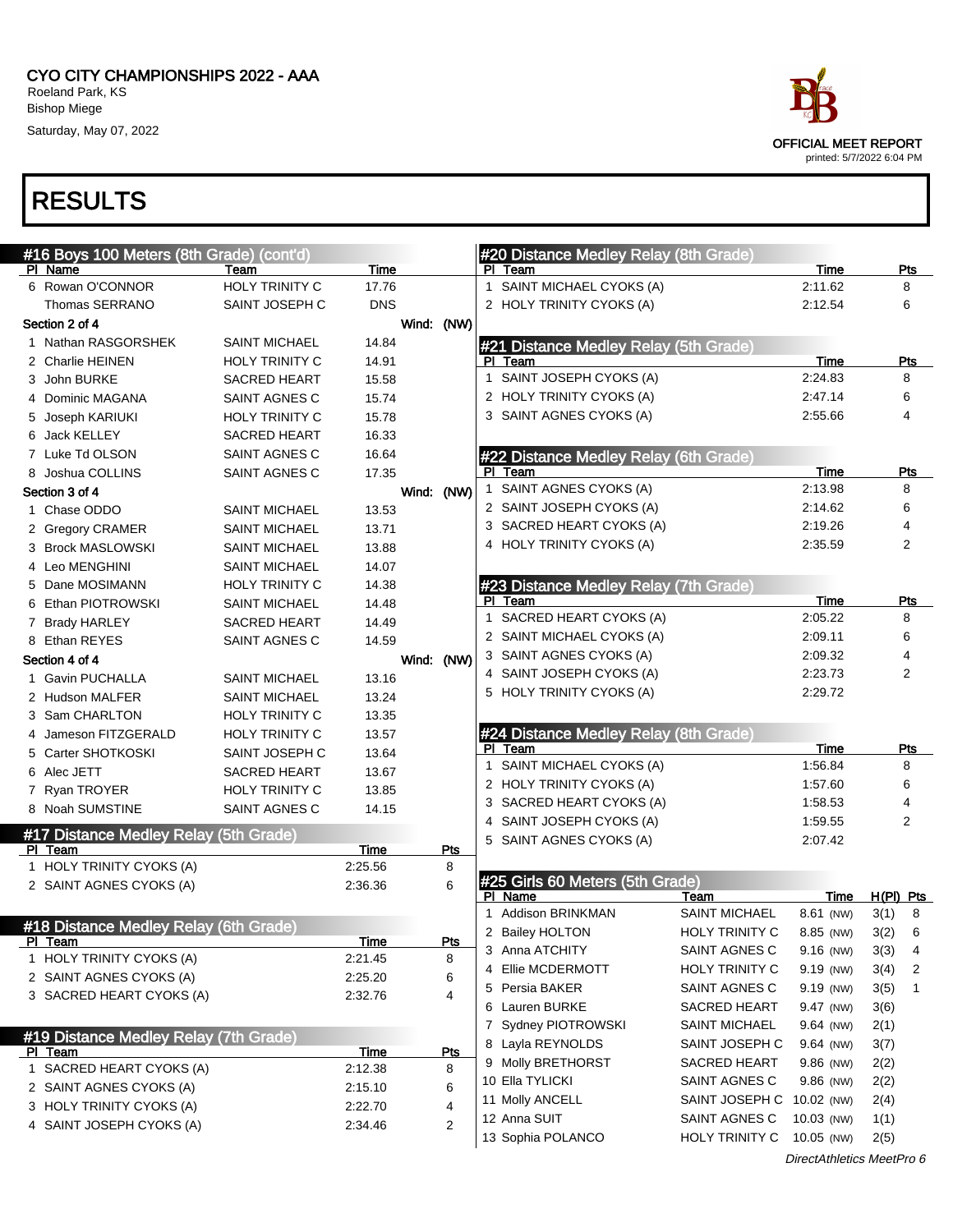



| #25 Girls 60 Meters (5th Grade) (cont'd) |                       |             |            |                |   | #26 Girls 60 Meters (6th Grade) (cont'd) |                       |            |            |             |
|------------------------------------------|-----------------------|-------------|------------|----------------|---|------------------------------------------|-----------------------|------------|------------|-------------|
| PI Name                                  | Team                  | Time        | H(PI) Pts  |                |   | PI Name                                  | Team                  | Time       |            | $H(PI)$ Pts |
| 14 Stella COLGAN                         | <b>SAINT MICHAEL</b>  | 10.12 (NW)  | 2(6)       |                |   | 16 Gabby STEIN                           | <b>SACRED HEART</b>   | 10.35 (NW) | 2(6)       |             |
| 15 Francesca SANO                        | <b>SAINT MICHAEL</b>  | 10.50 (NW)  | 1(2)       |                |   | 17 Cameil TROYER                         | HOLY TRINITY C        | 10.41 (NW) | 2(7)       |             |
| 16 Kathryn CLINE                         | <b>SACRED HEART</b>   | 10.95 (NW)  | 1(3)       |                |   | 18 Morgan BENNETT                        | <b>SAINT MICHAEL</b>  | 10.68 (NW) | 1(3)       |             |
| 17 Macie MARTINEZ                        | SAINT AGNES C         | 11.02 (NW)  | 2(7)       |                |   | <b>Isabella CAMPBELL</b>                 | <b>SAINT MICHAEL</b>  | DNS (NW)   | 1          |             |
| Alli SMITH                               | SAINT JOSEPH C        | DNS (NW)    | 3          |                |   |                                          |                       |            |            |             |
|                                          |                       |             |            |                |   | <b>SECTION RESULTS</b>                   |                       |            |            |             |
| <b>SECTION RESULTS</b>                   |                       |             |            |                |   | PI Name                                  | Team                  | Time       |            |             |
| PI Name                                  | Team                  | Time        |            |                |   | Section 1 of 3                           |                       |            | Wind: (NW) |             |
| Section 1 of 3                           |                       |             | Wind: (NW) |                |   | 1 Madison ALLEN                          | SAINT AGNES C         | 9.47       |            |             |
| 1 Anna SUIT                              | SAINT AGNES C         | 10.03       |            |                |   | 2 Chloe MANIVONG                         | SAINT JOSEPH C        | 9.76       |            |             |
| 2 Francesca SANO                         | <b>SAINT MICHAEL</b>  | 10.50       |            |                |   | 3 Morgan BENNETT                         | <b>SAINT MICHAEL</b>  | 10.68      |            |             |
| 3 Kathryn CLINE                          | <b>SACRED HEART</b>   | 10.95       |            |                |   | Isabella CAMPBELL                        | <b>SAINT MICHAEL</b>  | <b>DNS</b> |            |             |
| Section 2 of 3                           |                       |             | Wind: (NW) |                |   | Section 2 of 3                           |                       |            | Wind: (NW) |             |
| 1 Sydney PIOTROWSKI                      | <b>SAINT MICHAEL</b>  | 9.64        |            |                |   | 1 Elliot SCHERZER                        | <b>SACRED HEART</b>   | 9.20       |            |             |
| 2 Molly BRETHORST                        | <b>SACRED HEART</b>   | 9.86        |            |                |   | 2 Hunter WRIGHT                          | <b>SAINT MICHAEL</b>  | 9.28       |            |             |
| 2 Ella TYLICKI                           | SAINT AGNES C         | 9.86        |            |                | 3 | <b>Brianna EBLE</b>                      | <b>SACRED HEART</b>   | 9.83       |            |             |
| 4 Molly ANCELL                           | SAINT JOSEPH C        | 10.02       |            |                | 4 | Sofia JARACUARO                          | SAINT JOSEPH C        | 9.94       |            |             |
| Sophia POLANCO<br>5                      | <b>HOLY TRINITY C</b> | 10.05       |            |                | 5 | Ava LIPARI                               | SAINT JOSEPH C        | 9.96       |            |             |
| Stella COLGAN                            | <b>SAINT MICHAEL</b>  | 10.12       |            |                | 6 | Gabby STEIN                              | <b>SACRED HEART</b>   | 10.35      |            |             |
| 7 Macie MARTINEZ                         | SAINT AGNES C         | 11.02       |            |                |   | 7 Cameil TROYER                          | <b>HOLY TRINITY C</b> | 10.41      |            |             |
| Section 3 of 3                           |                       |             | Wind: (NW) |                |   | Section 3 of 3                           |                       |            | Wind: (NW) |             |
| 1 Addison BRINKMAN                       | <b>SAINT MICHAEL</b>  | 8.61        |            |                |   | 1 Esther SOLDEVILLA                      | SAINT JOSEPH C        | 8.63       |            |             |
| 2 Bailey HOLTON                          | <b>HOLY TRINITY C</b> | 8.85        |            |                |   | 2 Avery NEUER                            | <b>HOLY TRINITY C</b> | 8.76       |            |             |
| 3 Anna ATCHITY                           | SAINT AGNES C         | 9.16        |            |                |   | 3 Hayden BAUER                           | SACRED HEART          | 8.82       |            |             |
| Ellie MCDERMOTT<br>4                     | <b>HOLY TRINITY C</b> | 9.19        |            |                | 4 | <b>Falasteen SHALABI</b>                 | <b>SACRED HEART</b>   | 8.85       |            |             |
| 5 Persia BAKER                           | SAINT AGNES C         | 9.19        |            |                | 5 | Elizabeth FITZSIMMONS                    | SAINT AGNES C         | 9.12       |            |             |
| Lauren BURKE                             | <b>SACRED HEART</b>   | 9.47        |            |                | 6 | Cecilia BALDWIN                          | <b>SAINT MICHAEL</b>  | 9.14       |            |             |
| 7 Layla REYNOLDS                         | SAINT JOSEPH C        | 9.64        |            |                |   | 7 Maggie WOHLETZ                         | <b>SACRED HEART</b>   | 9.32       |            |             |
| Alli SMITH                               | SAINT JOSEPH C        | <b>DNS</b>  |            |                | 8 | Sydnie BRULEZ                            | HOLY TRINITY C        | 9.36       |            |             |
| #26 Girls 60 Meters (6th Grade)          |                       |             |            |                |   | #27 Girls 60 Meters (7th Grade)          |                       |            |            |             |
| PI Name                                  | Team                  | Time        | H(PI) Pts  |                |   | PI Name                                  | Team                  | Time       |            | $H(PI)$ Pts |
| 1 Esther SOLDEVILLA                      | SAINT JOSEPH C        | 8.63 (NW)   | 3(1)       | 8              |   | 1 Maddy BURCHARD                         | <b>HOLY TRINITY C</b> | 8.35 (NW)  | 2(1)       | 8           |
| 2 Avery NEUER                            | <b>HOLY TRINITY C</b> | 8.76 (NW)   | 3(2)       | 6              |   | 2 Elsie KELLERMAN                        | SAINT AGNES C         | 8.43 (NW)  | 2(2)       | 6           |
| 3 Hayden BAUER                           | <b>SACRED HEART</b>   | 8.82 (NW)   | 3(3)       | 4              |   | 3 Libby WHITE                            | <b>SAINT MICHAEL</b>  | 8.71 (NW)  | 2(3)       | 4           |
| 4 Falasteen SHALABI                      | <b>SACRED HEART</b>   | 8.85 (NW)   | 3(4)       | $\overline{2}$ |   | 4 Nora TODD                              | <b>HOLY TRINITY C</b> | 8.74 (NW)  | 2(4)       | 2           |
| 5 Elizabeth FITZSIMMONS                  | SAINT AGNES C         | 9.12 (NW)   | 3(5)       | $\overline{1}$ |   | 5 Isla SCHERZER                          | HOLY TRINITY C        | 9.11 (NW)  | 2(5)       | 1           |
| 6 Cecilia BALDWIN                        | <b>SAINT MICHAEL</b>  | $9.14$ (NW) | 3(6)       |                |   | 6 Leighton DODD                          | SACRED HEART          | 9.17 (NW)  | 2(6)       |             |
| 7 Elliot SCHERZER                        | SACRED HEART          | 9.20 (NW)   | 2(1)       |                |   | 7 Violet TOEPFER                         | SACRED HEART          | 9.18 (NW)  | 2(7)       |             |
| 8 Hunter WRIGHT                          | <b>SAINT MICHAEL</b>  | 9.28 (NW)   | 2(2)       |                |   | 8 Clarabel BENBEN                        | SAINT AGNES C         | 9.54 (NW)  | 1(1)       |             |
| 9 Maggie WOHLETZ                         | <b>SACRED HEART</b>   | 9.32 (NW)   | 3(7)       |                |   | 9 Ailish SLOAN                           | HOLY TRINITY C        | 9.64 (NW)  | 2(8)       |             |
| 10 Sydnie BRULEZ                         | <b>HOLY TRINITY C</b> | 9.36 (NW)   | 3(8)       |                |   | 10 Elizabeth HOTZE                       | HOLY TRINITY C        | 9.73 (NW)  | 1(2)       |             |
| 11 Madison ALLEN                         | SAINT AGNES C         | 9.47 (NW)   | 1(1)       |                |   | 11 Isabelle LIPARI                       | SAINT JOSEPH C        | 9.80 (NW)  | 1(3)       |             |
| 12 Chloe MANIVONG                        | SAINT JOSEPH C        | 9.76 (NW)   | 1(2)       |                |   | 12 Piper KRESHA                          | SACRED HEART          | 9.81 (NW)  | 1(4)       |             |
| 13 Brianna EBLE                          | <b>SACRED HEART</b>   | 9.83 (NW)   | 2(3)       |                |   | 13 Adelheid BENBEN                       | SAINT AGNES C         | 9.95 (NW)  | 1(5)       |             |
| 14 Sofia JARACUARO                       | SAINT JOSEPH C        | 9.94 (NW)   | 2(4)       |                |   | 14 Alice CURNES                          | HOLY TRINITY C        | 10.24 (NW) | 1(6)       |             |
| 15 Ava LIPARI                            | SAINT JOSEPH C        | 9.96 (NW)   | 2(5)       |                |   | 15 Karley HILLYER                        | HOLY TRINITY C        | 10.29 (NW) | 1(7)       |             |
|                                          |                       |             |            |                |   |                                          |                       |            |            |             |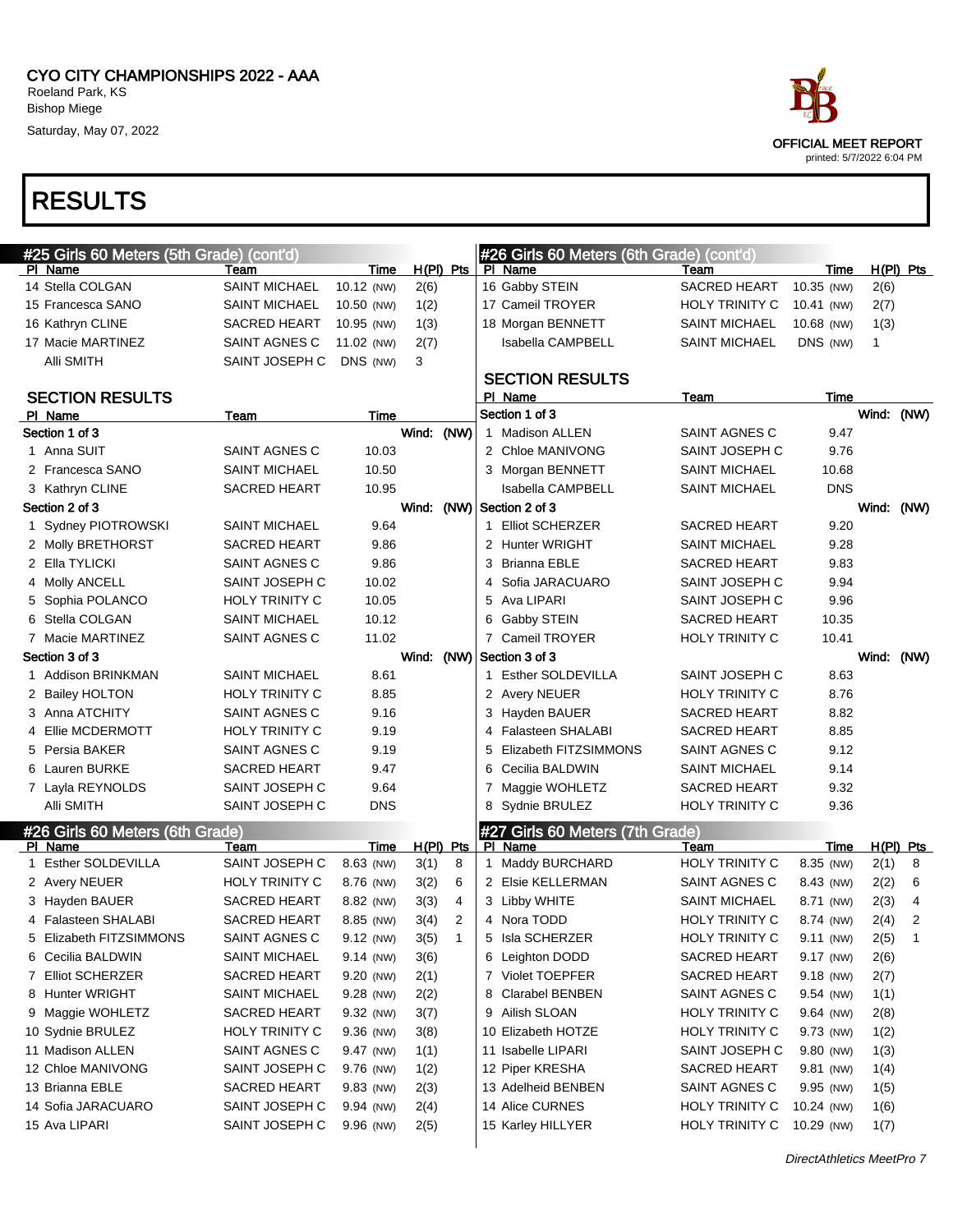



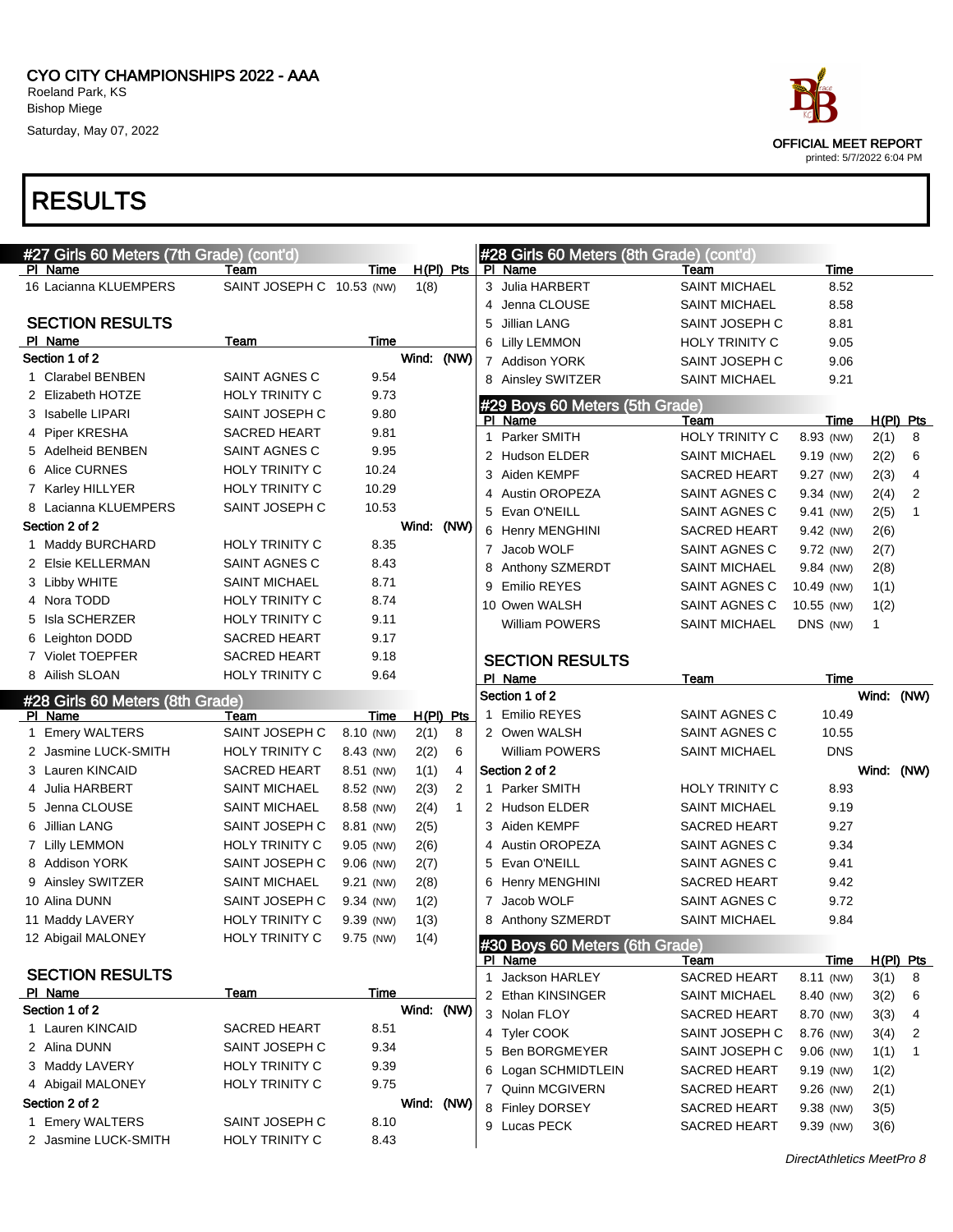

| #30 Boys 60 Meters (6th Grade) (cont'd) |                       |            |              |              |   | #31 Boys 60 Meters (7th Grade) (cont'd) |                       |            |            |             |
|-----------------------------------------|-----------------------|------------|--------------|--------------|---|-----------------------------------------|-----------------------|------------|------------|-------------|
| PI Name                                 | Team                  | Time       | $H(PI)$ Pts  |              |   | PI Name                                 | Team                  | Time       |            | $H(PI)$ Pts |
| 10 Colin MCCARTER                       | SAINT JOSEPH C        | 9.39 (NW)  | 3(7)         |              |   | 14 Michael JOHNSON                      | <b>HOLY TRINITY C</b> | 8.75 (NW)  | 3(2)       |             |
| 11 Sullivan O'DELL                      | SAINT JOSEPH C        | 9.66 (NW)  | 2(2)         |              |   | 15 Peyton COFFEY                        | <b>SACRED HEART</b>   | 8.76 (NW)  | 3(3)       |             |
| 12 Gabriel LUCK-SMITH                   | <b>HOLY TRINITY C</b> | 9.67 (NW)  | 3(8)         |              |   | 16 Anthony KEMPF                        | <b>SACRED HEART</b>   | 8.77 (NW)  | 3(4)       |             |
| 13 Gavin TOSCHI                         | SAINT AGNES C         | 10.08 (NW) | 1(3)         |              |   | 17 Logan CRUM                           | <b>SACRED HEART</b>   | 8.79 (NW)  | 3(5)       |             |
| 14 Daniel MCNEFF                        | SAINT JOSEPH C        | 10.27 (NW) | 2(3)         |              |   | 18 Nate BRIGHT                          | <b>SACRED HEART</b>   | 8.94 (NW)  | 1(4)       |             |
| Jimmy MERWALD                           | SAINT JOSEPH C        | DNS (NW)   | $\mathbf{1}$ |              |   | 19 Lucas CLINE                          | <b>SACRED HEART</b>   | 8.96 (NW)  | 2(2)       |             |
| Quin CHAFFFEE-MCCLURE                   | SAINT AGNES C         | DNS (NW)   | 2            |              |   | 20 Robert JONSCHER IV                   | SAINT AGNES C         | 9.11 (NW)  | 3(6)       |             |
| Joe SATSKY                              | SAINT JOSEPH C        | DNS (NW)   | 2            |              |   | 21 Parker GOMEZ                         | <b>SAINT MICHAEL</b>  | 9.18 (NW)  | 3(7)       |             |
|                                         |                       |            |              |              |   | 22 Harrison POWER                       | <b>SAINT MICHAEL</b>  | 9.32 (NW)  | 2(3)       |             |
| <b>SECTION RESULTS</b>                  |                       |            |              |              |   | 23 Adrien CALDWELL                      | <b>SAINT MICHAEL</b>  | 9.42 (NW)  | 1(5)       |             |
| PI Name                                 | Team                  | Time       |              |              |   | 24 Alexander CALDWELL                   | <b>SAINT MICHAEL</b>  | 9.44 (NW)  | 3(8)       |             |
| Section 1 of 3                          |                       |            | Wind: (NW)   |              |   | 25 Ben MULLIN                           | <b>HOLY TRINITY C</b> | 9.54 (NW)  | 2(4)       |             |
| 1 Ben BORGMEYER                         | SAINT JOSEPH C        | 9.06       |              |              |   | 26 Ethan PEAK                           | <b>HOLY TRINITY C</b> | 9.84 (NW)  | 2(5)       |             |
| 2 Logan SCHMIDTLEIN                     | <b>SACRED HEART</b>   | 9.19       |              |              |   | 27 Gus STIRLING                         | SAINT JOSEPH C        | 9.96 (NW)  | 2(6)       |             |
| 3 Gavin TOSCHI                          | SAINT AGNES C         | 10.08      |              |              |   | 28 Ben FISHER                           | SAINT AGNES C         | 10.76 (NW) | 2(7)       |             |
| Jimmy MERWALD                           | SAINT JOSEPH C        | <b>DNS</b> |              |              |   | 29 Michael BRODEUR                      | <b>HOLY TRINITY C</b> | 12.45 (NW) | 2(8)       |             |
| Section 2 of 3                          |                       |            | Wind: (NW)   |              |   |                                         |                       |            |            |             |
| 1 Quinn MCGIVERN                        | SACRED HEART          | 9.26       |              |              |   | <b>SECTION RESULTS</b>                  |                       |            |            |             |
| 2 Sullivan O'DELL                       | SAINT JOSEPH C        | 9.66       |              |              |   | PI Name                                 | Team                  | Time       |            |             |
| 3 Daniel MCNEFF                         | SAINT JOSEPH C        | 10.27      |              |              |   | Section 1 of 4                          |                       |            | Wind: (NW) |             |
| Quin CHAFFFEE-MCCLURE                   | SAINT AGNES C         | <b>DNS</b> |              |              |   | 1 Nicholas THRASHER                     | <b>HOLY TRINITY C</b> | 8.07       |            |             |
| <b>Joe SATSKY</b>                       | SAINT JOSEPH C        | <b>DNS</b> |              |              |   | 2 Andrew NGUYEN                         | <b>HOLY TRINITY C</b> | 8.22       |            |             |
| Section 3 of 3                          |                       |            | Wind: (NW)   |              |   | 3 Samuel VOLKER                         | <b>SAINT MICHAEL</b>  | 8.28       |            |             |
| 1 Jackson HARLEY                        | SACRED HEART          | 8.11       |              |              |   | 4 Nate BRIGHT                           | <b>SACRED HEART</b>   | 8.94       |            |             |
| 2 Ethan KINSINGER                       | <b>SAINT MICHAEL</b>  | 8.40       |              |              |   | 5 Adrien CALDWELL                       | <b>SAINT MICHAEL</b>  | 9.42       |            |             |
| 3 Nolan FLOY                            | <b>SACRED HEART</b>   | 8.70       |              |              |   | Section 2 of 4                          |                       |            | Wind: (NW) |             |
| 4 Tyler COOK                            | SAINT JOSEPH C        | 8.76       |              |              | 1 | Dalton ASHLEY                           | <b>HOLY TRINITY C</b> | 8.53       |            |             |
| 5 Finley DORSEY                         | <b>SACRED HEART</b>   | 9.38       |              |              |   | 2 Lucas CLINE                           | <b>SACRED HEART</b>   | 8.96       |            |             |
| 6 Lucas PECK                            | SACRED HEART          | 9.39       |              |              |   | 3 Harrison POWER                        | <b>SAINT MICHAEL</b>  | 9.32       |            |             |
| 7 Colin MCCARTER                        | SAINT JOSEPH C        | 9.39       |              |              | 4 | <b>Ben MULLIN</b>                       | <b>HOLY TRINITY C</b> | 9.54       |            |             |
| 8 Gabriel LUCK-SMITH                    | HOLY TRINITY C        | 9.67       |              |              |   | 5 Ethan PEAK                            | <b>HOLY TRINITY C</b> | 9.84       |            |             |
| #31 Boys 60 Meters (7th Grade)          |                       |            |              |              |   | 6 Gus STIRLING                          | SAINT JOSEPH C        | 9.96       |            |             |
| PI Name                                 | Team                  | Time       | $H(PI)$ Pts  |              |   | 7 Ben FISHER                            | SAINT AGNES C         | 10.76      |            |             |
| 1 Francis HESS                          | <b>SACRED HEART</b>   | 7.89 (NW)  | 4(1)         | 8            |   | 8 Michael BRODEUR                       | <b>HOLY TRINITY C</b> | 12.45      |            |             |
| 2 Vincent SORENSON                      | <b>SAINT MICHAEL</b>  | 7.90 (NW)  | 4(2)         | 6            |   | Section 3 of 4                          |                       |            | Wind: (NW) |             |
| <b>Drew MORTIMER</b><br>3               | HOLY TRINITY C        | 7.97 (NW)  | 4(3)         | 4            |   | 1 Benjamin BINGHAM                      | HOLY TRINITY C        | 8.46       |            |             |
| 4 Nicholas THRASHER                     | <b>HOLY TRINITY C</b> | 8.07 (NW)  | 1(1)         | 2            |   | 2 Michael JOHNSON                       | <b>HOLY TRINITY C</b> | 8.75       |            |             |
| 5 Anthony MENGHINI                      | SACRED HEART          | 8.15 (NW)  | 4(4)         | $\mathbf{1}$ |   | 3 Peyton COFFEY                         | SACRED HEART          | 8.76       |            |             |
| 6 Andrew NGUYEN                         | <b>HOLY TRINITY C</b> | 8.22 (NW)  | 1(2)         |              |   | 4 Anthony KEMPF                         | SACRED HEART          | 8.77       |            |             |
| 7 Jack BALDWIN                          | <b>SAINT MICHAEL</b>  | 8.27 (NW)  | 4(5)         |              |   | 5 Logan CRUM                            | SACRED HEART          | 8.79       |            |             |
| Samuel VOLKER<br>8                      | <b>SAINT MICHAEL</b>  | 8.28 (NW)  | 1(3)         |              |   | 6 Robert JONSCHER IV                    | SAINT AGNES C         | 9.11       |            |             |
| 9 Logan GASSETT                         | SAINT JOSEPH C        | 8.39 (NW)  | 4(6)         |              |   | 7 Parker GOMEZ                          | <b>SAINT MICHAEL</b>  | 9.18       |            |             |
| 10 Jonathan HOMANT                      | <b>SAINT MICHAEL</b>  | 8.40 (NW)  | 4(7)         |              |   | 8 Alexander CALDWELL                    | SAINT MICHAEL         | 9.44       |            |             |
| 11 Skyler LOWRY                         | <b>HOLY TRINITY C</b> | 8.46 (NW)  | 4(8)         |              |   | Section 4 of 4                          |                       |            | Wind: (NW) |             |
| 12 Benjamin BINGHAM                     | <b>HOLY TRINITY C</b> | 8.46 (NW)  | 3(1)         |              |   | 1 Francis HESS                          | SACRED HEART          | 7.89       |            |             |
| 13 Dalton ASHLEY                        | HOLY TRINITY C        | 8.53 (NW)  | 2(1)         |              |   | 2 Vincent SORENSON                      | <b>SAINT MICHAEL</b>  | 7.90       |            |             |
|                                         |                       |            |              |              |   |                                         |                       |            |            |             |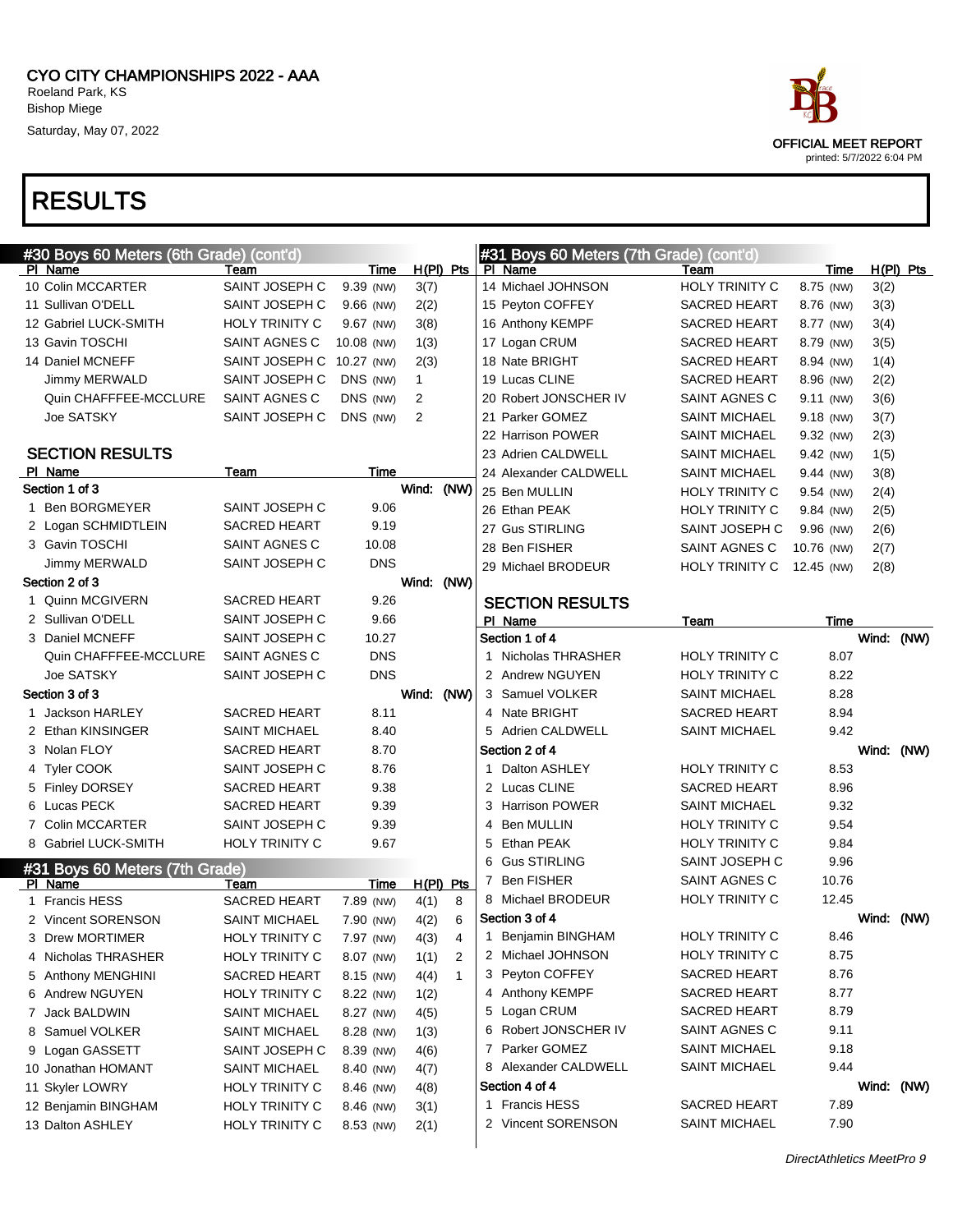

| #31 Boys 60 Meters (7th Grade) (cont'd) |                       |            |                      | #32 Boys 60 Meters (8th Grade) (cont'd) |                             |                 |       |                 |
|-----------------------------------------|-----------------------|------------|----------------------|-----------------------------------------|-----------------------------|-----------------|-------|-----------------|
| PI Name                                 | Team                  | Time       |                      | PI Name                                 | Team                        | Time            |       |                 |
| 3 Drew MORTIMER                         | HOLY TRINITY C        | 7.97       |                      | Section 1 of 5                          |                             |                 |       | Wind: (NW)      |
| 4 Anthony MENGHINI                      | SACRED HEART          | 8.15       |                      | 1 Andy DEVERS                           | SAINT JOSEPH C              | 7.65            |       |                 |
| 5 Jack BALDWIN                          | <b>SAINT MICHAEL</b>  | 8.27       |                      | 2 Ethan PIOTROWSKI                      | <b>SAINT MICHAEL</b>        | 8.01            |       |                 |
| 6 Logan GASSETT                         | SAINT JOSEPH C        | 8.39       |                      | 3 John CAMPBELL                         | <b>HOLY TRINITY C</b>       | 9.70            |       |                 |
| 7 Jonathan HOMANT                       | <b>SAINT MICHAEL</b>  | 8.40       |                      | Section 2 of 5                          |                             |                 |       | Wind: (NW)      |
| 8 Skyler LOWRY                          | <b>HOLY TRINITY C</b> | 8.46       |                      | 1 Dominic MAGANA                        | SAINT AGNES C               | 8.72            |       |                 |
| #32 Boys 60 Meters (8th Grade)          |                       |            |                      | 2 Jack KELLEY                           | <b>SACRED HEART</b>         | 8.96            |       |                 |
| PI Name                                 | Team                  | Time       | H(PI) Pts            | 3 Luke Td OLSON                         | SAINT AGNES C               | 8.98            |       |                 |
| 1 Hudson MALFER                         | <b>SAINT MICHAEL</b>  | 7.31 (NW)  | 5(1)<br>8            | 4 Graham WALSH                          | SAINT AGNES C               | 9.24            |       |                 |
| 2 Carter SHOTKOSKI                      | SAINT JOSEPH C        | 7.44 (NW)  | 5(2)<br>6            | 5 Campbell LUZAR                        | SAINT AGNES C               | 9.26            |       |                 |
| 3 Francis MENGHINI                      | <b>SACRED HEART</b>   | 7.44 (NW)  | 5(3)<br>4            | 6 Joshua COLLINS                        | SAINT AGNES C               | 9.60            |       |                 |
| 4 Chase ODDO                            | <b>SAINT MICHAEL</b>  | 7.54 (NW)  | 5(4)<br>2            | 7 Eli SHULTE                            | <b>HOLY TRINITY C</b>       | 9.82            |       |                 |
| 5 Ryan TROYER                           | <b>HOLY TRINITY C</b> | 7.55 (NW)  | $\mathbf{1}$<br>5(5) | 8 Rowan O'CONNOR                        | <b>HOLY TRINITY C</b>       | 10.02           |       |                 |
| 6 Brody BRUGGEMAN                       | <b>SACRED HEART</b>   | 7.59 (NW)  | 4(1)                 | Section 3 of 5                          |                             |                 | Wind: | (NW)            |
| 7 Gregory CRAMER                        | <b>SAINT MICHAEL</b>  | 7.62 (NW)  | 5(6)                 | 1 Dane MOSIMANN                         | <b>HOLY TRINITY C</b>       | 7.95            |       |                 |
| 8 Andy DEVERS                           | SAINT JOSEPH C        | 7.65 (NW)  | 1(1)                 | 2 Nathan RASGORSHEK                     | <b>SAINT MICHAEL</b>        | 8.08            |       |                 |
| 9 Noah SIMPSON                          | HOLY TRINITY C        | 7.70 (NW)  | 5(7)                 | 3 Luke ALLEN                            | SAINT AGNES C               | 8.23            |       |                 |
| 10 Liam LAVERY                          | HOLY TRINITY C        | 7.92 (NW)  | 4(2)                 | 4 Caden FLORES                          | SAINT AGNES C               | 8.31            |       |                 |
| 11 Dane MOSIMANN                        | HOLY TRINITY C        | 7.95 (NW)  | 3(1)                 | 5 Mateo MADRIGAL                        | SAINT AGNES C               | 8.60            |       |                 |
| 12 Ethan PIOTROWSKI                     | <b>SAINT MICHAEL</b>  | 8.01 (NW)  | 1(2)                 | 6 Joseph KARIUKI                        | <b>HOLY TRINITY C</b>       | 8.66            |       |                 |
| 13 Ethan REYES                          | SAINT AGNES C         | 8.05 (NW)  | 4(3)                 | 7 John BURKE                            | <b>SACRED HEART</b>         | 8.72            |       |                 |
| 14 Trent HELMER                         | <b>HOLY TRINITY C</b> | 8.06 (NW)  | 4(4)                 | 8 Joshua BRAUN                          | <b>HOLY TRINITY C</b>       | 9.21            |       |                 |
| 15 Nathan RASGORSHEK                    | <b>SAINT MICHAEL</b>  | 8.08 (NW)  | 3(2)                 | Section 4 of 5                          |                             |                 |       | Wind: (NW)      |
| 16 Erik KLEIN                           | SAINT JOSEPH C        | 8.12 (NW)  | 4(5)                 | 1 Brody BRUGGEMAN                       | <b>SACRED HEART</b>         | 7.59            |       |                 |
| 17 Luke ALLEN                           | SAINT AGNES C         | 8.23 (NW)  | 3(3)                 | 2 Liam LAVERY                           | <b>HOLY TRINITY C</b>       | 7.92            |       |                 |
| 18 Brady HARLEY                         | <b>SACRED HEART</b>   | 8.28 (NW)  | 4(6)                 | 3 Ethan REYES                           | SAINT AGNES C               | 8.05            |       |                 |
| 19 Caden FLORES                         | SAINT AGNES C         | 8.31 (NW)  | 3(4)                 | 4 Trent HELMER                          | <b>HOLY TRINITY C</b>       | 8.06            |       |                 |
| 20 Mateo MADRIGAL                       | SAINT AGNES C         | 8.60 (NW)  | 3(5)                 | 5 Erik KLEIN                            | SAINT JOSEPH C              | 8.12            |       |                 |
| 21 Joseph KARIUKI                       | <b>HOLY TRINITY C</b> | 8.66 (NW)  | 3(6)                 | 6 Brady HARLEY                          | <b>SACRED HEART</b>         | 8.28            |       |                 |
| 22 John BURKE                           | <b>SACRED HEART</b>   | 8.72 (NW)  | 3(7)                 | <b>Tyree NEWTON</b>                     | SAINT JOSEPH C              | DNS             |       |                 |
| 23 Dominic MAGANA                       | SAINT AGNES C         | 8.72 (NW)  | 2(1)                 | Thomas SERRANO                          | SAINT JOSEPH C              | <b>DNS</b>      |       |                 |
| 24 Jack KELLEY                          | <b>SACRED HEART</b>   | 8.96 (NW)  | 2(2)                 | Section 5 of 5                          |                             |                 |       | Wind: (NW)      |
| 25 Luke Td OLSON                        | SAINT AGNES C         | 8.98 (NW)  | 2(3)                 | 1 Hudson MALFER                         | <b>SAINT MICHAEL</b>        | 7.31            |       |                 |
| 26 Joshua BRAUN                         | <b>HOLY TRINITY C</b> | 9.21 (NW)  | 3(8)                 | 2 Carter SHOTKOSKI                      | SAINT JOSEPH C              | 7.44            |       |                 |
| 27 Graham WALSH                         | SAINT AGNES C         | 9.24 (NW)  | 2(4)                 | 3 Francis MENGHINI                      | <b>SACRED HEART</b>         | 7.44            |       |                 |
| 28 Campbell LUZAR                       | SAINT AGNES C         | 9.26 (NW)  | 2(5)                 | 4 Chase ODDO                            | <b>SAINT MICHAEL</b>        | 7.54            |       |                 |
| 29 Joshua COLLINS                       | SAINT AGNES C         | 9.60 (NW)  | 2(6)                 | 5 Ryan TROYER                           | <b>HOLY TRINITY C</b>       | 7.55            |       |                 |
| 30 John CAMPBELL                        | HOLY TRINITY C        | 9.70 (NW)  | 1(3)                 | 6 Gregory CRAMER                        | <b>SAINT MICHAEL</b>        | 7.62            |       |                 |
| 31 Eli SHULTE                           | HOLY TRINITY C        | 9.82 (NW)  | 2(7)                 | 7 Noah SIMPSON                          | HOLY TRINITY C              | 7.70            |       |                 |
| 32 Rowan O'CONNOR                       | HOLY TRINITY C        | 10.02 (NW) | 2(8)                 | Aidan BUZAN                             | SAINT JOSEPH C              | <b>DNS</b>      |       |                 |
| <b>Tyree NEWTON</b>                     | SAINT JOSEPH C        | DNS (NW)   | 4                    |                                         |                             |                 |       |                 |
| Thomas SERRANO                          | SAINT JOSEPH C        | DNS (NW)   |                      | #33 Girls 400 Meters (5th Grade)        |                             |                 |       |                 |
| Aidan BUZAN                             | SAINT JOSEPH C        | DNS (NW)   | 4<br>5               | PI Name<br>1 Kaitlyn PRINGLE            | Team<br><b>SACRED HEART</b> | Time<br>1:18.40 |       | <u>Pts</u><br>8 |
|                                         |                       |            |                      | 2 Grace KAUFMAN                         | HOLY TRINITY C              | 1:19.87         |       | 6               |
| <b>SECTION RESULTS</b>                  |                       |            |                      | 3 Alexandra JONES                       | SAINT JOSEPH C              | 1:21.58         |       | 4               |
|                                         |                       |            |                      | 4 Kaitlynn KELLY                        | SACRED HEART                | 1:37.85         |       | 2               |
|                                         |                       |            |                      |                                         |                             |                 |       |                 |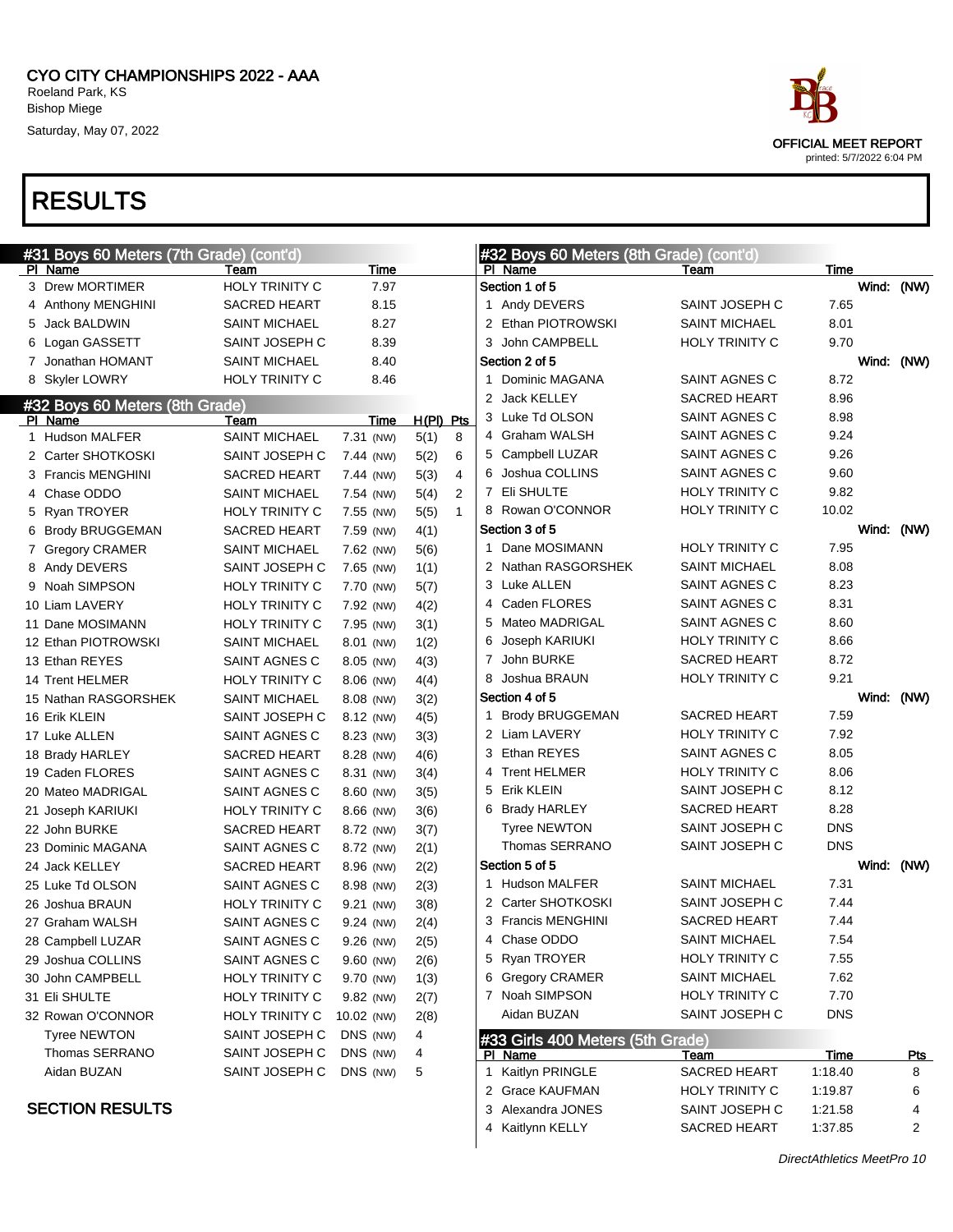#### RESULTS

|   | #33 Girls 400 Meters (5th Grade) (cont'd) |                       |             |             |                | #37 Boys 400 Meters (5th Grade) (cont'd) |                       |             |              |                |
|---|-------------------------------------------|-----------------------|-------------|-------------|----------------|------------------------------------------|-----------------------|-------------|--------------|----------------|
|   | PI Name                                   | Team                  | <b>Time</b> |             | Pts            | PI Name                                  | Team                  | Time        |              |                |
|   | Alli SMITH                                | SAINT JOSEPH C        | <b>DNS</b>  |             |                | 4 Crosby PULLINS                         | SAINT MICHAEL         | 1:17.76     |              |                |
|   |                                           |                       |             |             |                | 5 Walker NEWELL                          | <b>SAINT MICHAEL</b>  | 1:19.87     |              |                |
|   | #34 Girls 400 Meters (6th Grade)          |                       |             |             |                | Ethan MCGUIRE<br>6                       | HOLY TRINITY C        | 1:27.25     |              |                |
|   | PI Name                                   | Team                  | <b>Time</b> |             | <b>Pts</b>     | 7 Nick BURKE                             | <b>SACRED HEART</b>   | 1:34.81     |              |                |
| 1 | Kenley DAVIS                              | HOLY TRINITY C        | 1:11.29     |             | 8              | #38 Boys 400 Meters (6th Grade)          |                       |             |              |                |
|   | 2 Finlee FONSECA                          | SAINT JOSEPH C        | 1:12.45     |             | 6              | PI Name                                  | Team                  | Time        | $H(PI)$ Pts  |                |
|   | 3 Reagan MILES                            | SACRED HEART          | 1:13.73     |             | 4              | 1 Edward CURRAN                          | HOLY TRINITY C        | 1:06.51     | 2(1)         | 8              |
|   | 4 Colbie PATTISON                         | <b>SACRED HEART</b>   | 1:15.08     |             | $\overline{c}$ | 2 Alexander GRIGOROV                     | <b>SAINT MICHAEL</b>  | 1:07.04     | 2(2)         | 6              |
|   | 5 Kaydence HURLBERT                       | SAINT AGNES C         | 1:17.61     |             | $\mathbf{1}$   | 3 Luke LATENSER                          | SAINT AGNES C         | 1:08.75     | 2(3)         | 4              |
|   | 6 Natalia RYCHNOVSKY                      | SAINT MICHAEL         | 1:20.50     |             |                | 4 Nolan FLOY                             | SACRED HEART          | 1:08.93     | 2(4)         | $\overline{2}$ |
|   | Kelly NEENAN                              | SAINT AGNES C         | <b>DNS</b>  |             |                | 5 Drew KURT                              | SAINT JOSEPH C        | 1:09.66     | 2(5)         | $\mathbf{1}$   |
|   |                                           |                       |             |             |                | 6 Christian DIEDRICH                     | <b>SAINT MICHAEL</b>  | 1:13.32     | 1(1)         |                |
|   | #35 Girls 400 Meters (7th Grade)          |                       |             |             |                | 7 Hayden STRATHMAN                       | HOLY TRINITY C        | 1:13.81     | 2(6)         |                |
|   | PI Name                                   | Team                  | <b>Time</b> |             | Pts            | 8 Lane CARPENTER                         | SACRED HEART          | 1:18.26     | 1(2)         |                |
|   | 1 Oakley JONES                            | <b>SAINT MICHAEL</b>  | 1:07.44     |             | 8              | 9 Bradley OHMES                          | SAINT JOSEPH C        | 1:23.51     | 1(3)         |                |
|   | 2 Eleanor NICHOLS                         | <b>SACRED HEART</b>   | 1:13.26     |             | 6              | 10 Quinn MCGIVERN                        | SACRED HEART          | 1:27.27     | 1(4)         |                |
|   | 3 Isabella HANSEN                         | <b>SAINT MICHAEL</b>  | 1:14.86     |             | 4              | Jimmy MERWALD                            | SAINT JOSEPH C        | <b>DNS</b>  | 1            |                |
|   |                                           |                       |             |             |                | lan VELAZQUEZ                            | SAINT JOSEPH C        | <b>DNS</b>  | $\mathbf{1}$ |                |
|   | #36 Girls 400 Meters (8th Grade)          |                       |             |             |                |                                          |                       |             |              |                |
|   | PI Name                                   | Team                  | Time        |             | <b>Pts</b>     | <b>SECTION RESULTS</b>                   |                       |             |              |                |
| 1 | Isabella CASTILLO                         | SAINT AGNES C         | 1:24.45     |             | 8              | PI Name                                  | <b>Team</b>           | <b>Time</b> |              |                |
|   | 2 Ridley NEWELL                           | <b>SAINT MICHAEL</b>  | 1:24.95     |             | 6              | Section 1 of 2                           |                       |             |              |                |
|   | 3 Annie MCGUIRE                           | <b>HOLY TRINITY C</b> | 1:27.17     |             | 4              | 1 Christian DIEDRICH                     | <b>SAINT MICHAEL</b>  | 1:13.32     |              |                |
|   |                                           |                       |             |             |                | 2 Lane CARPENTER                         | SACRED HEART          | 1:18.26     |              |                |
|   | #37 Boys 400 Meters (5th Grade)           |                       |             |             |                | 3 Bradley OHMES                          | SAINT JOSEPH C        | 1:23.51     |              |                |
|   | PI Name                                   | Team                  | <b>Time</b> | $H(PI)$ Pts |                | 4 Quinn MCGIVERN                         |                       | 1:27.27     |              |                |
| 1 | <b>Quentin JACKSON</b>                    | SAINT JOSEPH C        | 1:14.38     | 2(1)        | 8              |                                          | SACRED HEART          |             |              |                |
|   | 2 Alex WILKEN                             | <b>SAINT MICHAEL</b>  | 1:14.41     | 2(2)        | 6              | Jimmy MERWALD                            | SAINT JOSEPH C        | <b>DNS</b>  |              |                |
|   | 3 Anthony BEZDEK                          | HOLY TRINITY C        | 1:15.43     | 1(1)        | 4              | lan VELAZQUEZ                            | SAINT JOSEPH C        | <b>DNS</b>  |              |                |
|   | 4 Julian TINOCO                           | SAINT AGNES C         | 1:16.45     | 2(3)        | $\overline{2}$ | Section 2 of 2                           |                       |             |              |                |
|   | 5 Crosby PULLINS                          | SAINT MICHAEL         | 1:17.76     | 2(4)        | $\mathbf{1}$   | 1 Edward CURRAN                          | <b>HOLY TRINITY C</b> | 1:06.51     |              |                |
|   | 6 Walker NEWELL                           | <b>SAINT MICHAEL</b>  | 1:19.87     | 2(5)        |                | 2 Alexander GRIGOROV                     | <b>SAINT MICHAEL</b>  | 1:07.04     |              |                |
|   | 7 Ethan MCGUIRE                           | <b>HOLY TRINITY C</b> | 1:27.25     |             |                | 3 Luke LATENSER                          | SAINT AGNES C         | 1:08.75     |              |                |
|   |                                           |                       |             | 2(6)        |                | 4 Nolan FLOY                             | SACRED HEART          | 1:08.93     |              |                |
|   | 8 Nick BURKE                              | <b>SACRED HEART</b>   | 1:34.81     | 2(7)        |                | 5 Drew KURT                              | SAINT JOSEPH C        | 1:09.66     |              |                |
|   | 9 James BISHOP                            | <b>SAINT MICHAEL</b>  | 1:41.70     | 1(2)        |                | 6 Hayden STRATHMAN                       | HOLY TRINITY C        | 1:13.81     |              |                |
|   | Hudson TEDDY                              | HOLY TRINITY C        | <b>DNS</b>  | 1           |                | #39 Boys 400 Meters (7th Grade)          |                       |             |              |                |
|   |                                           |                       |             |             |                | PI Name                                  | Te <u>am</u>          | <b>Time</b> | $H(PI)$ Pts  |                |
|   | <b>SECTION RESULTS</b>                    |                       |             |             |                | 1 Landon COLE                            | SAINT AGNES C         | 59.14       | 2(1)         | 8              |
|   | PI Name                                   | <u>Team</u>           | Time        |             |                | 2 Nicholas THRASHER                      | HOLY TRINITY C        | 1:04.22     | 2(2)         | 6              |
|   | Section 1 of 2                            |                       |             |             |                | 3 John HORNBACK                          | <b>SACRED HEART</b>   | 1:05.70     | 2(3)         | 4              |
|   | 1 Anthony BEZDEK                          | HOLY TRINITY C        | 1:15.43     |             |                | 4 Andrew NGUYEN                          | HOLY TRINITY C        | 1:08.78     | 2(4)         | 2              |
|   | 2 James BISHOP                            | <b>SAINT MICHAEL</b>  | 1:41.70     |             |                | 5 Luke TAYLOR                            | SAINT JOSEPH C        | 1:11.86     | 2(5)         | $\mathbf{1}$   |
|   | Hudson TEDDY                              | HOLY TRINITY C        | <b>DNS</b>  |             |                | 6 Logan CRUM                             | SACRED HEART          | 1:14.98     | 1(1)         |                |
|   | Section 2 of 2                            |                       |             |             |                | 7 Dalton ASHLEY                          | HOLY TRINITY C        | 1:16.12     | 2(6)         |                |
| 1 | Quentin JACKSON                           | SAINT JOSEPH C        | 1:14.38     |             |                | <b>Brett BALTUSKA</b><br>8               | <b>SAINT MICHAEL</b>  | 1:17.52     | 1(2)         |                |
|   | 2 Alex WILKEN                             | <b>SAINT MICHAEL</b>  | 1:14.41     |             |                | Jameson TEDDY<br>9                       | HOLY TRINITY C        | 1:20.30     | 1(3)         |                |
|   | 3 Julian TINOCO                           | SAINT AGNES C         | 1:16.45     |             |                |                                          |                       |             |              |                |
|   |                                           |                       |             |             |                |                                          |                       |             |              |                |

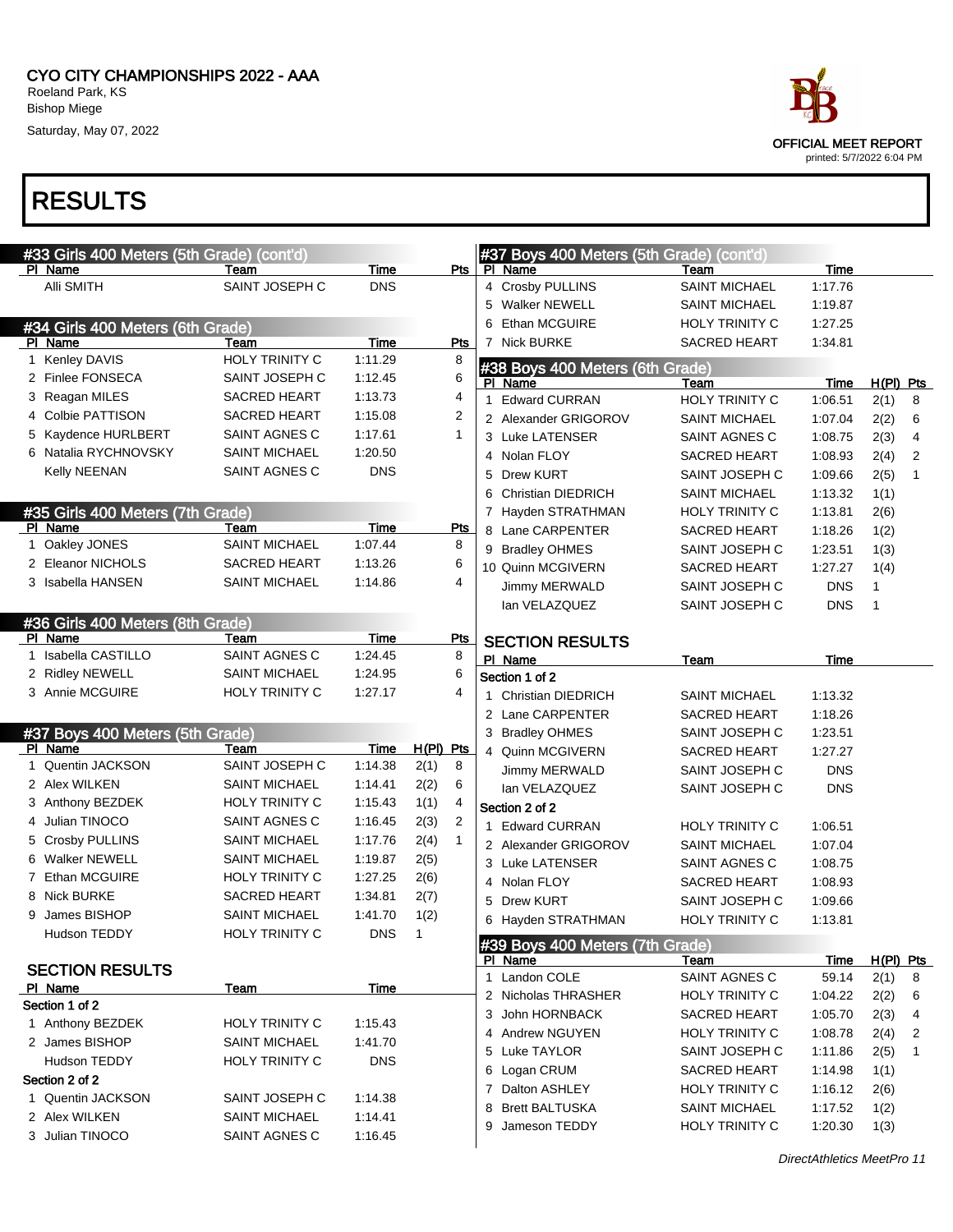

| #39 Boys 400 Meters (7th Grade) (cont'd) |                       |            |             |              |   | #41 Girls 200 Meters (5th Grade) (cont'd) |                           |                       |       |                |
|------------------------------------------|-----------------------|------------|-------------|--------------|---|-------------------------------------------|---------------------------|-----------------------|-------|----------------|
| PI Name                                  | Team                  | Time       | $H(PI)$ Pts |              |   | PI Name                                   | Team                      | Time                  |       | $H(PI)$ Pts    |
| 10 Elias STUPNIANEK                      | <b>SACRED HEART</b>   | 1:43.67    | 1(4)        |              |   | 2 Alexandra JONES                         | SAINT JOSEPH C 31.88 (NW) |                       | 2(2)  | 6              |
|                                          |                       |            |             |              |   | 3 Bailey HOLTON                           | HOLY TRINITY C            | 32.83 (NW)            | 2(3)  | 4              |
| <b>SECTION RESULTS</b>                   |                       |            |             |              |   | 4 Persia BAKER                            | SAINT AGNES C             | 34.42 (NW)            | 2(4)  | 2              |
| PI Name                                  | Team                  | Time       |             |              | 5 | Layla REYNOLDS                            | SAINT JOSEPH C 34.73 (NW) |                       | 2(5)  | $\mathbf{1}$   |
| Section 1 of 2                           |                       |            |             |              |   | 6 Adelaide SLOEY                          | SAINT AGNES C             | 37.08 (NW)            | 2(6)  |                |
| 1 Logan CRUM                             | <b>SACRED HEART</b>   | 1:14.98    |             |              | 7 | Stella COLGAN                             | <b>SAINT MICHAEL</b>      | 37.15 (NW)            | 2(7)  |                |
| 2 Brett BALTUSKA                         | <b>SAINT MICHAEL</b>  | 1:17.52    |             |              | 8 | Sophia POLANCO                            | <b>HOLY TRINITY C</b>     | 39.29 (NW)            | 1(1)  |                |
| 3 Jameson TEDDY                          | <b>HOLY TRINITY C</b> | 1:20.30    |             |              | 9 | Lucy KELLEY                               | HOLY TRINITY C            | 42.04 (NW)            | 1(2)  |                |
| 4 Elias STUPNIANEK                       | SACRED HEART          | 1:43.67    |             |              |   | 10 Skyler HAYS                            | SACRED HEART              | 53.38 (NW)            | 1(3)  |                |
| Section 2 of 2                           |                       |            |             |              |   | Alli SMITH                                | SAINT JOSEPH C            | DNS (NW)              | 2     |                |
| 1 Landon COLE                            | SAINT AGNES C         | 59.14      |             |              |   |                                           |                           |                       |       |                |
| 2 Nicholas THRASHER                      | <b>HOLY TRINITY C</b> | 1:04.22    |             |              |   | <b>SECTION RESULTS</b>                    |                           |                       |       |                |
| 3 John HORNBACK                          | <b>SACRED HEART</b>   | 1:05.70    |             |              |   | PI Name                                   | Team                      | Time                  |       |                |
| 4 Andrew NGUYEN                          | <b>HOLY TRINITY C</b> | 1:08.78    |             |              |   | Section 1 of 2                            |                           |                       | Wind: | (NW)           |
| 5 Luke TAYLOR                            | SAINT JOSEPH C        | 1:11.86    |             |              |   | 1 Sophia POLANCO                          | <b>HOLY TRINITY C</b>     | 39.29                 |       |                |
| 6 Dalton ASHLEY                          | <b>HOLY TRINITY C</b> | 1:16.12    |             |              |   | 2 Lucy KELLEY                             | HOLY TRINITY C            | 42.04                 |       |                |
| #40 Boys 400 Meters (8th Grade)          |                       |            |             |              |   | 3 Skyler HAYS                             | <b>SACRED HEART</b>       | 53.38                 |       |                |
| PI Name                                  | Team                  | Time       | $H(PI)$ Pts |              |   | Section 2 of 2                            |                           |                       | Wind: | (NW)           |
| 1 Emmanuel OREGEL                        | HOLY TRINITY C        | 56.68      | 2(1)        | 8            |   | 1 Addison BRINKMAN                        | SAINT MICHAEL             | 31.84                 |       |                |
| 2 Hudson MALFER                          | <b>SAINT MICHAEL</b>  | 1:02.28    | 1(1)        | 6            |   | 2 Alexandra JONES                         | SAINT JOSEPH C            | 31.88                 |       |                |
| 3 Leo MENGHINI                           | <b>SAINT MICHAEL</b>  | 1:02.83    | 2(2)        | 4            |   | 3 Bailey HOLTON                           | HOLY TRINITY C            | 32.83                 |       |                |
| 4 Noah SIMPSON                           | <b>HOLY TRINITY C</b> | 1:04.85    | 1(2)        | 2            |   | 4 Persia BAKER                            | SAINT AGNES C             | 34.42                 |       |                |
| 5 Bennett LEMBKE                         | <b>SAINT MICHAEL</b>  | 1:05.25    | 2(3)        | $\mathbf{1}$ |   | 5 Layla REYNOLDS                          | SAINT JOSEPH C            | 34.73                 |       |                |
| 6 Ethan PIOTROWSKI                       | <b>SAINT MICHAEL</b>  | 1:05.26    | 2(4)        |              |   | 6 Adelaide SLOEY                          | SAINT AGNES C             | 37.08                 |       |                |
| 7 Zachary WOLZEN                         | SAINT JOSEPH C        | 1:11.23    | 1(3)        |              |   | 7 Stella COLGAN                           | SAINT MICHAEL             | 37.15                 |       |                |
| <b>Brady BOYDSTON</b>                    | HOLY TRINITY C        | <b>DNS</b> | 1           |              |   | Alli SMITH                                | SAINT JOSEPH C            | <b>DNS</b>            |       |                |
| <b>Brady MALLOT</b>                      | <b>SAINT MICHAEL</b>  | <b>DNS</b> | 2           |              |   | #42 Girls 200 Meters (6th Grade)          |                           |                       |       |                |
| Adam MARSH                               | SAINT JOSEPH C        | <b>DNS</b> | 2           |              |   | PI Name                                   | Team                      | <u>Time</u>           |       | $H(PI)$ Pts    |
|                                          |                       |            |             |              | 1 | Esther SOLDEVILLA                         | SAINT JOSEPH C 32.18 (NW) |                       | 1(1)  | 8              |
| <b>SECTION RESULTS</b>                   |                       |            |             |              |   | 2 Tyler FRIZELLE                          | SAINT AGNES C             | 32.23 (NW)            | 2(1)  | 6              |
| PI Name                                  | Team                  | Time       |             |              |   | 3 Reagan MILES                            | SACRED HEART              | 32.47 (NW)            | 2(2)  | 4              |
| Section 1 of 2                           |                       |            |             |              |   | 4 Colbie PATTISON                         | <b>SACRED HEART</b>       | 32.98 (NW)            | 2(3)  | $\overline{2}$ |
| 1 Hudson MALFER                          | <b>SAINT MICHAEL</b>  | 1:02.28    |             |              | 5 | <b>Bella CORNELL</b>                      | <b>HOLY TRINITY C</b>     | 33.19 (NW)            | 1(2)  | 1              |
| 2 Noah SIMPSON                           | <b>HOLY TRINITY C</b> | 1:04.85    |             |              | 6 | Natalie MILLIGAN                          | SAINT AGNES C             | 33.32 (NW)            | 2(4)  |                |
| 3 Zachary WOLZEN                         | SAINT JOSEPH C        | 1:11.23    |             |              |   | 7 Kaydence HURLBERT                       | SAINT AGNES C             | 33.86 (NW)            | 1(3)  |                |
| <b>Brady BOYDSTON</b>                    | HOLY TRINITY C        | <b>DNS</b> |             |              |   | 8 Mallory SMITH                           | HOLY TRINITY C            | 36.43 (NW)            | 1(4)  |                |
| Section 2 of 2                           |                       |            |             |              |   | 9 Cameil TROYER                           | HOLY TRINITY C 40.26 (NW) |                       | 1(5)  |                |
| 1 Emmanuel OREGEL                        | <b>HOLY TRINITY C</b> | 56.68      |             |              |   | Evelyn REYES                              | SAINT AGNES C             | DNS (NW)              | 2     |                |
| 2 Leo MENGHINI                           | <b>SAINT MICHAEL</b>  | 1:02.83    |             |              |   |                                           |                           |                       |       |                |
| 3 Bennett LEMBKE                         | <b>SAINT MICHAEL</b>  | 1:05.25    |             |              |   | <b>SECTION RESULTS</b>                    |                           |                       |       |                |
| 4 Ethan PIOTROWSKI                       | <b>SAINT MICHAEL</b>  | 1:05.26    |             |              |   | PI Name                                   | <u>Team</u>               | Time                  |       |                |
| <b>Brady MALLOT</b>                      | <b>SAINT MICHAEL</b>  | <b>DNS</b> |             |              |   | Section 1 of 2                            |                           |                       |       | Wind: (NW)     |
| Adam MARSH                               | SAINT JOSEPH C        | <b>DNS</b> |             |              |   | 1 Esther SOLDEVILLA                       | SAINT JOSEPH C            | 32.18                 |       |                |
| #41 Girls 200 Meters (5th Grade)         |                       |            |             |              |   | 2 Bella CORNELL                           | HOLY TRINITY C            | 33.19                 |       |                |
| PI Name                                  | Team                  | Time       | $H(PI)$ Pts |              |   | 3 Kaydence HURLBERT                       | SAINT AGNES C             | 33.86                 |       |                |
| 1 Addison BRINKMAN                       | <b>SAINT MICHAEL</b>  | 31.84 (NW) | 2(1)        | 8            |   | 4 Mallory SMITH                           | <b>HOLY TRINITY C</b>     | 36.43                 |       |                |
|                                          |                       |            |             |              |   | 5 Cameil TROYER                           | <b>HOLY TRINITY C</b>     | 40.26                 |       |                |
|                                          |                       |            |             |              |   |                                           |                           | $Athlatiaa A0ADra 42$ |       |                |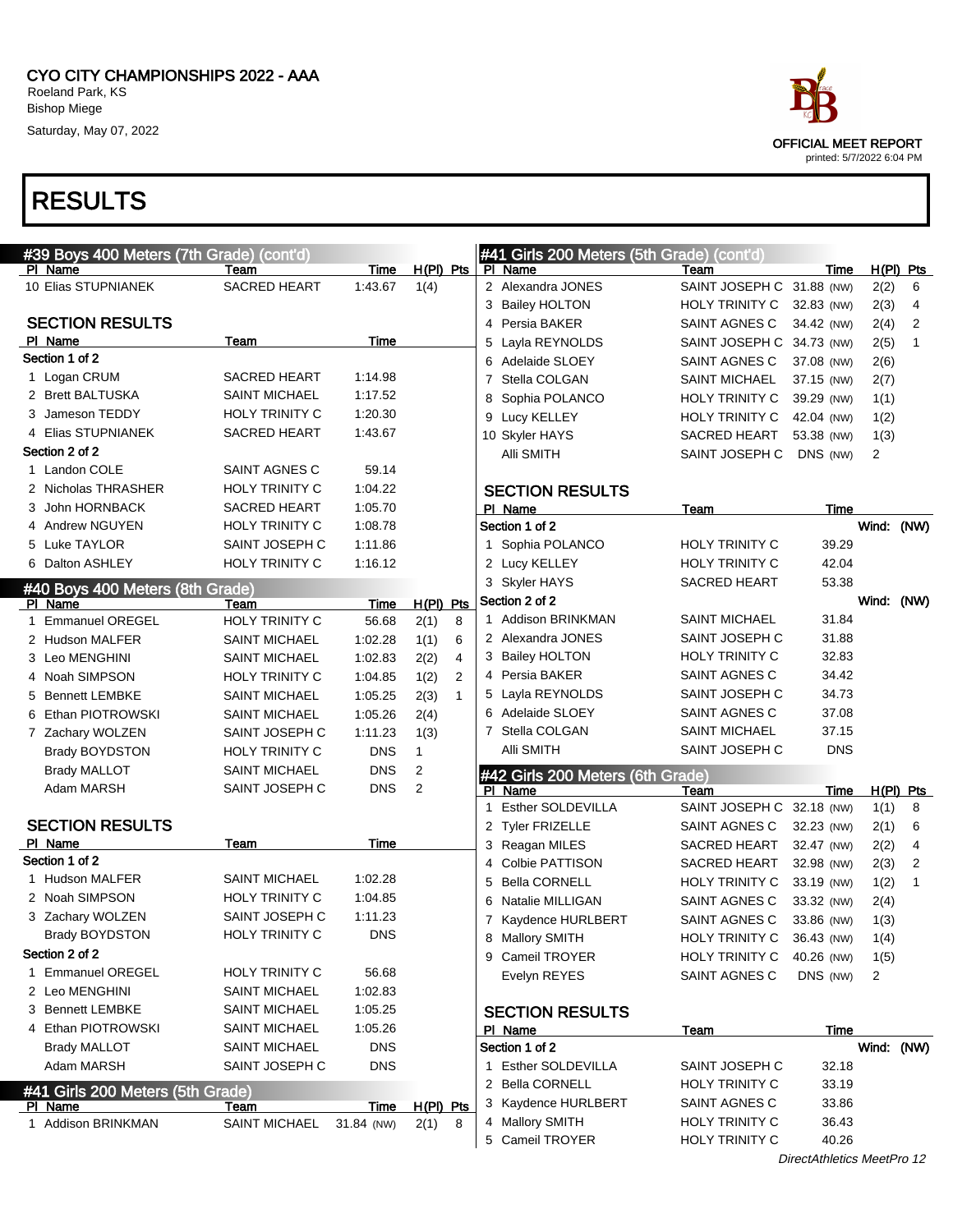## RESULTS

|   | #42 Girls 200 Meters (6th Grade) (cont'd)<br>PI Name | Team                                          | Time       |             |                |    | #44 Girls 200 Meters (8th Grade) (cont'd)<br>PI Name | Team                                       | Time           |            |                |
|---|------------------------------------------------------|-----------------------------------------------|------------|-------------|----------------|----|------------------------------------------------------|--------------------------------------------|----------------|------------|----------------|
|   | Section 2 of 2                                       |                                               |            | Wind: (NW)  |                |    | Section 1 of 2                                       |                                            |                | Wind: (NW) |                |
|   | 1 Tyler FRIZELLE                                     | SAINT AGNES C                                 | 32.23      |             |                |    | 1 Leah HAEUSSER                                      | <b>HOLY TRINITY C</b>                      | 31.19          |            |                |
|   | 2 Reagan MILES                                       | <b>SACRED HEART</b>                           | 32.47      |             |                |    | 2 Lucy WATSON                                        | SAINT JOSEPH C                             | 31.23          |            |                |
|   | 3 Colbie PATTISON                                    | <b>SACRED HEART</b>                           | 32.98      |             |                | 3. | Jillian LANG                                         | SAINT JOSEPH C                             | 31.94          |            |                |
|   | 4 Natalie MILLIGAN                                   | SAINT AGNES C                                 | 33.32      |             |                | 4  | Mia ANGLES                                           | <b>SAINT MICHAEL</b>                       | 32.02          |            |                |
|   | Evelyn REYES                                         | SAINT AGNES C                                 | <b>DNS</b> |             |                |    | Section 2 of 2                                       |                                            |                | Wind: (NW) |                |
|   | #43 Girls 200 Meters (7th Grade)                     |                                               |            |             |                |    | 1 Julia HARBERT                                      | <b>SAINT MICHAEL</b>                       | 30.59          |            |                |
|   | PI Name                                              | Team                                          | Time       | $H(PI)$ Pts |                |    | 2 EmmaRose MUHELBERGER                               | <b>HOLY TRINITY C</b>                      | 31.63          |            |                |
|   | 1 Sydney BLAINE                                      | <b>SACRED HEART</b>                           | 29.44 (NW) | 2(1)        | 8              |    | 3 Amelia SHARBAUGH                                   | HOLY TRINITY C                             | 31.78          |            |                |
|   | 2 Josie ASTOR                                        | SAINT AGNES C                                 | 30.29 (NW) | 2(2)        | 6              |    | 4 Emily ELLWANGER                                    | <b>HOLY TRINITY C</b>                      | 33.33          |            |                |
|   | 3 Isabella HANSEN                                    | <b>SAINT MICHAEL</b>                          | 31.10 (NW) | 2(3)        | 4              |    | 5 Ridley NEWELL                                      | <b>SAINT MICHAEL</b>                       | 37.13          |            |                |
|   | 4 Gianna CONNEALY                                    | HOLY TRINITY C                                | 31.29 (NW) | 2(4)        | $\overline{2}$ |    | #45 Boys 200 Meters (5th Grade)                      |                                            |                |            |                |
|   | 5 Nora TODD                                          | HOLY TRINITY C                                | 31.89 (NW) | 1(1)        | $\mathbf{1}$   |    | PI Name                                              | Team                                       | Time           |            | $H(PI)$ Pts    |
|   | 6 Libby WHITE                                        | <b>SAINT MICHAEL</b>                          | 32.48 (NW) | 1(2)        |                |    | 1 Anthony BEZDEK                                     | <b>HOLY TRINITY C</b>                      | 31.15 (NW)     | 2(1)       | 8              |
|   | 7 Lillianne BENBEN                                   | SAINT AGNES C                                 | 32.79 (NW) | 1(3)        |                |    | 2 Brenner LOCKE                                      | <b>SAINT MICHAEL</b>                       | 32.94 (NW)     | 2(2)       | 6              |
|   | 8 Sarah JOHNSON                                      | HOLY TRINITY C                                | 34.02 (NW) | 1(4)        |                |    | 3 Quentin JACKSON                                    | SAINT JOSEPH C 33.93 (NW)                  |                | 2(3)       | 4              |
|   | 9 Violet TOEPFER                                     | <b>SACRED HEART</b>                           | 36.69 (NW) | 1(5)        |                |    | 4 Crosby PULLINS                                     | <b>SAINT MICHAEL</b>                       | 34.00 (NW)     | 2(4)       | $\overline{2}$ |
|   | Rilla REEL                                           | SAINT AGNES C                                 | DNS (NW)   | 2           |                | 5  | Joshua TWYMAN                                        | <b>SAINT MICHAEL</b>                       | 34.06 (NW)     | 2(5)       | $\mathbf{1}$   |
|   |                                                      |                                               |            |             |                | 6  | Luke PLUNKETT                                        | <b>SACRED HEART</b>                        | 37.44 (NW)     | 1(1)       |                |
|   | <b>SECTION RESULTS</b>                               |                                               |            |             |                |    | 7 Nick BURKE                                         | <b>SACRED HEART</b>                        | 38.31 (NW)     | 1(2)       |                |
|   | PI Name                                              | Team                                          | Time       |             |                |    | 8 Ryder FERGUSON                                     | <b>SAINT MICHAEL</b>                       | 38.65 (NW)     | 1(3)       |                |
|   | Section 1 of 2                                       |                                               |            | Wind: (NW)  |                |    | 9 William MEYERS                                     | <b>SAINT MICHAEL</b>                       | 39.66 (NW)     | 1(4)       |                |
|   | 1 Nora TODD                                          | <b>HOLY TRINITY C</b>                         | 31.89      |             |                |    | 10 Graeme ASHLEY                                     | HOLY TRINITY C                             | 40.70 (NW)     | 2(6)       |                |
|   | 2 Libby WHITE                                        | <b>SAINT MICHAEL</b>                          | 32.48      |             |                |    | 11 Quinn O'CONNOR                                    | HOLY TRINITY C                             | 47.69 (NW)     | 1(5)       |                |
|   | 3 Lillianne BENBEN                                   | SAINT AGNES C                                 | 32.79      |             |                |    | 12 James BISHOP                                      | <b>SAINT MICHAEL</b>                       | 49.40 (NW)     | 1(6)       |                |
|   | 4 Sarah JOHNSON                                      | <b>HOLY TRINITY C</b>                         | 34.02      |             |                |    | Hudson TEDDY                                         | HOLY TRINITY C                             | DNS (NW)       | 1          |                |
|   | 5 Violet TOEPFER                                     | <b>SACRED HEART</b>                           | 36.69      |             |                |    | Leo BURNS                                            | <b>SACRED HEART</b>                        | DNS (NW)       | 2          |                |
|   | Section 2 of 2                                       |                                               |            | Wind:       | (NW)           |    | Leland REYNOLDS                                      | SAINT JOSEPH C                             | DNS (NW)       | 2          |                |
|   | 1 Sydney BLAINE                                      | <b>SACRED HEART</b>                           | 29.44      |             |                |    |                                                      |                                            |                |            |                |
|   | 2 Josie ASTOR                                        | SAINT AGNES C                                 | 30.29      |             |                |    | <b>SECTION RESULTS</b>                               |                                            |                |            |                |
|   | 3 Isabella HANSEN                                    | <b>SAINT MICHAEL</b>                          | 31.10      |             |                |    | PI Name                                              | Team                                       | Time           |            |                |
|   | 4 Gianna CONNEALY                                    | <b>HOLY TRINITY C</b><br><b>SAINT AGNES C</b> | 31.29      |             |                |    | Section 1 of 2                                       |                                            |                | Wind: (NW) |                |
|   | Rilla REEL                                           |                                               | <b>DNS</b> |             |                |    | 1 Luke PLUNKETT<br>2 Nick BURKE                      | <b>SACRED HEART</b><br><b>SACRED HEART</b> | 37.44          |            |                |
|   | #44 Girls 200 Meters (8th Grade)                     |                                               |            |             |                |    | 3 Ryder FERGUSON                                     | <b>SAINT MICHAEL</b>                       | 38.31<br>38.65 |            |                |
|   | PI Name                                              | Team                                          | Time       | $H(PI)$ Pts |                |    | William MEYERS                                       |                                            |                |            |                |
| 1 | Julia HARBERT                                        | <b>SAINT MICHAEL</b>                          | 30.59 (NW) | 2(1)        | 8              | 4  | 5 Quinn O'CONNOR                                     | <b>SAINT MICHAEL</b><br>HOLY TRINITY C     | 39.66<br>47.69 |            |                |
|   | 2 Leah HAEUSSER                                      | <b>HOLY TRINITY C</b>                         | 31.19 (NW) | 1(1)        | 6              |    | 6 James BISHOP                                       | <b>SAINT MICHAEL</b>                       | 49.40          |            |                |
|   | 3 Lucy WATSON                                        | SAINT JOSEPH C 31.23 (NW)                     |            | 1(2)        | 4              |    | Hudson TEDDY                                         | HOLY TRINITY C                             | <b>DNS</b>     |            |                |
|   | 4 EmmaRose MUHELBERGER                               | HOLY TRINITY C 31.63 (NW)                     |            | 2(2)        | 2              |    | Section 2 of 2                                       |                                            |                |            |                |
|   | 5 Amelia SHARBAUGH                                   | <b>HOLY TRINITY C</b>                         | 31.78 (NW) | 2(3)        | $\mathbf{1}$   |    | 1 Anthony BEZDEK                                     | <b>HOLY TRINITY C</b>                      | 31.15          | Wind: (NW) |                |
|   | 6 Jillian LANG                                       | SAINT JOSEPH C 31.94 (NW)                     |            | 1(3)        |                |    | 2 Brenner LOCKE                                      | <b>SAINT MICHAEL</b>                       | 32.94          |            |                |
|   | 7 Mia ANGLES                                         | <b>SAINT MICHAEL</b>                          | 32.02 (NW) | 1(4)        |                |    | 3 Quentin JACKSON                                    | SAINT JOSEPH C                             | 33.93          |            |                |
|   | 8 Emily ELLWANGER                                    | <b>HOLY TRINITY C</b>                         | 33.33 (NW) | 2(4)        |                |    | 4 Crosby PULLINS                                     | <b>SAINT MICHAEL</b>                       | 34.00          |            |                |
|   | 9 Ridley NEWELL                                      | <b>SAINT MICHAEL</b>                          | 37.13 (NW) | 2(5)        |                | 5  | Joshua TWYMAN                                        | <b>SAINT MICHAEL</b>                       | 34.06          |            |                |
|   | <b>SECTION RESULTS</b>                               |                                               |            |             |                |    | 6 Graeme ASHLEY                                      | HOLY TRINITY C                             | 40.70          |            |                |
|   |                                                      |                                               |            |             |                |    |                                                      |                                            |                |            |                |

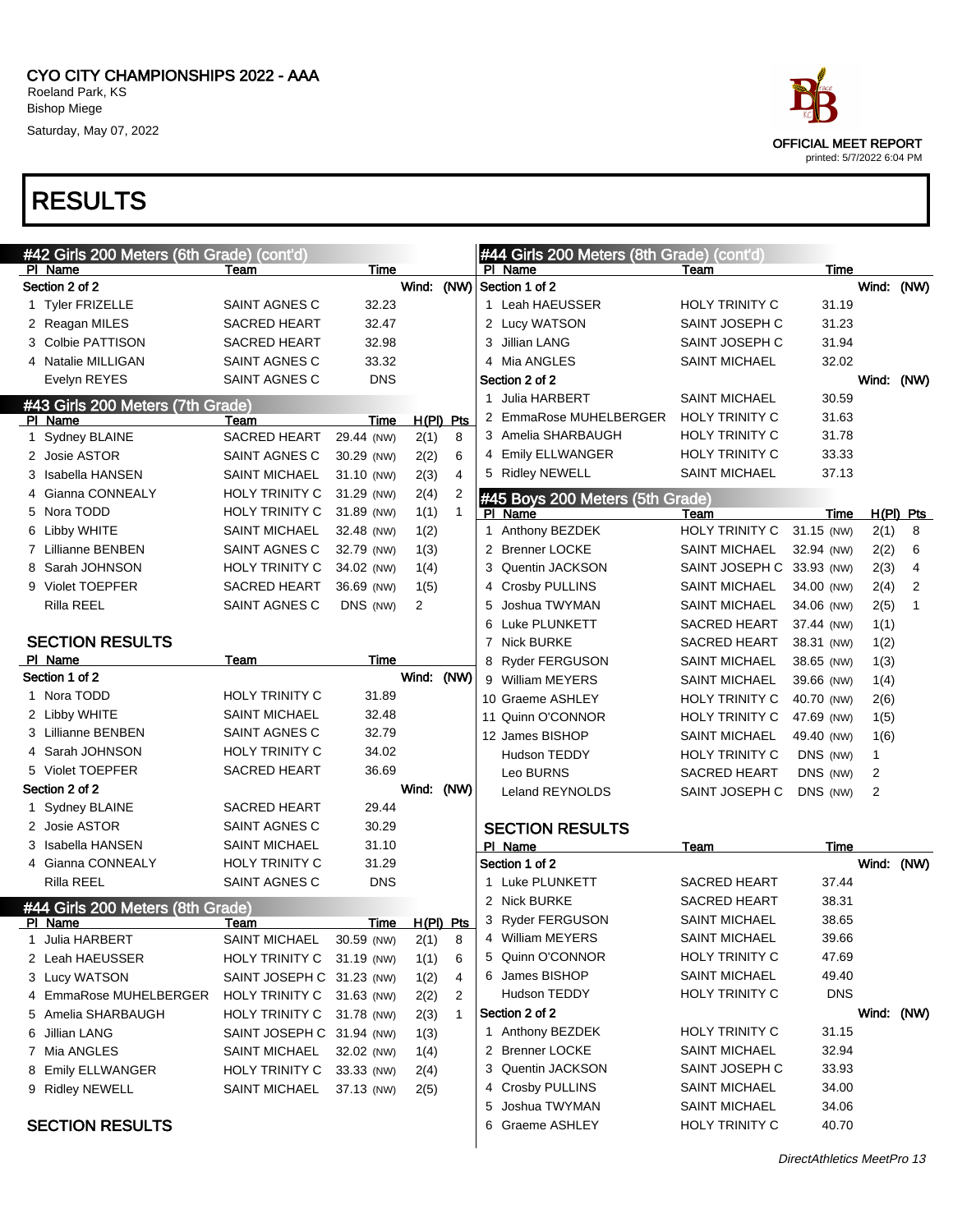| ace.                      |
|---------------------------|
| OFFICIAL MEET REPORT      |
| printed: 5/7/2022 6:04 PM |

|   | #45 Boys 200 Meters (5th Grade) (cont'd) |                           |            |              |                |   | #47 Boys 200 Meters (7th Grade) (cont'd) |                           |            |            |                |
|---|------------------------------------------|---------------------------|------------|--------------|----------------|---|------------------------------------------|---------------------------|------------|------------|----------------|
|   | PI Name                                  | Team                      | Time       |              |                |   | PI Name                                  | Team                      | Time       |            | $H(PI)$ Pts    |
|   | Leo BURNS                                | <b>SACRED HEART</b>       | <b>DNS</b> |              |                |   | 12 Jackson KELLY                         | SAINT AGNES C             | 35.06 (NW) | 2(4)       |                |
|   | Leland REYNOLDS                          | SAINT JOSEPH C            | <b>DNS</b> |              |                |   | 13 Jameson TEDDY                         | <b>HOLY TRINITY C</b>     | 35.66 (NW) | 1(2)       |                |
|   | #46 Boys 200 Meters (6th Grade)          |                           |            |              |                |   | 14 Parker KREUTZ                         | HOLY TRINITY C            | 37.54 (NW) | 1(3)       |                |
|   | PI Name                                  | Team                      | Time       | $H(PI)$ Pts  |                |   | 15 Elias STUPNIANEK                      | <b>SACRED HEART</b>       | 45.71 (NW) | 1(4)       |                |
|   | 1 John WATSKEY                           | SAINT JOSEPH C 30.11 (NW) |            | 2(1)         | 8              |   | Jackson BINGHAM                          | <b>HOLY TRINITY C</b>     | DNS (NW)   | 2          |                |
|   | 2 Jake PHELPS                            | <b>SACRED HEART</b>       | 31.17 (NW) | 1(1)         | 6              |   | Sam ROBINSON                             | <b>SAINT MICHAEL</b>      | DNS (NW)   | 3          |                |
|   | 3 Luke KOLICH                            | <b>SACRED HEART</b>       | 31.29 (NW) | 2(2)         | $\overline{4}$ |   |                                          |                           |            |            |                |
|   | 4 Oliver CIMINIERI                       | <b>SAINT MICHAEL</b>      | 31.69 (NW) | 2(3)         | $\overline{2}$ |   | <b>SECTION RESULTS</b>                   |                           |            |            |                |
|   | 5 Luke VONDEMKAMP                        | <b>SACRED HEART</b>       | 32.07 (NW) | 2(4)         | $\mathbf{1}$   |   | PI Name                                  | Team                      | Time       |            |                |
|   | 6 Gavin MCKENZIE                         | <b>SACRED HEART</b>       | 33.13 (NW) | 2(5)         |                |   | Section 1 of 3                           |                           |            |            | Wind: (NW)     |
|   | 7 Jax HENDERSON                          | <b>SACRED HEART</b>       | 33.27 (NW) | 1(2)         |                |   | 1 Grady OGDEN                            | <b>SACRED HEART</b>       | 31.23      |            |                |
|   | 8 Christian DIEDRICH                     | <b>SAINT MICHAEL</b>      | 34.15 (NW) | 1(3)         |                |   | 2 Jameson TEDDY                          | HOLY TRINITY C            | 35.66      |            |                |
|   | 9 Carter SCHUSTER                        | <b>HOLY TRINITY C</b>     | 34.74 (NW) | 1(4)         |                |   | 3 Parker KREUTZ                          | HOLY TRINITY C            | 37.54      |            |                |
|   | 10 Ian VELAZQUEZ                         | SAINT JOSEPH C 42.07 (NW) |            | 1(5)         |                |   | 4 Elias STUPNIANEK                       | <b>SACRED HEART</b>       | 45.71      |            |                |
|   | Calvin CARDADOR                          | SAINT AGNES C             | DNS (NW)   | $\mathbf{1}$ |                |   | Section 2 of 3                           |                           |            | Wind: (NW) |                |
|   | Alexander GRIGOROV                       | <b>SAINT MICHAEL</b>      | DNS (NW)   | 2            |                |   | 1 Paul OLSON                             | SAINT AGNES C             | 32.55      |            |                |
|   |                                          |                           |            |              |                |   | 2 Dalton ASHLEY                          | <b>HOLY TRINITY C</b>     | 33.58      |            |                |
|   | <b>SECTION RESULTS</b>                   |                           |            |              |                |   | 3 Grady HUBER                            | <b>SAINT MICHAEL</b>      | 34.68      |            |                |
|   | PI Name                                  | Team                      | Time       |              |                |   | 4 Jackson KELLY                          | SAINT AGNES C             | 35.06      |            |                |
|   | Section 1 of 2                           |                           |            | Wind: (NW)   |                |   | <b>Jackson BINGHAM</b>                   | HOLY TRINITY C            | <b>DNS</b> |            |                |
|   | 1 Jake PHELPS                            | <b>SACRED HEART</b>       | 31.17      |              |                |   | Section 3 of 3                           |                           |            | Wind: (NW) |                |
|   | 2 Jax HENDERSON                          | <b>SACRED HEART</b>       | 33.27      |              |                |   | 1 Landon COLE                            | SAINT AGNES C             | 27.41      |            |                |
|   | 3 Christian DIEDRICH                     | <b>SAINT MICHAEL</b>      | 34.15      |              |                |   | 2 Rafferty JACKSON                       | SAINT JOSEPH C            | 28.16      |            |                |
|   | 4 Carter SCHUSTER                        | <b>HOLY TRINITY C</b>     | 34.74      |              |                |   | 3 Drew MORTIMER                          | <b>HOLY TRINITY C</b>     | 29.97      |            |                |
|   | 5 Ian VELAZQUEZ                          | SAINT JOSEPH C            | 42.07      |              |                |   | 4 Vincent SORENSON                       | <b>SAINT MICHAEL</b>      | 30.42      |            |                |
|   | Calvin CARDADOR                          | SAINT AGNES C             | <b>DNS</b> |              |                |   | 5 Jonathan HOMANT                        | <b>SAINT MICHAEL</b>      | 31.61      |            |                |
|   | Section 2 of 2                           |                           |            | Wind: (NW)   |                |   | 6 Logan CRUM                             | SACRED HEART              | 34.59      |            |                |
|   | 1 John WATSKEY                           | SAINT JOSEPH C            | 30.11      |              |                |   | 7 Logan MOORE                            | HOLY TRINITY C            | 35.03      |            |                |
|   | 2 Luke KOLICH                            | <b>SACRED HEART</b>       | 31.29      |              |                |   | Sam ROBINSON                             | <b>SAINT MICHAEL</b>      | <b>DNS</b> |            |                |
|   | 3 Oliver CIMINIERI                       | <b>SAINT MICHAEL</b>      | 31.69      |              |                |   | #48 Boys 200 Meters (8th Grade)          |                           |            |            |                |
|   | 4 Luke VONDEMKAMP                        | <b>SACRED HEART</b>       | 32.07      |              |                |   | PI Name                                  | Team                      | Time       |            | $H(PI)$ Pts    |
|   | 5 Gavin MCKENZIE                         | <b>SACRED HEART</b>       | 33.13      |              |                |   | 1 Emmanuel OREGEL                        | HOLY TRINITY C            | 25.69 (NW) | 2(1)       | 8              |
|   | Alexander GRIGOROV                       | <b>SAINT MICHAEL</b>      | <b>DNS</b> |              |                |   | 2 Gavin PUCHALLA                         | <b>SAINT MICHAEL</b>      | 26.21 (NW) | 2(2)       | 6              |
|   | #47 Boys 200 Meters (7th Grade)          |                           |            |              |                | 3 | James VANDENBERG                         | HOLY TRINITY C            | 26.96 (NW) | 1(1)       | 4              |
|   | PI Name                                  | Team                      | Time       | $H(PI)$ Pts  |                |   | 4 Jonah MYERS                            | HOLY TRINITY C            | 27.31 (NW) | 2(3)       | $\overline{2}$ |
| 1 | Landon COLE                              | SAINT AGNES C             | 27.41 (NW) | 3(1)         | 8              |   | 5 Adam SYDZYIK                           | HOLY TRINITY C            | 27.31 (NW) | 2(4)       | $\mathbf{1}$   |
|   | 2 Rafferty JACKSON                       | SAINT JOSEPH C 28.16 (NW) |            | 3(2)         | 6              |   | 6 Alec JETT                              | <b>SACRED HEART</b>       | 27.55 (NW) | 2(5)       |                |
|   | 3 Drew MORTIMER                          | HOLY TRINITY C            | 29.97 (NW) | 3(3)         | 4              |   | 7 Jameson FITZGERALD                     | <b>HOLY TRINITY C</b>     | 28.03 (NW) | 2(6)       |                |
|   | 4 Vincent SORENSON                       | <b>SAINT MICHAEL</b>      | 30.42 (NW) | 3(4)         | 2              |   | 8 Brock MASLOWSKI                        | SAINT MICHAEL             | 28.58 (NW) | 2(7)       |                |
|   | 5 Grady OGDEN                            | SACRED HEART              | 31.23 (NW) | 1(1)         | $\mathbf{1}$   |   | 9 Trent HELMER                           | <b>HOLY TRINITY C</b>     | 28.74 (NW) | 1(2)       |                |
|   | 6 Jonathan HOMANT                        | <b>SAINT MICHAEL</b>      | 31.61 (NW) | 3(5)         |                |   | 10 Caden FLORES                          | SAINT AGNES C             | 29.90 (NW) | 1(3)       |                |
|   | 7 Paul OLSON                             | SAINT AGNES C             | 32.55 (NW) | 2(1)         |                |   | 11 Issac CONLEY                          | SAINT AGNES C             | 30.24 (NW) | 1(4)       |                |
|   | 8 Dalton ASHLEY                          | HOLY TRINITY C            | 33.58 (NW) | 2(2)         |                |   | 12 Nathan RASGORSHEK                     | SAINT MICHAEL             | 30.39 (NW) | 1(5)       |                |
|   | 9 Logan CRUM                             | <b>SACRED HEART</b>       | 34.59 (NW) | 3(6)         |                |   | 13 Benjamin HENDRIX                      | SAINT AGNES C             | 31.34 (NW) | 1(6)       |                |
|   | 10 Grady HUBER                           | <b>SAINT MICHAEL</b>      | 34.68 (NW) | 2(3)         |                |   | 14 Zachary WOLZEN                        | SAINT JOSEPH C 32.03 (NW) |            | 1(7)       |                |
|   | 11 Logan MOORE                           | HOLY TRINITY C            | 35.03 (NW) | 3(7)         |                |   |                                          |                           |            |            |                |
|   |                                          |                           |            |              |                |   |                                          |                           |            |            |                |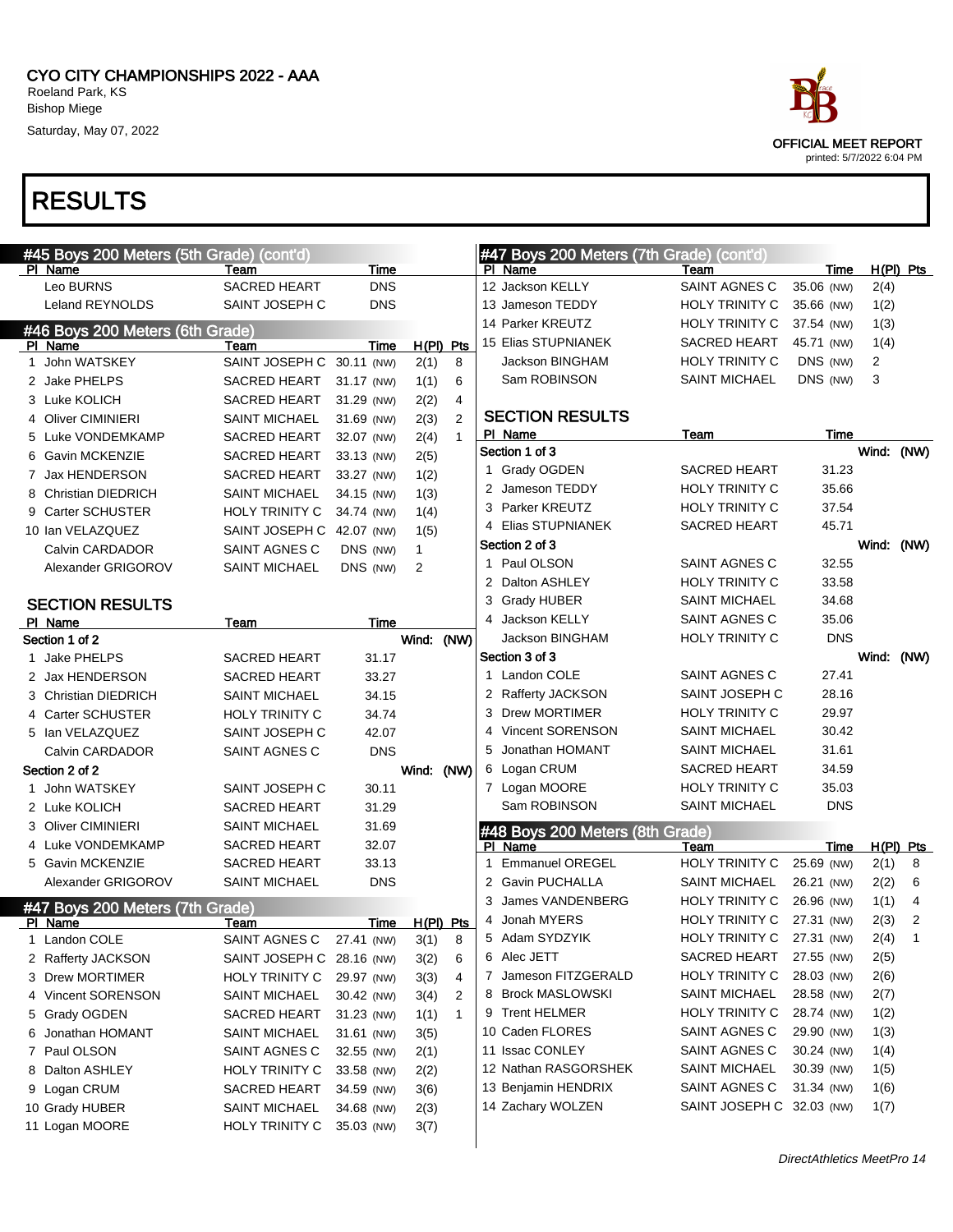

| #48 Boys 200 Meters (8th Grade) (cont'd) |                       |                 |                | #54 Sprint Medley Relay (6th Grade)         |                       |             |                |
|------------------------------------------|-----------------------|-----------------|----------------|---------------------------------------------|-----------------------|-------------|----------------|
| <b>SECTION RESULTS</b>                   |                       |                 |                | PI Team                                     |                       | Time        | Pts            |
| PI Name                                  | Team                  | Time            |                | SAINT JOSEPH CYOKS (A)<br>1                 |                       | 1:03.27     | 8              |
| Section 1 of 2                           |                       |                 | Wind: (NW)     | 2 SACRED HEART CYOKS (A)                    |                       | 1:10.25     | 6              |
| 1 James VANDENBERG                       | <b>HOLY TRINITY C</b> | 26.96           |                |                                             |                       |             |                |
| 2 Trent HELMER                           | <b>HOLY TRINITY C</b> | 28.74           |                | #55 Sprint Medley Relay (7th Grade)         |                       |             |                |
| 3 Caden FLORES                           | SAINT AGNES C         | 29.90           |                | Team<br>PI.                                 |                       | Time        | Pts            |
| 4 Issac CONLEY                           | SAINT AGNES C         | 30.24           |                | SAINT AGNES CYOKS (A)<br>$\mathbf 1$        |                       | 1:02.82     | 8              |
| 5 Nathan RASGORSHEK                      | <b>SAINT MICHAEL</b>  | 30.39           |                | 2 HOLY TRINITY CYOKS (A)                    |                       | 1:05.82     | 6              |
| 6 Benjamin HENDRIX                       | SAINT AGNES C         | 31.34           |                | 3 SAINT JOSEPH CYOKS (A)                    |                       | 1:06.42     | 4              |
| 7 Zachary WOLZEN                         | SAINT JOSEPH C        | 32.03           |                |                                             |                       |             |                |
| Section 2 of 2                           |                       |                 | Wind:          | (NW) #56 Sprint Medley Relay (8th Grade)    |                       |             |                |
| 1 Emmanuel OREGEL                        | <b>HOLY TRINITY C</b> | 25.69           |                | PI Team                                     |                       | Time        | Pts            |
| 2 Gavin PUCHALLA                         | <b>SAINT MICHAEL</b>  | 26.21           |                | SAINT JOSEPH CYOKS (A)<br>$\mathbf{1}$      |                       | 55.41       | 8              |
| 3 Jonah MYERS                            | <b>HOLY TRINITY C</b> | 27.31           |                | 2 HOLY TRINITY CYOKS (A)                    |                       | 55.84       | 6              |
| 4 Adam SYDZYIK                           | <b>HOLY TRINITY C</b> | 27.31           |                | 3 SAINT AGNES CYOKS (A)                     |                       | 59.24       | 4              |
| 5 Alec JETT                              | <b>SACRED HEART</b>   | 27.55           |                |                                             |                       |             |                |
| 6 Jameson FITZGERALD                     | <b>HOLY TRINITY C</b> | 28.03           |                | #57 Girls 800 Meters (5th Grade)            |                       |             |                |
| 7 Brock MASLOWSKI                        | <b>SAINT MICHAEL</b>  | 28.58           |                | PI Name                                     | Team                  | <b>Time</b> | <b>Pts</b>     |
|                                          |                       |                 |                | Kaitlyn PRINGLE<br>$\mathbf{1}$             | <b>SACRED HEART</b>   | 3:04.47     | 8              |
| #49 Sprint Medley Relay (5th Grade)      |                       |                 |                | 2 Adelaide SLOEY                            | SAINT AGNES C         | 3:32.95     | 6              |
| PI Team<br>1 SAINT AGNES CYOKS (A)       |                       | Time<br>1:12.25 | Pts<br>8       | 3 Lucy KELLEY                               | <b>HOLY TRINITY C</b> | 3:52.94     | 4              |
|                                          |                       |                 |                | 4 Kaitlynn KELLY                            | <b>SACRED HEART</b>   | 3:59.30     | 2              |
|                                          |                       |                 |                |                                             |                       |             |                |
| #50 Sprint Medley Relay (6th Grade)      |                       |                 |                | #58 Girls 800 Meters (6th Grade)            |                       |             |                |
| PI Team<br>1 SAINT AGNES CYOKS (A)       |                       | Time<br>1:08.12 | Pts<br>8       | PI Name                                     | Team                  | Time        | <b>Pts</b>     |
| 2 SACRED HEART CYOKS (A)                 |                       | 1:13.02         | 6              | 1 Kenley DAVIS                              | <b>HOLY TRINITY C</b> | 2:51.43     | 8              |
|                                          |                       |                 |                | 2 Keira RIORDAN                             | <b>HOLY TRINITY C</b> | 2:58.27     | 6              |
| SAINT JOSEPH CYOKS (A)                   |                       | <b>DNS</b>      |                | 3 Clare DOUGLAS                             | <b>HOLY TRINITY C</b> | 3:00.46     | 4              |
|                                          |                       |                 |                | 4 Ellen DORSEY                              | <b>SACRED HEART</b>   | 3:08.39     | 2              |
| #51 Sprint Medley Relay (7th Grade)      |                       |                 |                | 5 Evelyn BICHELMEYER                        | SAINT JOSEPH C        | 3:09.55     | $\mathbf{1}$   |
| PI Team                                  |                       | Time            | Pts            | 6 Madison ALLEN                             | SAINT AGNES C         | 3:09.57     |                |
| 1 SAINT AGNES CYOKS (A)                  |                       | 1:04.94         | 8              | 7 Colbie PATTISON                           | <b>SACRED HEART</b>   | 3:12.74     |                |
| 2 SAINT JOSEPH CYOKS (A)                 |                       | 1:06.01         | 6              | 8 Natalia RYCHNOVSKY                        | <b>SAINT MICHAEL</b>  | 3:14.63     |                |
| 3 HOLY TRINITY CYOKS (A)                 |                       | 1:07.51         | 4              |                                             |                       |             |                |
|                                          |                       |                 |                | #59 Girls 800 Meters (7th Grade)            |                       |             |                |
| #52 Sprint Medley Relay (8th Grade)      |                       |                 |                | PI Name                                     | Team                  | Time        | Pts            |
| PI Team                                  |                       | Time            | <u>Pts</u>     | <b>Eleanor NICHOLS</b><br>1                 | <b>SACRED HEART</b>   | 3:09.07     | 8              |
| 1 HOLY TRINITY CYOKS (A)                 |                       | 1:06.16         | 8              | 2 Emme ALBRIGHT                             | SAINT JOSEPH C        | 3:12.75     | 6              |
|                                          |                       |                 |                | 3 Natalie YEHLE                             | <b>SACRED HEART</b>   | 3:30.48     | 4              |
| #53 Sprint Medley Relay (5th Grade)      |                       |                 |                | 4 Addison ORTMEYER                          | SAINT JOSEPH C        | 3:31.80     | $\overline{c}$ |
| PI Team                                  |                       | Time            | <b>Pts</b>     | 5 Carys SKAHAN                              | SACRED HEART          | 3:32.83     | 1              |
| 1 SAINT MICHAEL CYOKS (A)                |                       | 1:07.11         | 8              | 6 Joanna MAY                                | <b>SACRED HEART</b>   | 3:35.36     |                |
| 2 SAINT JOSEPH CYOKS (A)                 |                       | 1:13.41         | 6              |                                             |                       |             |                |
| 3 SAINT AGNES CYOKS (A)                  |                       | 1:21.10         | 4              |                                             |                       |             |                |
| 4 HOLY TRINITY CYOKS (A)                 |                       | 1:27.59         | $\overline{2}$ | #60 Girls 800 Meters (8th Grade)<br>PI Name | Team                  | <b>Time</b> | <u>Pts</u>     |
|                                          |                       |                 |                | 1 Leah HAEUSSER                             | HOLY TRINITY C        | 2:45.99     | 8              |
|                                          |                       |                 |                | 2 Elliot WEAVER                             | <b>SAINT MICHAEL</b>  | 2:51.07     | 6              |
|                                          |                       |                 |                | 3 Mia ANGLES                                | <b>SAINT MICHAEL</b>  | 2:55.56     | 4              |
|                                          |                       |                 |                |                                             |                       |             |                |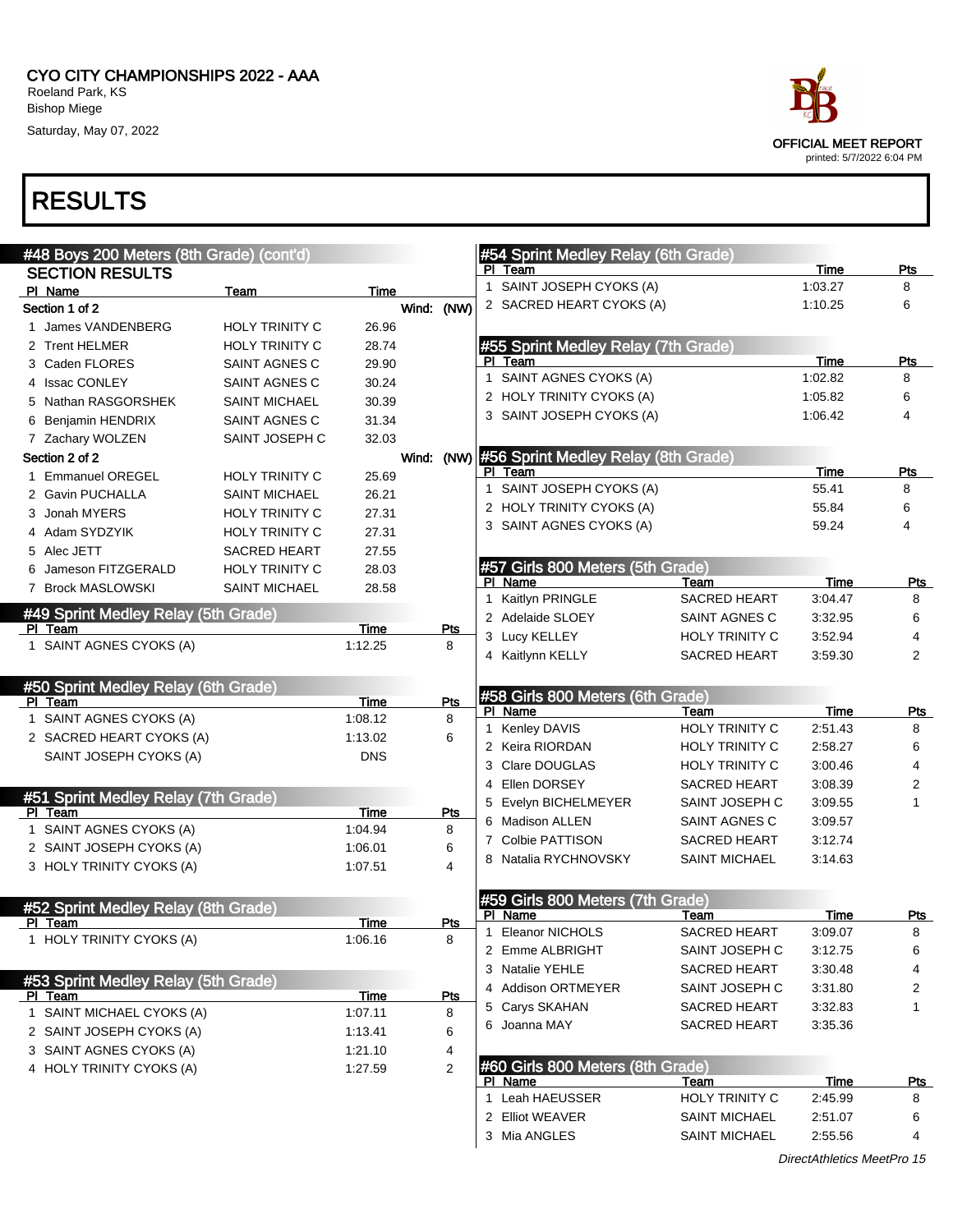| ace                                               |
|---------------------------------------------------|
| OFFICIAL MEET REPORT<br>printed: 5/7/2022 6:04 PM |

|   | #60 Girls 800 Meters (8th Grade) (cont'd)  |                       |             |                | #64 Boys 800 Meters (8th Grade) (cont'd)    |                           |            |            |                |
|---|--------------------------------------------|-----------------------|-------------|----------------|---------------------------------------------|---------------------------|------------|------------|----------------|
|   | PI Name                                    | Team                  | Time        | Pts            | PI Name                                     | Team                      | Time       |            | <b>Pts</b>     |
|   | 4 Erica STRATHMAN                          | <b>HOLY TRINITY C</b> | 3:01.46     | $\overline{2}$ | 3 Brady BOYDSTON                            | HOLY TRINITY C            | 2:33.00    |            | 4              |
|   | 5 Lorelai FERNHOLZ                         | SACRED HEART          | 3:19.98     | $\mathbf{1}$   | 4 Daniel NEENAN                             | SAINT AGNES C             | 2:35.64    |            | 2              |
|   | 6 Ridley NEWELL                            | <b>SAINT MICHAEL</b>  | 3:26.51     |                | 5 Adam SYDZYIK                              | HOLY TRINITY C            | 2:36.19    |            | 1              |
|   | 7 Annie MCGUIRE                            | <b>HOLY TRINITY C</b> | 3:35.41     |                | <b>Bennett LEMBKE</b><br>6                  | <b>SAINT MICHAEL</b>      | 2:36.53    |            |                |
|   |                                            |                       |             |                | James VANDENBERG                            | HOLY TRINITY C            | 2:49.03    |            |                |
|   | #61 Boys 800 Meters (5th Grade)            |                       |             |                | Beau LAUSIER<br>8                           | <b>HOLY TRINITY C</b>     | 3:00.32    |            |                |
|   | PI Name                                    | Team                  | Time        | <b>Pts</b>     | 9 Aaron FLICKNER                            | SAINT JOSEPH C            | 3:08.95    |            |                |
|   | 1 Max WEAVER                               | <b>SAINT MICHAEL</b>  | 2:46.53     | 8              |                                             |                           |            |            |                |
|   | 2 Walker NEWELL                            | <b>SAINT MICHAEL</b>  | 2:50.15     | 6              | #65 Girls 120 Meters (5th Grade)            |                           |            |            |                |
|   | 3 Crosby PULLINS                           | <b>SAINT MICHAEL</b>  | 3:06.76     | 4              | PI Name                                     | Team                      | Time       |            | $H(PI)$ Pts    |
|   | 4 Anthony SEAY                             | <b>HOLY TRINITY C</b> | 3:08.30     | $\overline{2}$ | 1 Addison BRINKMAN                          | <b>SAINT MICHAEL</b>      | 18.54 (NW) | 2(1)       | 8              |
|   | 5 Joshua TWYMAN                            | SAINT MICHAEL         | 3:11.35     | $\mathbf{1}$   | 2 Bailey HOLTON                             | <b>HOLY TRINITY C</b>     | 19.33 (NW) | 1(1)       | 6              |
|   | Leo BURNS                                  | <b>SACRED HEART</b>   | <b>DNS</b>  |                | 3 Grace KAUFMAN                             | <b>HOLY TRINITY C</b>     | 19.99 (NW) | 2(2)       | 4              |
|   |                                            |                       |             |                | Anna ATCHITY<br>4                           | SAINT AGNES C             | 20.01 (NW) | 2(3)       | $\overline{2}$ |
|   | #62 Boys 800 Meters (6th Grade)            |                       |             |                | 5 Lauren BURKE                              | <b>SACRED HEART</b>       | 20.81 (NW) | 2(4)       | 1              |
|   | PI Name                                    | Team                  | Time        | Pts            | 6 Chloe ZELLER                              | <b>SACRED HEART</b>       | 20.83 (NW) | 2(5)       |                |
| 1 | Alexander GRIGOROV                         | <b>SAINT MICHAEL</b>  | 2:37.76     | 8              | 7 Sydney PIOTROWSKI                         | <b>SAINT MICHAEL</b>      | 21.56 (NW) | 2(6)       |                |
|   | 2 Edward CURRAN                            | HOLY TRINITY C        | 2:45.25     | 6              | 8 Sophia POLANCO                            | <b>HOLY TRINITY C</b>     | 21.58 (NW) | 1(2)       |                |
|   | 3 Wyatt O'HARA                             | HOLY TRINITY C        | 2:49.52     | 4              | 9 Stella COLGAN                             | <b>SAINT MICHAEL</b>      | 21.74 (NW) | 1(3)       |                |
|   | 4 Dominic BARKMAN                          | HOLY TRINITY C        | 2:53.07     | 2              | 10 Olivia MUEHLBERGER                       | SAINT AGNES C             | 22.40 (NW) | 1(4)       |                |
|   | 5 Tim RIORDAN                              | <b>HOLY TRINITY C</b> | 2:53.08     | $\mathbf{1}$   | 11 Macie MARTINEZ                           | SAINT AGNES C             | 24.50 (NW) | 1(5)       |                |
|   | 6 Jax HENDERSON                            | <b>SACRED HEART</b>   | 2:55.59     |                |                                             |                           |            |            |                |
|   | 7 Hayden STRATHMAN                         | HOLY TRINITY C        | 2:55.91     |                | <b>SECTION RESULTS</b>                      |                           |            |            |                |
|   |                                            |                       |             |                |                                             |                           |            |            |                |
|   | 8 Lane CARPENTER                           | <b>SACRED HEART</b>   | 3:01.93     |                | PI Name                                     | Team                      | Time       |            |                |
|   | 9 Cooper DORSEY                            | <b>SACRED HEART</b>   | 3:11.30     |                | Section 1 of 2                              |                           |            | Wind: (NW) |                |
|   | 10 Lucas PECK                              | <b>SACRED HEART</b>   | 3:17.65     |                | 1 Bailey HOLTON                             | HOLY TRINITY C            | 19.33      |            |                |
|   | 11 Gavin MCKENZIE                          | <b>SACRED HEART</b>   | 3:23.05     |                | 2 Sophia POLANCO                            | HOLY TRINITY C            | 21.58      |            |                |
|   | Calvin CARDADOR                            | SAINT AGNES C         | <b>DNS</b>  |                | 3 Stella COLGAN                             | <b>SAINT MICHAEL</b>      | 21.74      |            |                |
|   |                                            |                       |             |                | 4 Olivia MUEHLBERGER                        | SAINT AGNES C             | 22.40      |            |                |
|   |                                            |                       |             |                | 5 Macie MARTINEZ                            | SAINT AGNES C             | 24.50      |            |                |
|   | #63 Boys 800 Meters (7th Grade)<br>PI Name | Team                  | Time        | Pts            | Section 2 of 2                              |                           |            | Wind: (NW) |                |
|   | 1 Blake WILKEN                             | <b>SAINT MICHAEL</b>  | 2:34.16     | 8              | 1 Addison BRINKMAN                          | <b>SAINT MICHAEL</b>      | 18.54      |            |                |
|   | 2 John HORNBACK                            | <b>SACRED HEART</b>   | 2:34.83     | 6              | 2 Grace KAUFMAN                             | HOLY TRINITY C            | 19.99      |            |                |
|   | 3 Patrick SHIPMAN                          | SAINT AGNES C         | 2:53.19     | 4              | 3 Anna ATCHITY                              | SAINT AGNES C             | 20.01      |            |                |
|   | 4 Benjamin BINGHAM                         | HOLY TRINITY C        | 2:53.26     | 2              | 4 Lauren BURKE                              | <b>SACRED HEART</b>       | 20.81      |            |                |
|   | 5 Eli ROSENDAHL                            | SACRED HEART          | 2:53.69     |                | 5 Chloe ZELLER                              | SACRED HEART              | 20.83      |            |                |
|   | 6 Paul OLSON                               | SAINT AGNES C         | 2:54.56     |                | 6 Sydney PIOTROWSKI                         | <b>SAINT MICHAEL</b>      | 21.56      |            |                |
|   | 7 Leo CISPER                               | HOLY TRINITY C        | 2:58.45     |                |                                             |                           |            |            |                |
|   | 8 Brett BALTUSKA                           | <b>SAINT MICHAEL</b>  | 3:00.41     |                | #66 Girls 120 Meters (6th Grade)<br>PI Name | Team                      | Time       |            |                |
|   | 9 Jameson TEDDY                            | HOLY TRINITY C        | 3:01.23     |                | 1 Bella CORNELL                             | HOLY TRINITY C            | 19.09 (NW) | 2(1)       | H(PI) Pts<br>8 |
|   | 10 Luke JOHNSON                            | HOLY TRINITY C        | 3:02.26     |                | 2 Hayden BAUER                              | SACRED HEART              | 19.19 (NW) | 2(2)       | 6              |
|   | 11 Clark KELLEY                            | <b>HOLY TRINITY C</b> | 3:41.22     |                | 3 Tyler FRIZELLE                            | SAINT AGNES C             | 19.20 (NW) | 1(1)       | 4              |
|   |                                            |                       |             |                | 4 Reagan MILES                              | <b>SACRED HEART</b>       | 19.22 (NW) | 2(3)       | 2              |
|   |                                            |                       |             |                | 5 Addison MEARS                             | SAINT JOSEPH C 19.65 (NW) |            | 1(2)       | 1              |
|   | #64 Boys 800 Meters (8th Grade)<br>PI Name | Team                  | <u>Time</u> | <b>Pts</b>     | Maggie WOHLETZ<br>6                         | SACRED HEART              | 20.46 (NW) | 2(4)       |                |
|   | 1 Brady MALLOT                             | <b>SAINT MICHAEL</b>  | 2:27.33     | 8              | 7 Zoey DUCKERS                              | SAINT AGNES C             | 20.60 (NW) | 2(5)       |                |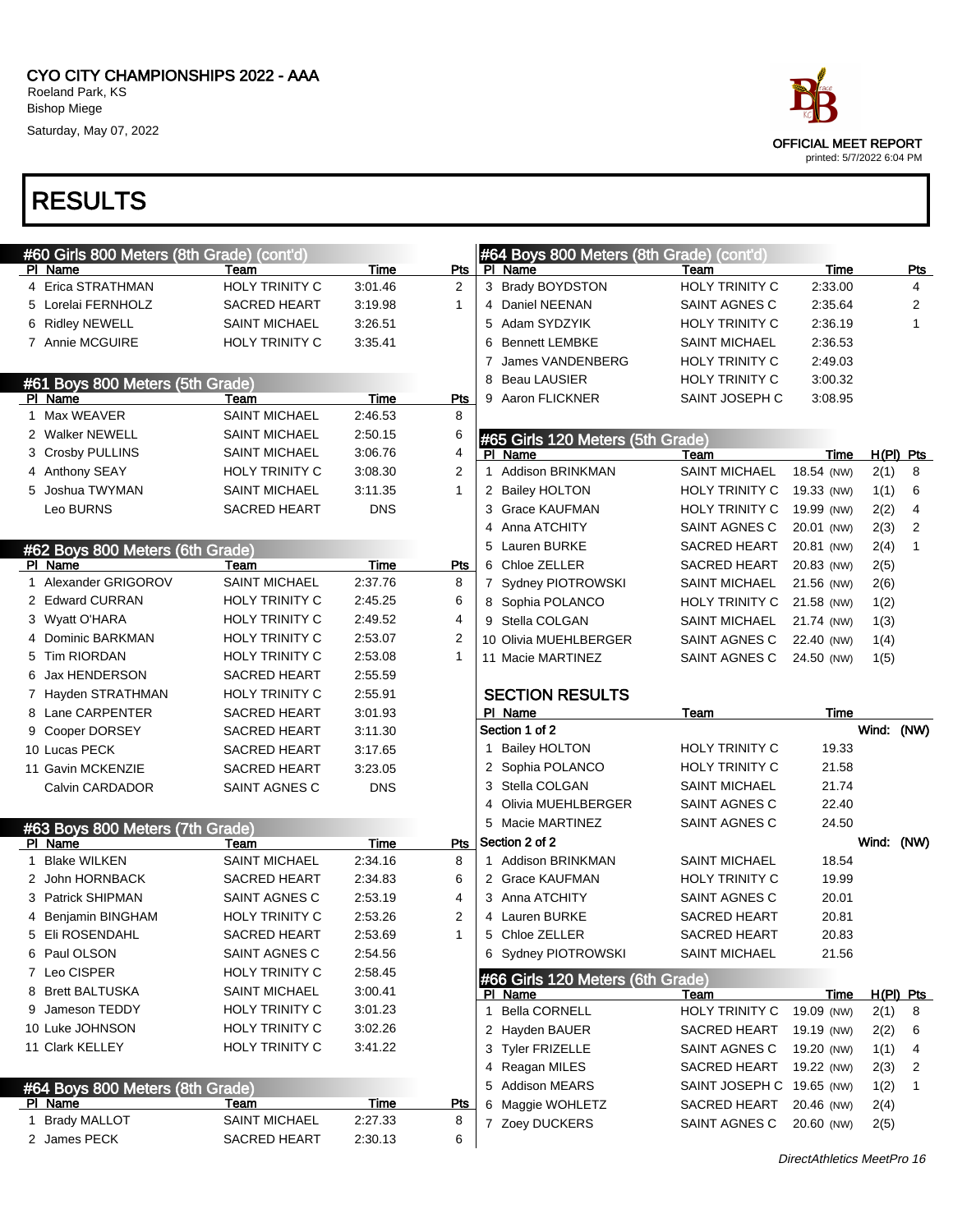

| #66 Girls 120 Meters (6th Grade) (cont'd) |                           |            |             |                |   | #67 Girls 120 Meters (7th Grade) (cont'd) |                                      |                     |              |                |
|-------------------------------------------|---------------------------|------------|-------------|----------------|---|-------------------------------------------|--------------------------------------|---------------------|--------------|----------------|
| PI Name                                   | Team                      | Time       | H(PI) Pts   |                |   | PI Name                                   | Team                                 | Time                |              |                |
| 8 Elizabeth FITZSIMMONS                   | SAINT AGNES C             | 20.98 (NW) | 2(6)        |                |   | 6 Isabelle LIPARI                         | SAINT JOSEPH C                       | 21.60               |              |                |
| 9 Natalia RYCHNOVSKY                      | <b>SAINT MICHAEL</b>      | 21.09 (NW) | 1(3)        |                |   | Section 2 of 2                            |                                      |                     | Wind: (NW)   |                |
| 10 Mallory SMITH                          | HOLY TRINITY C            | 21.28 (NW) | 1(4)        |                |   | 1 Oakley JONES                            | <b>SAINT MICHAEL</b>                 | 17.04               |              |                |
| Evelyn REYES                              | SAINT AGNES C             | DNS (NW)   | $\mathbf 1$ |                |   | 2 Sydney BLAINE                           | <b>SACRED HEART</b>                  | 17.39               |              |                |
| Emma MALLORY                              | HOLY TRINITY C            | DNS (NW)   | $\mathbf 1$ |                |   | 3 Elsie KELLERMAN                         | SAINT AGNES C                        | 18.38               |              |                |
| Mariana KNOPKE                            | <b>SAINT MICHAEL</b>      | DNS (NW)   | 2           |                | 4 | Caitlyn O'DONNELL                         | HOLY TRINITY C                       | 18.60               |              |                |
|                                           |                           |            |             |                |   | Isla SCHERZER                             | HOLY TRINITY C                       | 19.87               |              |                |
| <b>SECTION RESULTS</b>                    |                           |            |             |                |   | Rilla REEL                                | <b>SAINT AGNES C</b>                 | <b>DNS</b>          |              |                |
| PI Name                                   | Team                      | Time       |             |                |   | #68 Girls 120 Meters (8th Grade)          |                                      |                     |              |                |
| Section 1 of 2                            |                           |            | Wind: (NW)  |                |   |                                           |                                      |                     | Wind: (+0.0) |                |
| 1 Tyler FRIZELLE                          | SAINT AGNES C             | 19.20      |             |                |   | PI Name                                   | Team                                 | Time                |              | Pts            |
| 2 Addison MEARS                           | SAINT JOSEPH C            | 19.65      |             |                | 1 | <b>Emery WALTERS</b>                      | SAINT JOSEPH C                       | 17.12               |              | 8              |
| 3 Natalia RYCHNOVSKY                      | <b>SAINT MICHAEL</b>      | 21.09      |             |                |   | 2 EmmaRose MUHELBERGER                    | HOLY TRINITY C                       | 18.60               |              | 6              |
| 4 Mallory SMITH                           | <b>HOLY TRINITY C</b>     | 21.28      |             |                | 3 | <b>Addison YORK</b>                       | SAINT JOSEPH C                       | 19.05               |              | 4              |
| Evelyn REYES                              | SAINT AGNES C             | <b>DNS</b> |             |                | 4 | Ainsley SWITZER                           | <b>SAINT MICHAEL</b>                 | 19.94               |              | 2              |
| Emma MALLORY                              | HOLY TRINITY C            | <b>DNS</b> |             |                |   | 5 Mary BENES                              | SAINT AGNES C                        | 20.27               |              | 1              |
| Section 2 of 2                            |                           |            | Wind: (NW)  |                |   |                                           |                                      |                     |              |                |
| 1 Bella CORNELL                           | HOLY TRINITY C            | 19.09      |             |                |   | #69 Boys 120 Meters (5th Grade)           |                                      |                     |              |                |
| 2 Hayden BAUER                            | <b>SACRED HEART</b>       | 19.19      |             |                |   | PI Name                                   | Team                                 | Time                |              | H(PI) Pts      |
| 3 Reagan MILES                            | <b>SACRED HEART</b>       | 19.22      |             |                |   | 1 Anthony BEZDEK                          | HOLY TRINITY C                       | 18.59 (NW)          | 2(1)         | 8              |
| 4 Maggie WOHLETZ                          | <b>SACRED HEART</b>       | 20.46      |             |                |   | 2 Brenner LOCKE                           | <b>SAINT MICHAEL</b>                 | 19.71 (NW)          | 2(2)         | 6              |
| 5 Zoey DUCKERS                            | SAINT AGNES C             | 20.60      |             |                |   | 3 Hudson ELDER                            | <b>SAINT MICHAEL</b>                 | 19.74 (NW)          | 2(3)         | 4              |
| 6 Elizabeth FITZSIMMONS<br>Mariana KNOPKE | SAINT AGNES C             | 20.98      |             |                | 4 | Evan O'NEILL                              | SAINT AGNES C                        | 19.78 (NW)          | 2(4)         | $\overline{2}$ |
|                                           | <b>SAINT MICHAEL</b>      | <b>DNS</b> |             |                | 5 | <b>Wesley NIELAND</b>                     | <b>SAINT MICHAEL</b>                 | 20.31 (NW)          | 2(5)         | 1              |
| #67 Girls 120 Meters (7th Grade)          |                           |            |             |                | 6 | Ethan MCGUIRE                             | HOLY TRINITY C                       | 21.70 (NW)          | 1(1)         |                |
| PI Name                                   | Team                      | Time       | $H(PI)$ Pts |                |   | 7 Colby HOLICK                            | SACRED HEART                         | 22.41 (NW)          | 1(2)         |                |
| 1 Oakley JONES                            | <b>SAINT MICHAEL</b>      | 17.04 (NW) | 2(1)        | 8              |   | 8 Ryder FERGUSON                          | <b>SAINT MICHAEL</b>                 | 23.46 (NW)          | 2(6)         |                |
| 2 Sydney BLAINE                           | <b>SACRED HEART</b>       | 17.39 (NW) | 2(2)        | 6              |   | 9 Mario REYES                             | SAINT AGNES C                        | 23.98 (NW)          | 1(3)         |                |
| 3 Elsie KELLERMAN                         | SAINT AGNES C             | 18.38 (NW) | 2(3)        | 4              |   | 10 Chris BURKE                            | SACRED HEART                         | 24.91 (NW)          | 1(4)         |                |
| 4 Caitlyn O'DONNELL                       | HOLY TRINITY C            | 18.60 (NW) | 2(4)        | $\overline{2}$ |   | Hudson TEDDY                              | HOLY TRINITY C                       | DNS (NW)            | 1            |                |
| 5 Leighton DODD                           | <b>SACRED HEART</b>       | 19.40 (NW) | 1(1)        | $\mathbf{1}$   |   | William POWERS                            | <b>SAINT MICHAEL</b>                 | DNS (NW)            | 1            |                |
| 6 Penelope CIMINIERI                      | <b>SAINT MICHAEL</b>      | 19.59 (NW) | 1(2)        |                |   |                                           |                                      |                     |              |                |
| 7 Isla SCHERZER                           | HOLY TRINITY C            | 19.87 (NW) | 2(5)        |                |   | <b>SECTION RESULTS</b>                    |                                      |                     |              |                |
| 8 Kristen POE                             | SAINT JOSEPH C 20.21 (NW) |            | 1(3)        |                |   | PI Name<br>Section 1 of 2                 | Team                                 | Time                |              |                |
| 9 Avery MURPHY                            | SAINT JOSEPH C 20.25 (NW) |            | 1(4)        |                |   | 1 Ethan MCGUIRE                           | HOLY TRINITY C                       | 21.70               | Wind: (NW)   |                |
| 10 Ailish SLOAN                           | HOLY TRINITY C 20.69 (NW) |            | 1(5)        |                |   |                                           |                                      |                     |              |                |
| 11 Isabelle LIPARI                        | SAINT JOSEPH C 21.60 (NW) |            | 1(6)        |                |   | 2 Colby HOLICK<br>3 Mario REYES           | SACRED HEART                         | 22.41<br>23.98      |              |                |
| Rilla REEL                                | SAINT AGNES C             | DNS (NW)   | 2           |                |   | 4 Chris BURKE                             | SAINT AGNES C<br><b>SACRED HEART</b> |                     |              |                |
|                                           |                           |            |             |                |   | Hudson TEDDY                              | HOLY TRINITY C                       | 24.91<br><b>DNS</b> |              |                |
| <b>SECTION RESULTS</b><br>PI Name         |                           | Time       |             |                |   | William POWERS                            | <b>SAINT MICHAEL</b>                 | <b>DNS</b>          |              |                |
| Section 1 of 2                            | <u>Team</u>               |            | Wind: (NW)  |                |   | Section 2 of 2                            |                                      |                     |              |                |
| 1 Leighton DODD                           | <b>SACRED HEART</b>       | 19.40      |             |                |   | 1 Anthony BEZDEK                          | HOLY TRINITY C                       | 18.59               | Wind: (NW)   |                |
| 2 Penelope CIMINIERI                      | <b>SAINT MICHAEL</b>      | 19.59      |             |                |   | 2 Brenner LOCKE                           | <b>SAINT MICHAEL</b>                 | 19.71               |              |                |
| 3 Kristen POE                             | SAINT JOSEPH C            | 20.21      |             |                |   | 3 Hudson ELDER                            | <b>SAINT MICHAEL</b>                 | 19.74               |              |                |
| 4 Avery MURPHY                            | SAINT JOSEPH C            | 20.25      |             |                |   | 4 Evan O'NEILL                            | SAINT AGNES C                        | 19.78               |              |                |
| 5 Ailish SLOAN                            | HOLY TRINITY C            | 20.69      |             |                |   |                                           |                                      |                     |              |                |
|                                           |                           |            |             |                |   |                                           |                                      |                     |              |                |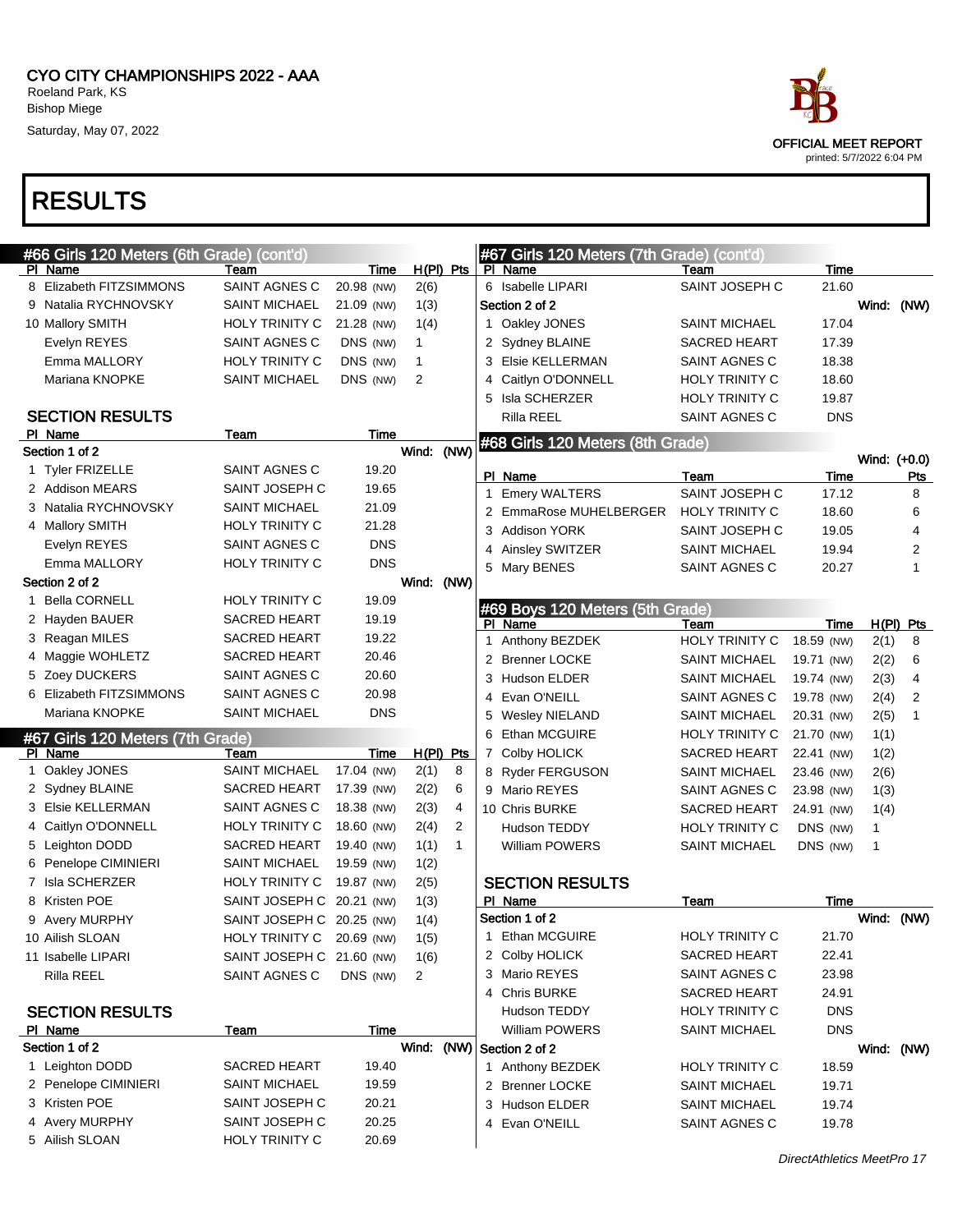# RESULTS



|   | #69 Boys 120 Meters (5th Grade) (cont'd) |                           |            |             |              |              | #71 Boys 120 Meters (7th Grade) (cont'd)  |                                        |                          |            |             |
|---|------------------------------------------|---------------------------|------------|-------------|--------------|--------------|-------------------------------------------|----------------------------------------|--------------------------|------------|-------------|
|   | PI Name                                  | Team                      | Time       |             |              |              | PI Name                                   | Team                                   | Time                     |            | $H(PI)$ Pts |
|   | 5 Wesley NIELAND                         | <b>SAINT MICHAEL</b>      | 20.31      |             |              |              | 12 Grady HUBER                            | <b>SAINT MICHAEL</b>                   | 20.10 (NW)               | 1(4)       |             |
|   | 6 Ryder FERGUSON                         | <b>SAINT MICHAEL</b>      | 23.46      |             |              |              | 13 Jackson KELLY                          | SAINT AGNES C                          | 21.20 (NW)               | 1(5)       |             |
|   | #70 Boys 120 Meters (6th Grade)          |                           |            |             |              |              | 14 John O'CONNOR                          | HOLY TRINITY C                         | 23.32 (NW)               | 1(6)       |             |
|   | PI Name                                  | Team                      | Time       | $H(PI)$ Pts |              |              | 15 Luke SUMSTINE                          | SAINT AGNES C                          | 24.46 (NW)               | 1(7)       |             |
|   | 1 Jackson HARLEY                         | SACRED HEART              | 16.87 (NW) | 1(1)        | 8            |              | Ethan PEAK                                | HOLY TRINITY C                         | DNS (NW)                 | 1          |             |
|   | 2 Tommy ROBERTS                          | SAINT AGNES C             | 17.19 (NW) | 2(1)        | 6            |              |                                           |                                        |                          |            |             |
|   | 3 Luke LATENSER                          | SAINT AGNES C             | 18.19 (NW) | 2(2)        | 4            |              | <b>SECTION RESULTS</b>                    |                                        |                          |            |             |
|   | 4 Trey RAND                              | SACRED HEART              | 18.26 (NW) | 2(3)        | 2            |              | PI Name                                   | Team                                   | Time                     |            |             |
|   | 5 Ethan KINSINGER                        | <b>SAINT MICHAEL</b>      | 18.33 (NW) | 1(2)        | $\mathbf{1}$ |              | Section 1 of 2                            |                                        |                          | Wind:      | (NW)        |
|   | 6 Logan CARPENTER                        | <b>SACRED HEART</b>       | 18.38 (NW) | 2(4)        |              |              | 1 Nicholas THRASHER                       | <b>HOLY TRINITY C</b>                  | 16.87                    |            |             |
|   | 7 Colin MCCARTER                         | SAINT JOSEPH C            | 19.65 (NW) | 2(5)        |              |              | 2 Grant OYLER                             | HOLY TRINITY C                         | 18.96                    |            |             |
|   | 8 Jimmy MERWALD                          | SAINT JOSEPH C 20.21 (NW) |            | 1(3)        |              |              | 3 Wesley WALSH                            | SAINT AGNES C                          | 19.34                    |            |             |
|   | 9 Logan SCHMIDTLEIN                      | SACRED HEART              | 20.30 (NW) | 2(6)        |              |              | 4 Grady HUBER                             | <b>SAINT MICHAEL</b>                   | 20.10                    |            |             |
|   | 10 Bradley OHMES                         | SAINT JOSEPH C 20.73 (NW) |            | 1(4)        |              | 5            | Jackson KELLY                             | SAINT AGNES C                          | 21.20                    |            |             |
|   | 11 Sullivan O'DELL                       | SAINT JOSEPH C 21.22 (NW) |            | 1(5)        |              | 6            | John O'CONNOR                             | HOLY TRINITY C                         | 23.32                    |            |             |
|   | 12 Ian VELAZQUEZ                         | SAINT JOSEPH C 24.39 (NW) |            | 1(6)        |              |              | 7 Luke SUMSTINE                           | SAINT AGNES C                          | 24.46                    |            |             |
|   |                                          |                           |            |             |              |              | Ethan PEAK                                | HOLY TRINITY C                         | <b>DNS</b>               |            |             |
|   | <b>SECTION RESULTS</b>                   |                           |            |             |              |              | Section 2 of 2                            |                                        |                          | Wind:      | (NW)        |
|   | PI Name                                  | Team                      | Time       |             |              | 1            | <b>Drew MORTIMER</b>                      | HOLY TRINITY C                         | 16.93                    |            |             |
|   | Section 1 of 2                           |                           |            | Wind: (NW)  |              |              | 2 Andrew NGUYEN                           | HOLY TRINITY C                         | 17.34                    |            |             |
|   | Jackson HARLEY                           | <b>SACRED HEART</b>       | 16.87      |             |              |              | 3 Grady OGDEN                             | <b>SACRED HEART</b>                    | 17.54                    |            |             |
|   | 2 Ethan KINSINGER                        | <b>SAINT MICHAEL</b>      | 18.33      |             |              |              | 4 Samuel VOLKER                           | <b>SAINT MICHAEL</b>                   | 17.58                    |            |             |
|   | 3 Jimmy MERWALD                          | SAINT JOSEPH C            | 20.21      |             |              | 5            | Jackson BINGHAM                           | HOLY TRINITY C                         | 18.66                    |            |             |
|   | 4 Bradley OHMES                          | SAINT JOSEPH C            | 20.73      |             |              | 6            | Michael KILROY                            | <b>SAINT MICHAEL</b>                   | 18.74                    |            |             |
|   | 5 Sullivan O'DELL                        | SAINT JOSEPH C            | 21.22      |             |              |              | 7 Skyler LOWRY                            | HOLY TRINITY C                         | 18.82                    |            |             |
|   | 6 Ian VELAZQUEZ                          | SAINT JOSEPH C            | 24.39      |             |              |              | 8 Daniel FITZGERALD                       | HOLY TRINITY C                         | 18.90                    |            |             |
|   | Section 2 of 2                           |                           |            | Wind:       |              |              | (NW) #72 Boys 120 Meters (8th Grade)      |                                        |                          |            |             |
|   | 1 Tommy ROBERTS                          | SAINT AGNES C             | 17.19      |             |              |              | PI Name                                   | Team                                   | Time                     |            | $H(PI)$ Pts |
|   | 2 Luke LATENSER                          | SAINT AGNES C             | 18.19      |             |              | $\mathbf{1}$ | Sam CHARLTON                              | HOLY TRINITY C                         | 15.50 (NW)               | 2(1)       | 8           |
|   | 3 Trey RAND                              | <b>SACRED HEART</b>       | 18.26      |             |              |              | 2 Hayden HORN                             | SAINT JOSEPH C 15.59 (NW)              |                          | 1(1)       | 6           |
|   | 4 Logan CARPENTER                        | <b>SACRED HEART</b>       | 18.38      |             |              | 3            | Jonah MYERS                               | HOLY TRINITY C                         | 15.69 (NW)               | 1(2)       | 4           |
|   | 5 Colin MCCARTER                         | SAINT JOSEPH C            | 19.65      |             |              | 4            | Cooper RYNE                               | <b>SAINT MICHAEL</b>                   | 15.89 (NW)               | 2(2)       | 2           |
|   | 6 Logan SCHMIDTLEIN                      | <b>SACRED HEART</b>       | 20.30      |             |              | 5            | Chase ODDO                                | <b>SAINT MICHAEL</b>                   | 15.91 (NW)               | 2(3)       | 1           |
|   | #71 Boys 120 Meters (7th Grade)          |                           |            |             |              | 6            | <b>Gregory CRAMER</b><br>7 Jack CARPENTER | <b>SAINT MICHAEL</b>                   | 16.20 (NW)               | 1(3)       |             |
|   | <u>PI Name</u>                           | Team                      | Time       | $H(PI)$ Pts |              |              | Dane MOSIMANN                             | SACRED HEART<br>HOLY TRINITY C         | 16.40 (NW)               | 2(4)       |             |
| 1 | Nicholas THRASHER                        | <b>HOLY TRINITY C</b>     | 16.87 (NW) | 1(1)        | 8            | 8            | 9 Ethan REYES                             | SAINT AGNES C                          | 16.94 (NW)<br>17.25 (NW) | 1(4)       |             |
|   | 2 Drew MORTIMER                          | HOLY TRINITY C            | 16.93 (NW) | 2(1)        | 6            |              | 10 Nathan RASGORSHEK                      | <b>SAINT MICHAEL</b>                   | 18.14 (NW)               | 1(5)       |             |
|   | 3 Andrew NGUYEN                          | <b>HOLY TRINITY C</b>     | 17.34 (NW) | 2(2)        | 4            |              |                                           |                                        |                          | 2(5)       |             |
|   | 4 Grady OGDEN                            | <b>SACRED HEART</b>       | 17.54 (NW) | 2(3)        | 2            |              | 11 Mateo MADRIGAL<br>12 Joseph KARIUKI    | SAINT AGNES C<br>HOLY TRINITY C        | 18.49 (NW)<br>18.61 (NW) | 1(6)       |             |
|   | 5 Samuel VOLKER                          | <b>SAINT MICHAEL</b>      | 17.58 (NW) | 2(4)        | $\mathbf{1}$ |              |                                           |                                        | 19.54 (NW)               | 1(7)       |             |
|   | 6 Jackson BINGHAM                        | HOLY TRINITY C            | 18.66 (NW) | 2(5)        |              |              | 13 Joshua BRAUN<br><b>Issac CONLEY</b>    | <b>HOLY TRINITY C</b><br>SAINT AGNES C | DNS (NW)                 | 2(6)       |             |
|   | 7 Michael KILROY                         | <b>SAINT MICHAEL</b>      | 18.74 (NW) | 2(6)        |              |              | <b>Trevor DEEL</b>                        | SAINT JOSEPH C                         | DNS (NW)                 | 2          |             |
|   | 8 Skyler LOWRY                           | HOLY TRINITY C            | 18.82 (NW) | 2(7)        |              |              |                                           |                                        |                          | 2          |             |
|   | 9 Daniel FITZGERALD                      | HOLY TRINITY C            | 18.90 (NW) | 2(8)        |              |              | <b>SECTION RESULTS</b>                    |                                        |                          |            |             |
|   | 10 Grant OYLER                           | <b>HOLY TRINITY C</b>     | 18.96 (NW) | 1(2)        |              |              | <u>PI Name</u>                            | <u>Team</u>                            | <b>Time</b>              |            |             |
|   | 11 Wesley WALSH                          | SAINT AGNES C             | 19.34 (NW) | 1(3)        |              |              | Section 1 of 2                            |                                        |                          | Wind: (NW) |             |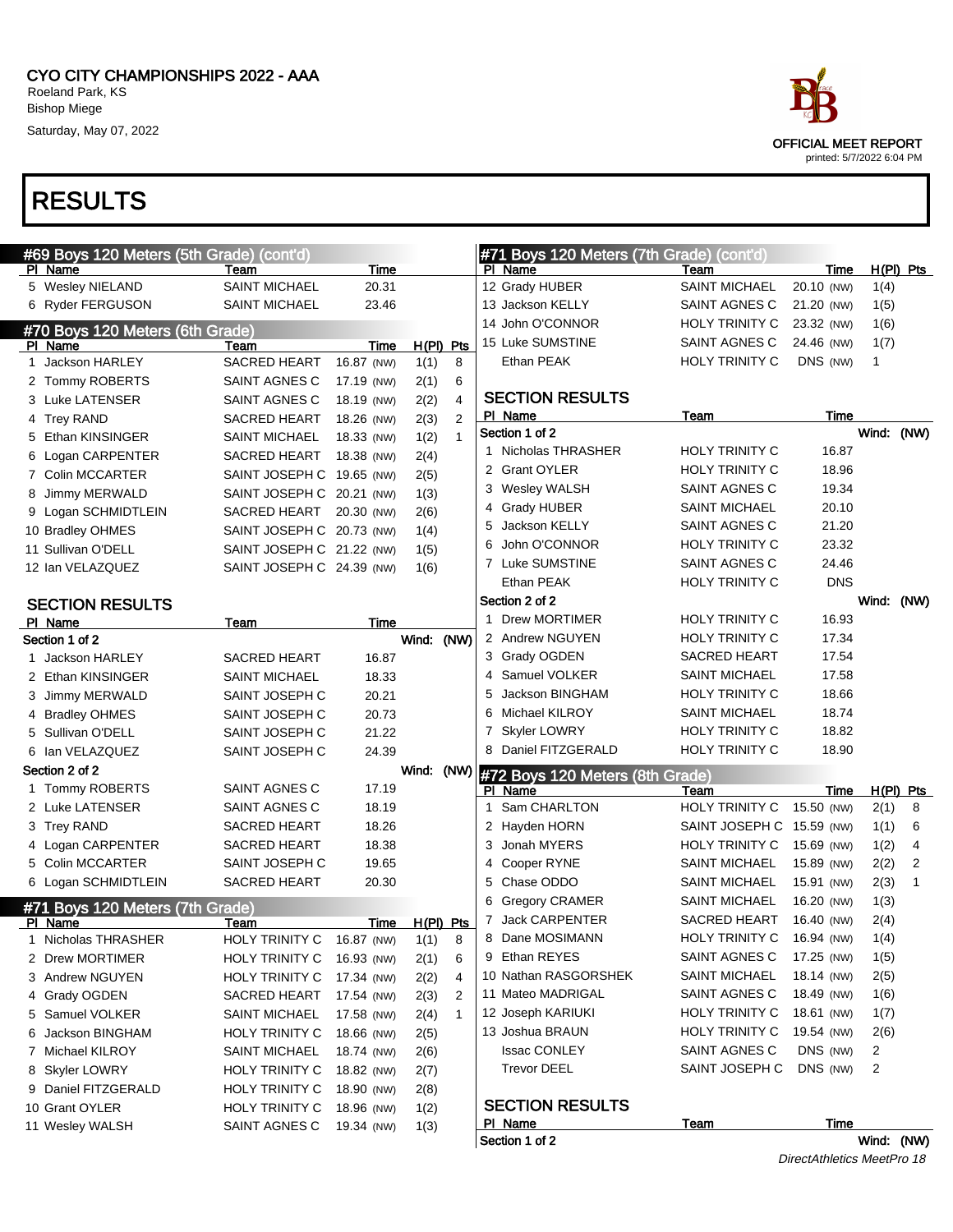CYO CITY CHAMPIONSHIPS 2022 - AAA Roeland Park, KS Bishop Miege

Saturday, May 07, 2022



| #72 Boys 120 Meters (8th Grade) (cont'd) |                       |             |                |              | $#78$ Boys 4 x 100m Relay (6th Grade) |                         |             |                |
|------------------------------------------|-----------------------|-------------|----------------|--------------|---------------------------------------|-------------------------|-------------|----------------|
| PI Name                                  | Team                  | Time        |                |              | PI Team                               |                         | Time        | Pts            |
| 1 Hayden HORN                            | SAINT JOSEPH C        | 15.59       |                |              | 1 SACRED HEART CYOKS (A)              |                         | 59.49       | 8              |
| 2 Jonah MYERS                            | <b>HOLY TRINITY C</b> | 15.69       |                |              | 2 SAINT JOSEPH CYOKS (A)              |                         | 59.65       | 6              |
| 3 Gregory CRAMER                         | <b>SAINT MICHAEL</b>  | 16.20       |                |              | 3 HOLY TRINITY CYOKS (A)              |                         | 1:05.44     | 4              |
| 4 Dane MOSIMANN                          | <b>HOLY TRINITY C</b> | 16.94       |                |              |                                       |                         |             |                |
| 5 Ethan REYES                            | SAINT AGNES C         | 17.25       |                |              | #79 Boys 4 x 100m Relay (7th Grade)   |                         |             |                |
| 6 Mateo MADRIGAL                         | SAINT AGNES C         | 18.49       |                |              | PI Team                               |                         | Time        | Pts            |
| 7 Joseph KARIUKI                         | <b>HOLY TRINITY C</b> | 18.61       |                |              | 1 SAINT MICHAEL CYOKS (A)             |                         | 58.33       | 8              |
| Section 2 of 2                           |                       |             | Wind: (NW)     |              | 2 HOLY TRINITY CYOKS (A)              |                         | 1:01.64     | 6              |
| 1 Sam CHARLTON                           | <b>HOLY TRINITY C</b> | 15.50       |                |              | 3 SAINT AGNES CYOKS (A)               |                         | 1:02.03     | 4              |
| 2 Cooper RYNE                            | <b>SAINT MICHAEL</b>  | 15.89       |                |              |                                       |                         |             |                |
| 3 Chase ODDO                             | <b>SAINT MICHAEL</b>  | 15.91       |                |              | #80 Boys 4 x 100m Relay (8th Grade)   |                         |             |                |
| 4 Jack CARPENTER                         | <b>SACRED HEART</b>   | 16.40       |                |              | PI Team                               |                         | Time        | Pts            |
| 5 Nathan RASGORSHEK                      | <b>SAINT MICHAEL</b>  | 18.14       |                |              | 1 SAINT MICHAEL CYOKS (A)             |                         | 50.47       | 8              |
| 6 Joshua BRAUN                           | <b>HOLY TRINITY C</b> | 19.54       |                |              | 2 HOLY TRINITY CYOKS (A)              |                         | 50.53       | 6              |
| <b>Issac CONLEY</b>                      | SAINT AGNES C         | <b>DNS</b>  |                |              | 3 SACRED HEART CYOKS (A)              |                         | 51.54       | 4              |
| <b>Trevor DEEL</b>                       | SAINT JOSEPH C        | <b>DNS</b>  |                |              | 4 SAINT JOSEPH CYOKS (A)              |                         | 53.14       | 2              |
| #73 Girls 4 x 100m Relay (5th Grade)     |                       |             |                |              | 5 SAINT AGNES CYOKS (A)               |                         | 58.54       |                |
| PI Team                                  |                       | Time        | Pts            |              |                                       |                         |             |                |
| 1 SAINT AGNES CYOKS (A)                  |                       | 1:10.26     | 8              |              | #81 Football Throw (7th Grade)        |                         |             |                |
| 2 SACRED HEART CYOKS (A)                 |                       | 1:13.07     | 6              |              | PI Name                               | Team                    | <b>Mark</b> | <b>Pts</b>     |
|                                          |                       |             |                | $\mathbf{1}$ | Rafferty JACKSON                      | SAINT JOSEPH C 154' 1"  |             | 8              |
| #74 Girls 4 x 100m Relay (6th Grade)     |                       |             |                |              | 2 Owen HUGHES                         | SAINT MICHAEL 149'3"    |             | 6              |
| PI Team                                  |                       | Time        | Pts            |              | 3 Nate BRIGHT                         | SACRED HEART 120' 0"    |             | 4              |
| 1 HOLY TRINITY CYOKS (A)                 |                       | 1:03.28     | 8              |              | 4 Patrick FEWINS                      | SAINT JOSEPH C 110' 10" |             | $\overline{c}$ |
| 2 SAINT AGNES CYOKS (A)                  |                       | 1:04.13     | 6              |              | 5 Michael BEVITT                      | HOLY TRINITY C 109' 10" |             | $\mathbf{1}$   |
| 3 SAINT MICHAEL CYOKS (A)                |                       | 1:04.34     | 4              |              | 6 Joshua KISSELL                      | SACRED HEART 107' 8"    |             |                |
| 4 SACRED HEART CYOKS (A)                 |                       | 1:11.10     | 2              |              | 7 Francis HESS                        | SACRED HEART 107' 0"    |             |                |
|                                          |                       |             |                |              | 8 Dalton ASHLEY                       | HOLY TRINITY C 106' 4"  |             |                |
| #75 Girls 4 x 100m Relay (7th Grade)     |                       |             |                |              | 9 Jackson KELLY                       | SAINT AGNES C 104' 11"  |             |                |
| PI Team                                  |                       | Time        | Pts            |              | 10 Patrick SHIPMAN                    | SAINT AGNES C 102' 9"   |             |                |
| 1 SAINT MICHAEL CYOKS (A)                |                       | 59.26       | 8              |              | 11 Benjamin WOLF                      | SAINT AGNES C 102' 5"   |             |                |
| 2 HOLY TRINITY CYOKS (A)                 |                       | 1:00.91     | 6              |              | 12 Harrison POWER                     | SAINT MICHAEL 100'8"    |             |                |
|                                          |                       |             |                |              | 13 Jackson BINGHAM                    | HOLY TRINITY C 100' 7"  |             |                |
| #76 Girls 4 x 100m Relay (8th Grade)     |                       |             |                |              | 14 Anthony MENGHINI                   | SACRED HEART 91' 5"     |             |                |
| PI Team                                  |                       | Time        | Pts            |              | 15 Jack BALDWIN                       | SAINT MICHAEL 90' 5"    |             |                |
| 1 HOLY TRINITY CYOKS (A)                 |                       | 59.68       | 8              |              | 16 Robert JONSCHER IV                 | SAINT AGNES C 88' 4"    |             |                |
| 2 SACRED HEART CYOKS (A)                 |                       | 1:03.82     | 6              |              | 17 Clark KELLEY                       | HOLY TRINITY C 86' 10"  |             |                |
|                                          |                       |             |                |              | 18 Logan MOORE                        | HOLY TRINITY C 82' 1"   |             |                |
| #77 Boys 4 x 100m Relay (5th Grade)      |                       |             |                |              | 19 Grant OYLER                        | HOLY TRINITY C 80' 2"   |             |                |
| PI Team                                  |                       | <b>Time</b> | Pts            |              | 20 Parker GOMEZ                       | SAINT MICHAEL 76' 1"    |             |                |
| 1 SAINT MICHAEL CYOKS (A)                |                       | 1:02.56     | 8              |              | 21 Michael JOHNSON                    | HOLY TRINITY C 72' 5"   |             |                |
| 2 SACRED HEART CYOKS (A)                 |                       | 1:08.98     | 6              |              | 22 Adrien CALDWELL                    | SAINT MICHAEL 72' 1"    |             |                |
| 3 SAINT JOSEPH CYOKS (A)                 |                       | 1:09.61     | 4              |              | 23 Vann MUEHLBERGER                   | SAINT AGNES C 66' 9"    |             |                |
| 4 SAINT AGNES CYOKS (A)                  |                       | 1:11.41     | $\overline{2}$ |              | 24 Alexander CALDWELL                 | SAINT MICHAEL 63' 6"    |             |                |
|                                          |                       |             |                |              | 25 Ben FISHER                         | SAINT AGNES C 60' 5"    |             |                |
|                                          |                       |             |                |              | 26 Anthony KEMPF                      | SACRED HEART 58' 10"    |             |                |
|                                          |                       |             |                |              | 27 Luke SUMSTINE                      | SAINT AGNES C 47' 9"    |             |                |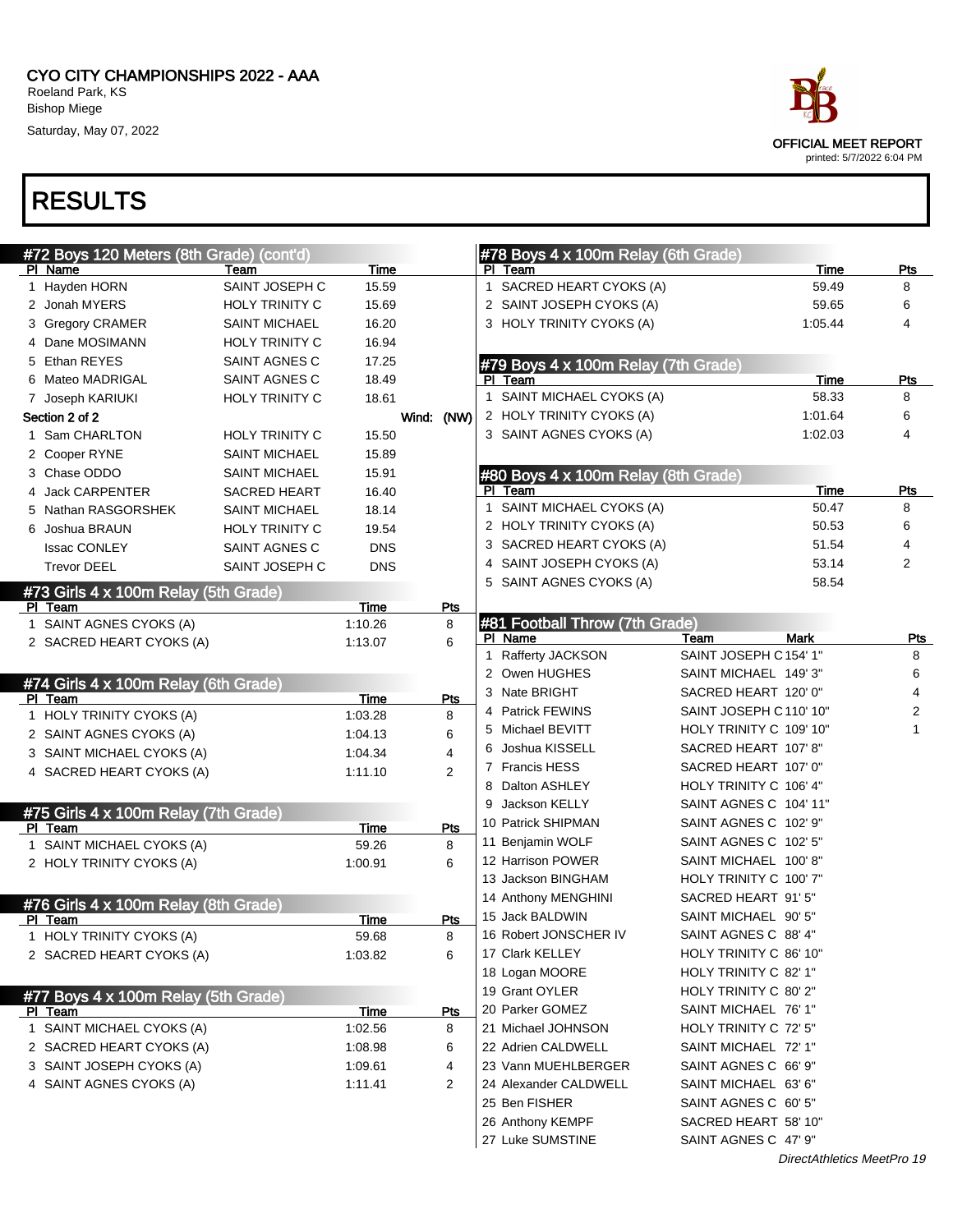# RESULTS

| #81 Football Throw (7th Grade) (cont'd)   |                         |                | #84 Football Throw (5th Grade) (cont'd) |                         |            |
|-------------------------------------------|-------------------------|----------------|-----------------------------------------|-------------------------|------------|
| PI Name                                   | Mark<br>Team            | Pts I          | PI Name                                 | Team<br><b>Mark</b>     | Pts        |
| 28 Michael BRODEUR                        | HOLY TRINITY C 44' 4"   |                | 8 Joe MENDOZA                           | SAINT AGNES C 64' 0"    |            |
| 29 Lucas CLINE                            | SACRED HEART 39' 5"     |                | 9 Asher MESMER                          | SAINT JOSEPH C 60' 11"  |            |
|                                           |                         |                | 10 Ryder FERGUSON                       | SAINT MICHAEL 58' 11"   |            |
| #82 Football Throw (8th Grade)            |                         |                | 11 Emilio REYES                         | SAINT AGNES C 56' 10"   |            |
| PI Name                                   | <b>Mark</b><br>Team     | <b>Pts</b>     | 12 Owen WALSH                           | SAINT AGNES C 42' 4"    |            |
| 1 Brody BRUGGEMAN                         | SACRED HEART 145' 8"    | 8              | Austin OROPEZA                          | SAINT AGNES C DNS       |            |
| 2 Brady BOYDSTON                          | HOLY TRINITY C 141' 0"  | 6              | William POWERS                          | SAINT MICHAEL DNS       |            |
| 3 Trent HELMER                            | HOLY TRINITY C 139' 0"  | 4              |                                         |                         |            |
| 4 Andy DEVERS                             | SAINT JOSEPH C122' 9"   | $\overline{c}$ | #85 Softball Throw (6th Grade)          |                         |            |
| 5 Daniel NEENAN                           | SAINT AGNES C 121'2"    | $\mathbf{1}$   | PI Name                                 | <b>Mark</b><br>Team     | <b>Pts</b> |
| 6 Luke Td OLSON                           | SAINT AGNES C 116' 1"   |                | Evelyn BICHELMEYER<br>1                 | SAINT JOSEPH C119' 9"   | 8          |
| 7 Charlie HEINEN                          | HOLY TRINITY C 113' 10" |                | 2 Hayden BAUER                          | SACRED HEART 115'3"     | 6          |
| 8 Campbell LUZAR                          | SAINT AGNES C 110' 5"   |                | 3 Avery NEUER                           | HOLY TRINITY C 115' 0"  | 4          |
| 9 Thomas SERRANO                          | SAINT JOSEPH C 108' 11" |                | Falasteen SHALABI                       | SACRED HEART 106' 1"    | 2          |
| 10 Dominic MAGANA                         | SAINT AGNES C 105' 9"   |                | Gianna PUCHALLA<br>5                    | SAINT MICHAEL 102' 11"  |            |
| 11 Luke ALLEN                             | SAINT AGNES C 105' 7"   |                | 6 Natalie MILLIGAN                      | SAINT AGNES C 102' 6"   |            |
| 12 Zachary WOLZEN                         | SAINT JOSEPH C103' 2"   |                | 7 Colbie PATTISON                       | SACRED HEART 95'3"      |            |
| 13 Hayden WREN                            | SAINT JOSEPH C99' 1"    |                | 8 Mia MORRIS                            | SAINT AGNES C 95' 0"    |            |
| 14 Graham WALSH                           | SAINT AGNES C 94'8"     |                | 9 Madison ALLEN                         | SAINT AGNES C 93' 6"    |            |
| 15 John CAMPBELL                          | HOLY TRINITY C 93' 1"   |                | 10 Kelly NEENAN                         | SAINT AGNES C 87' 5"    |            |
| 16 Erik KLEIN                             | SAINT JOSEPH C91' 1"    |                | 11 Elizabeth FITZSIMMONS                | SAINT AGNES C 86'8"     |            |
| 17 Aaron FLICKNER                         | SAINT JOSEPH C75' 7"    |                | 12 Gabby STEIN                          | SACRED HEART 84' 5"     |            |
| 18 Joshua COLLINS                         | SAINT AGNES C 73' 1"    |                | 13 Peyton BONNEL                        | SACRED HEART 83' 1"     |            |
|                                           |                         |                | 14 Kate ZELLER                          | SACRED HEART 75' 9"     |            |
| #83 Football Throw (6th Grade)            |                         |                | 15 Meredith PFEIFFER                    | SACRED HEART 73' 0"     |            |
| PI Name                                   | Mark<br>Team            | Pts            | 16 Sofia JARACUARO                      | SAINT JOSEPH C56' 8"    |            |
| 1 Jake PHELPS                             | SACRED HEART 126'3"     | 8              | 17 Ava LIPARI                           | SAINT JOSEPH C54' 8"    |            |
| 2 Oliver CIMINIERI                        | SAINT MICHAEL 110' 11"  | 6              |                                         |                         |            |
| 3 Joe SATSKY                              | SAINT JOSEPH C98' 4"    | 4              | #86 Softball Throw (5th Grade)          |                         |            |
| 4 Grant CHAPUT                            | SACRED HEART 97' 6"     | $\overline{2}$ | PI Name                                 | <b>Mark</b><br>Team     | Pts        |
| 5 Miles TOMSIC                            | SAINT JOSEPH C94' 2"    | $\mathbf 1$    | 1 Olivia CANTU                          | HOLY TRINITY C 130' 10" | 8          |
| 6 Teddy THOLEN                            | SAINT JOSEPH C 90' 2"   |                | 2 Adrianna ROBERTS                      | SAINT AGNES C 102' 0"   | 6          |
| 7 Logan SCHMIDTLEIN                       | SACRED HEART 85' 5"     |                | 3 Annie CHICK                           | SACRED HEART 90' 5"     | 4          |
| 8 Sullivan O'DELL                         | SAINT JOSEPH C81' 10"   |                | 4 Molly BRETHORST                       | SACRED HEART 82' 5"     | 2          |
| 9 Gavin TOSCHI                            | SAINT AGNES C 81'5"     |                | 5 Ella TYLICKI                          | SAINT AGNES C 50'3"     | 1          |
| 10 Daniel MCNEFF                          | SAINT JOSEPH C74' 1"    |                | 6 Lucy KELLEY                           | HOLY TRINITY C 47' 6"   |            |
| 11 Lucas PECK                             | SACRED HEART 69' 1"     |                | 7 Francesca SANO                        | SAINT MICHAEL 42' 8"    |            |
|                                           |                         |                | 8 Kathryn CLINE                         | SACRED HEART 39' 11"    |            |
|                                           |                         |                | 9 Skyler HAYS                           | SACRED HEART 34' 3"     |            |
| #84 Football Throw (5th Grade)<br>PI Name | Mark<br>Team            | <u>Pts</u>     |                                         |                         |            |
| 1 Walker NEWELL                           | SAINT MICHAEL 91'2"     | 8              | <b>HAZ Softhall Throw (8th Grade)</b>   |                         |            |
|                                           |                         |                |                                         |                         |            |

|  | #84 Football Throw (5th Grade) |                      |             |     | 9 Skyler HAYS                  | SACRED HEART 34' 3"    |             |     |
|--|--------------------------------|----------------------|-------------|-----|--------------------------------|------------------------|-------------|-----|
|  | PI Name                        | Team                 | <b>Mark</b> | Pts |                                |                        |             |     |
|  | Walker NEWELL                  | SAINT MICHAEL 91'2"  |             |     | #87 Softball Throw (8th Grade) |                        |             |     |
|  | 2 Dylan WREN                   | SAINT JOSEPH C85' 8" |             |     | PI Name                        | Team                   | <b>Mark</b> | Pts |
|  | 3 Anthony SZMERDT              | SAINT MICHAEL 80'3"  |             |     | <b>Elliot WEAVER</b>           | SAINT MICHAEL 120' 2"  |             | 8   |
|  | 4 Max WEAVER                   | SAINT MICHAEL 77' 2" |             |     | 2 Abigail MALONEY              | HOLY TRINITY C 105' 6" |             | 6   |
|  | 5 Leland REYNOLDS              | SAINT JOSEPH C76' 3" |             | 3   | Allison KUEBELBECK             | SACRED HEART 103' 11"  |             | 4   |
|  | 6 Sione CHACON                 | SAINT AGNES C 74' 9" |             |     | 4 Myla PENDERGAST              | SACRED HEART 102' 9"   |             | 2   |
|  | 7 William MEYERS               | SAINT MICHAEL 67' 6" |             |     | 5 Alina DUNN                   | SAINT JOSEPH C 100' 7" |             |     |
|  |                                |                      |             |     |                                |                        |             |     |

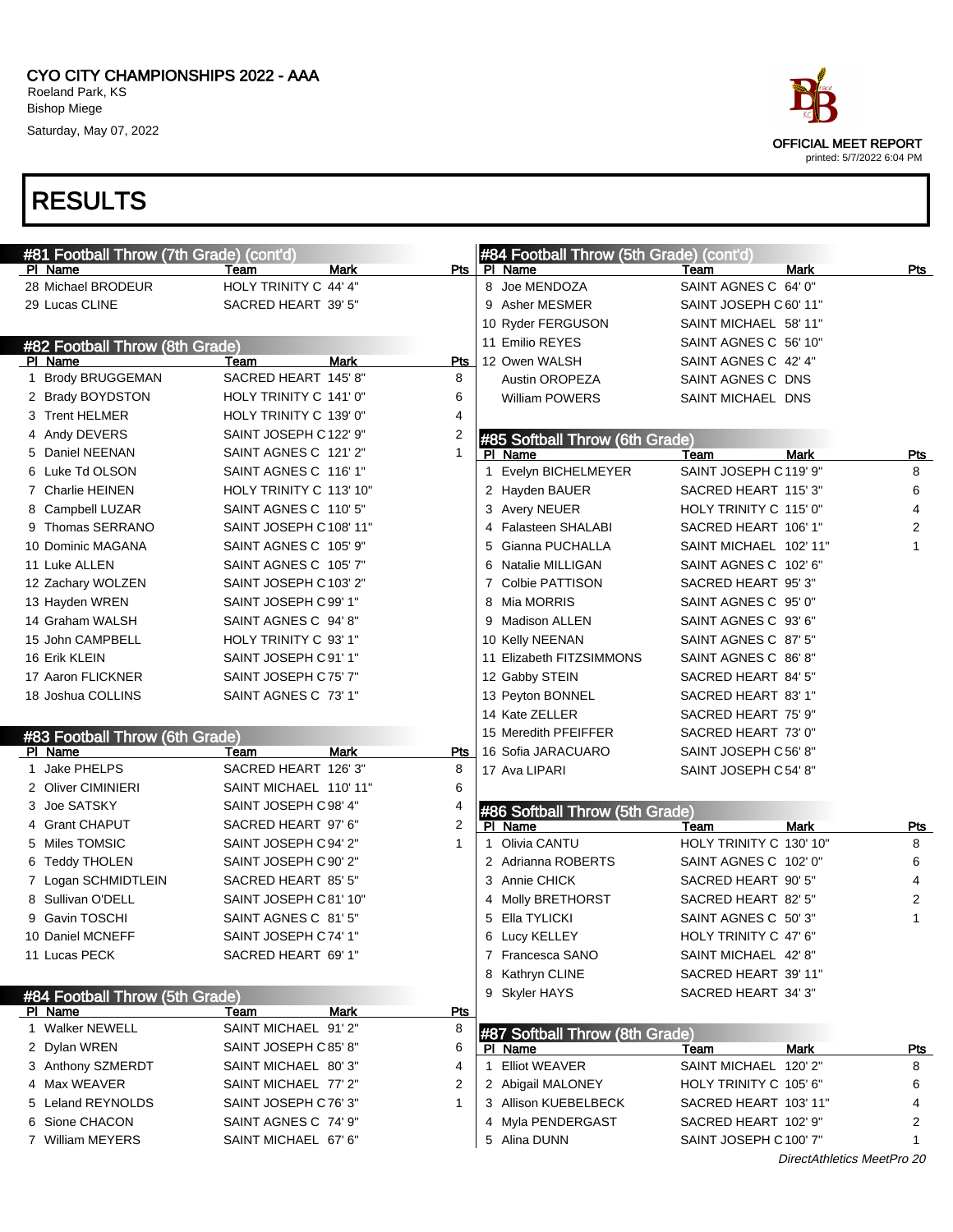

| #87 Softball Throw (8th Grade) (cont'd)   |                              |             |                 | #90 Boys High Jump (7th Grade) (cont'd)    |                           |                            |            |
|-------------------------------------------|------------------------------|-------------|-----------------|--------------------------------------------|---------------------------|----------------------------|------------|
| PI Name<br>6 Jenna CLOUSE                 | Team<br>SAINT MICHAEL 96' 5" | <b>Mark</b> |                 | Pts   PI Name<br>Michael BEVITT            | Team<br>HOLY TRINITY C NH | <b>Mark</b>                | Pts        |
| 7 Isabella CASTILLO                       | SAINT AGNES C 91'2"          |             |                 |                                            |                           |                            |            |
|                                           | SAINT AGNES C 89' 1"         |             |                 |                                            |                           |                            |            |
| 8 Mary BENES                              | SAINT MICHAEL 71' 1"         |             |                 | #91 Boys High Jump (8th Grade)<br>PI Name  | Team                      | <b>Mark</b>                | <b>Pts</b> |
| 9 Ainsley SWITZER                         |                              |             |                 | 1 Adam SYDZYIK                             | HOLY TRINITY C 5' 4"      |                            | 8          |
|                                           |                              |             |                 | 2J Jack CARPENTER                          | SACRED HEART 5' 0"        |                            | 6          |
| #88 Softball Throw (7th Grade)            | Team                         | <b>Mark</b> |                 | 3J Brady BOYDSTON                          | HOLY TRINITY C 5' 0"      |                            | 3          |
| PI Name<br>1 Avery MURPHY                 | SAINT JOSEPH C126' 8"        |             | <b>Pts</b><br>8 | 3J Carter SHOTKOSKI                        | SAINT JOSEPH C5' 0"       |                            | 3          |
| 2 Reese MASLOWSKI                         | SAINT MICHAEL 126' 4"        |             | 6               | 5 Cooper RYNE                              | SAINT MICHAEL 4'8"        |                            | 0.5        |
| 3 Caitlyn O'DONNELL                       | HOLY TRINITY C 119' 7"       |             | 4               | 5 Adam MARSH                               | SAINT JOSEPH C 4' 8"      |                            | 0.5        |
| 4 Erin FOLEY                              | SAINT JOSEPH C111'1"         |             | 2               | 7 Francis MENGHINI                         | SACRED HEART 4' 6"        |                            |            |
| 5 Scarlet MORTENSON                       | SAINT JOSEPH C109' 5"        |             | $\mathbf{1}$    | 8 Beau LAUSIER                             | HOLY TRINITY C 4' 4"      |                            |            |
| 6 Emme ALBRIGHT                           | SAINT JOSEPH C109' 4"        |             |                 | 8 Liam LAVERY                              | HOLY TRINITY C 4' 4"      |                            |            |
| 7 Finley RHOADES                          | SAINT AGNES C 107' 1"        |             |                 | 10 Zachary WOLZEN                          | SAINT JOSEPH C 4' 2"      |                            |            |
| 8 Elizabeth HOTZE                         | HOLY TRINITY C 101' 8"       |             |                 | 11 Benjamin HENDRIX                        | SAINT AGNES C 4' 0"       |                            |            |
| 9 Violet TOEPFER                          | SACRED HEART 93' 9"          |             |                 | Hayden WREN                                | SAINT JOSEPH CNH          |                            |            |
| 10 Lorena MARTINEZ                        | HOLY TRINITY C 87' 3"        |             |                 | Eli SHULTE                                 | HOLY TRINITY C NH         |                            |            |
| 11 Karley HILLYER                         | HOLY TRINITY C 86' 4"        |             |                 | Jacob STIRLING                             | SAINT JOSEPH C DNS        |                            |            |
| 12 Lacianna KLUEMPERS                     | SAINT JOSEPH C69'3"          |             |                 | <b>Trevor DEEL</b>                         | SAINT JOSEPH C DNS        |                            |            |
| 13 Addison ORTMEYER                       | SAINT JOSEPH C61'3"          |             |                 |                                            |                           |                            |            |
| 14 Alice CURNES                           | HOLY TRINITY C 54' 3"        |             |                 |                                            |                           |                            |            |
|                                           |                              |             |                 | #92 Boys High Jump (5th Grade)<br>PI Name  | Team                      | Mark                       | Pts        |
|                                           |                              |             |                 | 1J Aiden KEMPF                             | SACRED HEART 3'8"         |                            | 8          |
| #89 Boys High Jump (6th Grade)<br>PI Name | Team                         | Mark        | Pts             | 2J Anthony SEAY                            | HOLY TRINITY C 3'8"       |                            | 5          |
| 1 John WATSKEY                            | SAINT JOSEPH C4' 6"          |             | 8               | 2J Quentin JACKSON                         | SAINT JOSEPH C3'8"        |                            | 5          |
| 2 Thomas WOLZEN                           | SAINT JOSEPH C4' 4"          |             | 6               | 4J Colby HOLICK                            | SACRED HEART 3'8"         |                            | 1.5        |
| 3 Luke KOLICH                             | SACRED HEART 4' 2"           |             | 4               | 4J Henry MENGHINI                          | SACRED HEART 3'8"         |                            | 1.5        |
| 4 Logan CARPENTER                         | SACRED HEART 4' 0"           |             | 2               | Luke PLUNKETT                              | SACRED HEART NH           |                            |            |
| 5 Jax HENDERSON                           | SACRED HEART 3'8"            |             | 0.5             | <b>Nick BURKE</b>                          | SACRED HEART NH           |                            |            |
| 5 Trey RAND                               | SACRED HEART 3'8"            |             | 0.5             | Joseph WICKENHAUSER                        | HOLY TRINITY C NH         |                            |            |
| 5 Cooper DORSEY                           | SACRED HEART 3'8"            |             |                 |                                            |                           |                            |            |
| 5 Finley DORSEY                           | SACRED HEART 3'8"            |             |                 |                                            |                           |                            |            |
| 9J Lucas PECK                             | SACRED HEART 3'8"            |             |                 | #93 Girls High Jump (5th Grade)<br>PI Name | Team                      | <b>Mark</b>                | <u>Pts</u> |
| 10 Andrew BLUME                           | HOLY TRINITY C 3' 6"         |             |                 | 1 Alexandra JONES                          | SAINT JOSEPH C3'8"        |                            | 8          |
| 10 J.j. MCKIBBIN                          | SACRED HEART 3' 6"           |             |                 | Annie CHICK                                | SACRED HEART NH           |                            |            |
| Carter SCHUSTER                           | HOLY TRINITY C NH            |             |                 | Chloe ZELLER                               | SACRED HEART NH           |                            |            |
| Ethan KINSINGER                           | SAINT MICHAEL NH             |             |                 | Sydney PIOTROWSKI                          | SAINT MICHAEL NH          |                            |            |
|                                           |                              |             |                 |                                            |                           |                            |            |
| #90 Boys High Jump (7th Grade)            |                              |             |                 | #94 Girls High Jump (8th Grade)            |                           |                            |            |
| PI Name                                   | Team                         | <b>Mark</b> | Pts             | PI Name                                    | Team                      | <b>Mark</b>                | <u>Pts</u> |
| 1 Patrick FEWINS                          | SAINT JOSEPH C4' 10"         |             | 8               | 1 Lucy WATSON                              | SAINT JOSEPH C 4' 10"     |                            |            |
| 2 Landon COLE                             | SAINT AGNES C 4'8"           |             | 6               | 2 Finley TAUSCHER                          | HOLY TRINITY C 4' 4"      |                            |            |
| 3 Grady OGDEN                             | SACRED HEART 4' 6"           |             | 4               | 3 Malin CHAPUT                             | SACRED HEART 4' 2"        |                            |            |
| 4J Daniel FITZGERALD                      | HOLY TRINITY C 4' 0"         |             | 1.5             | 4J Jillian LANG                            | SAINT JOSEPH C3' 10"      |                            |            |
| 4J Nicholas THRASHER                      | HOLY TRINITY C 4' 0"         |             | 1.5             | 5J Lorelai FERNHOLZ                        | SACRED HEART 3' 10"       |                            |            |
| 6J Grady HUBER                            | SAINT MICHAEL 4' 0"          |             |                 | 6 EmmaRose MUHELBERGER                     | HOLY TRINITY C 3'8"       |                            |            |
| Logan CRUM                                | SACRED HEART NH              |             |                 |                                            |                           |                            |            |
|                                           |                              |             |                 |                                            |                           | DirectAthletics MeetPro 21 |            |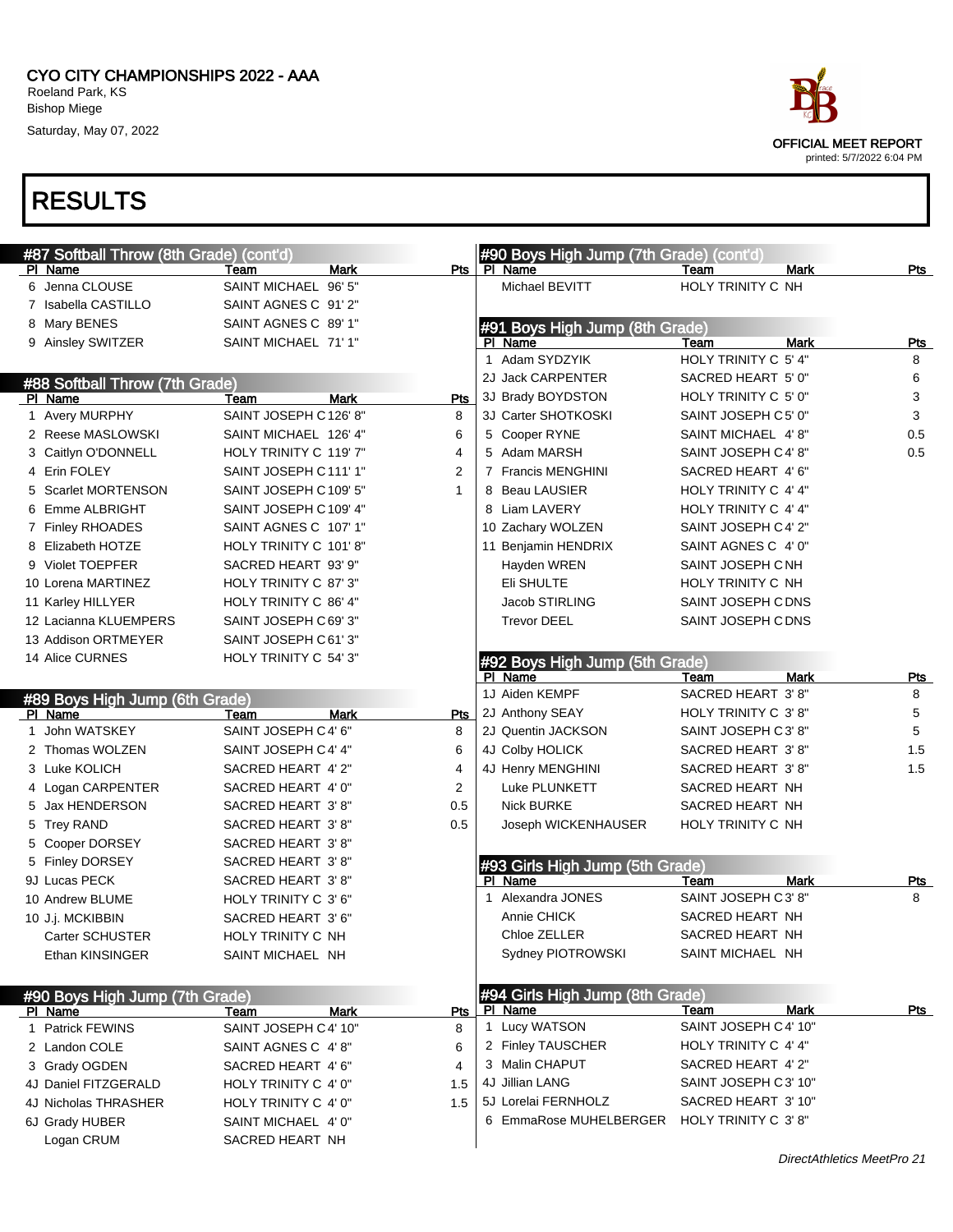

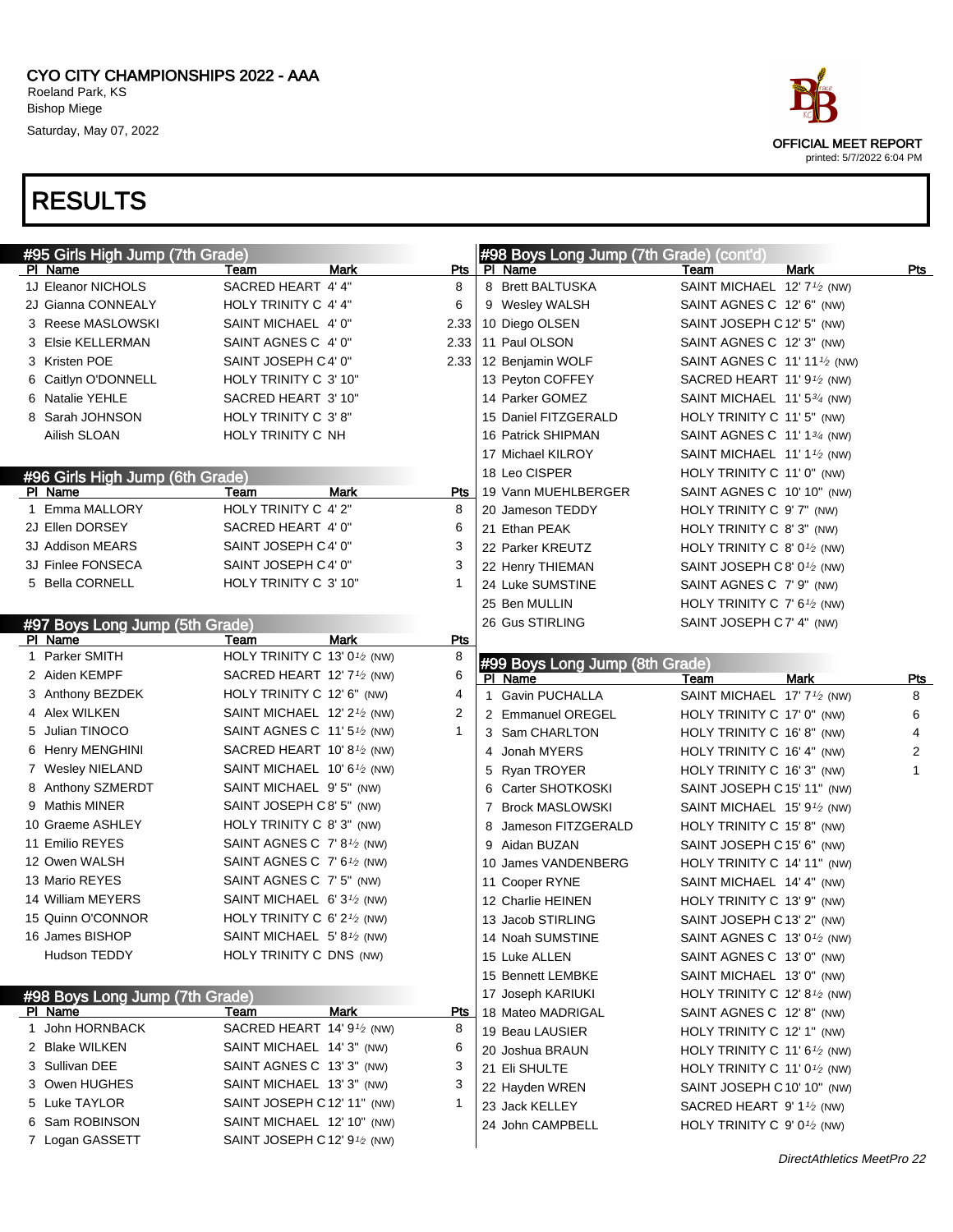

|                       |                                  | #99 Boys Long Jump (8th Grade) (cont'd)             |      |            | #102 Girls Long Jump (7th Grade) (cont'd) |                                                     |      |            |
|-----------------------|----------------------------------|-----------------------------------------------------|------|------------|-------------------------------------------|-----------------------------------------------------|------|------------|
| PI Name               |                                  | Team                                                | Mark | Pts        | PI Name                                   | Team                                                | Mark | <u>Pts</u> |
| 25 Rowan O'CONNOR     |                                  | HOLY TRINITY C 8' 10" (NW)                          |      |            | 3 Gianna CONNEALY                         | HOLY TRINITY C 12' 7" (NW)                          |      | 4          |
| <b>Trevor DEEL</b>    |                                  | SAINT JOSEPH CDNS (NW)                              |      |            | 4 Maddy BURCHARD                          | HOLY TRINITY C 12' $6\frac{1}{2}$ (NW)              |      | 2          |
| <b>Tyree NEWTON</b>   |                                  | SAINT JOSEPH CDNS (NW)                              |      |            | 5 Avery MURPHY                            | SAINT JOSEPH C 12' 5 <sup>1</sup> /2 (NW)           |      |            |
|                       |                                  |                                                     |      |            | 6 Reese MASLOWSKI                         | SAINT MICHAEL 11'8 <sup>1</sup> / <sub>2</sub> (NW) |      |            |
|                       | #100 Boys Long Jump (6th Grade)  |                                                     |      |            | 7 Lillianne BENBEN                        | SAINT AGNES C 11' 4" (NW)                           |      |            |
| PI Name               |                                  | Team                                                | Mark | Pts        | 7 Natalie YEHLE                           | SACRED HEART 11' 4" (NW)                            |      |            |
| 1 John WATSKEY        |                                  | SAINT JOSEPH C13' 91/2 (NW)                         |      | 8          | 9 Adelheid BENBEN                         | SAINT AGNES C 10' 6 <sup>1</sup> /2 (NW)            |      |            |
| 2 Oliver CIMINIERI    |                                  | SAINT MICHAEL 13' 9" (NW)                           |      | 6          | 10 Isabelle LIPARI                        | SAINT JOSEPH C 10' 2 $\frac{1}{2}$ (NW)             |      |            |
| 3 Finley DORSEY       |                                  | SACRED HEART 12' 5" (NW)                            |      | 4          | 11 Piper KRESHA                           | SACRED HEART 9' 10" (NW)                            |      |            |
| 4 Trey RAND           |                                  | SACRED HEART 12' 0" (NW)                            |      | 2          | 12 Addison ORTMEYER                       | SAINT JOSEPH C9' 7 <sup>1</sup> /2 (NW)             |      |            |
| 5 Logan CARPENTER     |                                  | SACRED HEART 11' 11" (NW)                           |      | 1          | 13 Karley HILLYER                         | HOLY TRINITY C 8' $8^{1/2}$ (NW)                    |      |            |
| 6 Ben BORGMEYER       |                                  | SAINT JOSEPH C11' 9" (NW)                           |      |            |                                           |                                                     |      |            |
| 6 Luke VONDEMKAMP     |                                  | SACRED HEART 11' 9" (NW)                            |      |            | #103 Girls Long Jump (8th Grade)          |                                                     |      |            |
| 8 Hayden STRATHMAN    |                                  | HOLY TRINITY C 11' 7" (NW)                          |      |            | PI Name                                   | Team                                                | Mark | Pts        |
| 9 Carter SCHUSTER     |                                  | HOLY TRINITY C 11' 4" (NW)                          |      |            | 1 Finley TAUSCHER                         | HOLY TRINITY C 13' 10" (NW)                         |      | 8          |
| 10 Nolan FLOY         |                                  | SACRED HEART 11' 1" (NW)                            |      |            | 2 Jasmine LUCK-SMITH                      | HOLY TRINITY C 12' 10 $1/2$ (NW)                    |      | 6          |
| 11 Gavin MCKENZIE     |                                  | SACRED HEART 11' 0" (NW)                            |      |            | 3 Amelia SHARBAUGH                        | HOLY TRINITY C 12' $7\frac{1}{2}$ (NW)              |      | 4          |
| 12 Cooper DORSEY      |                                  | SACRED HEART 10' 7" (NW)                            |      |            | 4 Leah HAEUSSER                           | HOLY TRINITY C 12' 3" (NW)                          |      | 2          |
| 12 Wyatt O'HARA       |                                  | HOLY TRINITY C 10' 7" (NW)                          |      |            | 5 Isabella CASTILLO                       | SAINT AGNES C $12'2'$ (NW)                          |      | 1          |
| 14 Andrew BLUME       |                                  | HOLY TRINITY C 9' 7" (NW)                           |      |            | 6 Maddy LAVERY                            | HOLY TRINITY C 11' 3" (NW)                          |      |            |
| 15 Quinn MCGIVERN     |                                  | SACRED HEART 9' 4" (NW)                             |      |            | 6 Erica STRATHMAN                         | HOLY TRINITY C 11' 3" (NW)                          |      |            |
| 16 Gabriel LUCK-SMITH |                                  | HOLY TRINITY C 9' 2" (NW)                           |      |            | 8 Lilly LEMMON                            | HOLY TRINITY C 11' 2" (NW)                          |      |            |
| 17 Marco DIGIORGIO    |                                  | SACRED HEART 9' 0" (NW)                             |      |            | 9 Addison YORK                            | SAINT JOSEPH C11' 1" (NW)                           |      |            |
| 18 Sullivan O'DELL    |                                  | SAINT JOSEPH C8' 2" (NW)                            |      |            | 10 Mary BENES                             | SAINT AGNES C $10' 8\frac{1}{2}$ (NW)               |      |            |
| 19 Ian VELAZQUEZ      |                                  | SAINT JOSEPH C8' 0" (NW)                            |      |            | 11 Myla PENDERGAST                        | SACRED HEART 10' 2" (NW)                            |      |            |
| 20 Daniel MCNEFF      |                                  | SAINT JOSEPH C7' 9" (NW)                            |      |            | 12 Mia ANGLES                             | SAINT MICHAEL 9'9" (NW)                             |      |            |
| Jimmy MERWALD         |                                  | SAINT JOSEPH CDNS (NW)                              |      |            | 13 Allison KUEBELBECK                     | SACRED HEART 9' 5" (NW)                             |      |            |
| Calvin CARDADOR       |                                  | SAINT AGNES C DNS (NW)                              |      |            | 14 Annie MCGUIRE                          | HOLY TRINITY C 9' 2" (NW)                           |      |            |
|                       |                                  |                                                     |      |            | 15 Emily ELLWANGER                        | HOLY TRINITY C 9' 0" (NW)                           |      |            |
|                       | #101 Girls Long Jump (5th Grade) |                                                     |      |            | 16 Ridley NEWELL                          | SAINT MICHAEL 8'8" (NW)                             |      |            |
| PI Name               |                                  | Team                                                | Mark | Pts        | Lauren KINCAID                            | SACRED HEART NM (NW)                                |      |            |
| 1 Alexandra JONES     |                                  | SAINT JOSEPH C11' 734 (NW)                          |      | 8          |                                           |                                                     |      |            |
| 2 Layla REYNOLDS      |                                  | SAINT JOSEPH C10' 6" (NW)                           |      | 6          | #104 Girls Long Jump (6th Grade)          |                                                     |      |            |
| 3 Molly BRETHORST     |                                  | SACRED HEART 10' 2" (NW)                            |      | 4          | PI Name                                   | Team                                                | Mark | Pts        |
| 4 Molly ANCELL        |                                  | SAINT JOSEPH C10' 0" (NW)                           |      | 1.5        | 1 Esther SOLDEVILLA                       | SAINT JOSEPH C 14' 134 (NW)                         |      | 8          |
| 4 Eden DESSERT        |                                  | SAINT AGNES C 10' 0" (NW)                           |      | 1.5        | 2 Agnes WRIGHT                            | SAINT AGNES C 12' 5" (NW)                           |      | 6          |
|                       | 6 Olivia MUEHLBERGER             | SAINT AGNES C 9'8" (NW)                             |      |            | 3 Ellen DORSEY                            | SACRED HEART 12' 1" (NW)                            |      | 4          |
| 7 Macie MARTINEZ      |                                  | SAINT AGNES C 8'8" (NW)                             |      |            | 4 Falasteen SHALABI                       | SACRED HEART 12' 0" (NW)                            |      | 2          |
| 8 Persia BAKER        |                                  | SAINT AGNES C 8' 2 <sup>3/4</sup> (NW)              |      |            | 5 Elliot SCHERZER                         | SACRED HEART 11' 10" (NW)                           |      |            |
| 9 Lucy KELLEY         |                                  | HOLY TRINITY C 8' 1" (NW)                           |      |            | 6 Natalie MILLIGAN                        | SAINT AGNES C 11' 4" (NW)                           |      |            |
| 10 Annie CHICK        |                                  | SACRED HEART 7' 9" (NW)                             |      |            | 7 Keira RIORDAN                           | HOLY TRINITY C 11' 0" (NW)                          |      |            |
| Alli SMITH            |                                  | SAINT JOSEPH CDNS (NW)                              |      |            | 7 Gianna PUCHALLA                         | SAINT MICHAEL 11' 0" (NW)                           |      |            |
|                       |                                  |                                                     |      |            | 9 Zoey DUCKERS                            | SAINT AGNES C 10' 10" (NW)                          |      |            |
|                       | #102 Girls Long Jump (7th Grade) |                                                     |      |            | 10 Cecilia BALDWIN                        | SAINT MICHAEL 10' 53/4 (NW)                         |      |            |
| <b>PI Name</b>        |                                  | Team                                                | Mark | <b>Pts</b> | 11 Kaydence HURLBERT                      | SAINT AGNES C $10'$ 4 $\frac{1}{4}$ (NW)            |      |            |
| 1 Josie ASTOR         |                                  | SAINT AGNES C 13' 6" (NW)                           |      | 8          | 12 Kelly NEENAN                           | SAINT AGNES C 10' 3" (NW)                           |      |            |
| 2 Sydney BLAINE       |                                  | SACRED HEART 12' 8 <sup>1</sup> / <sub>2</sub> (NW) |      | 6          |                                           |                                                     |      |            |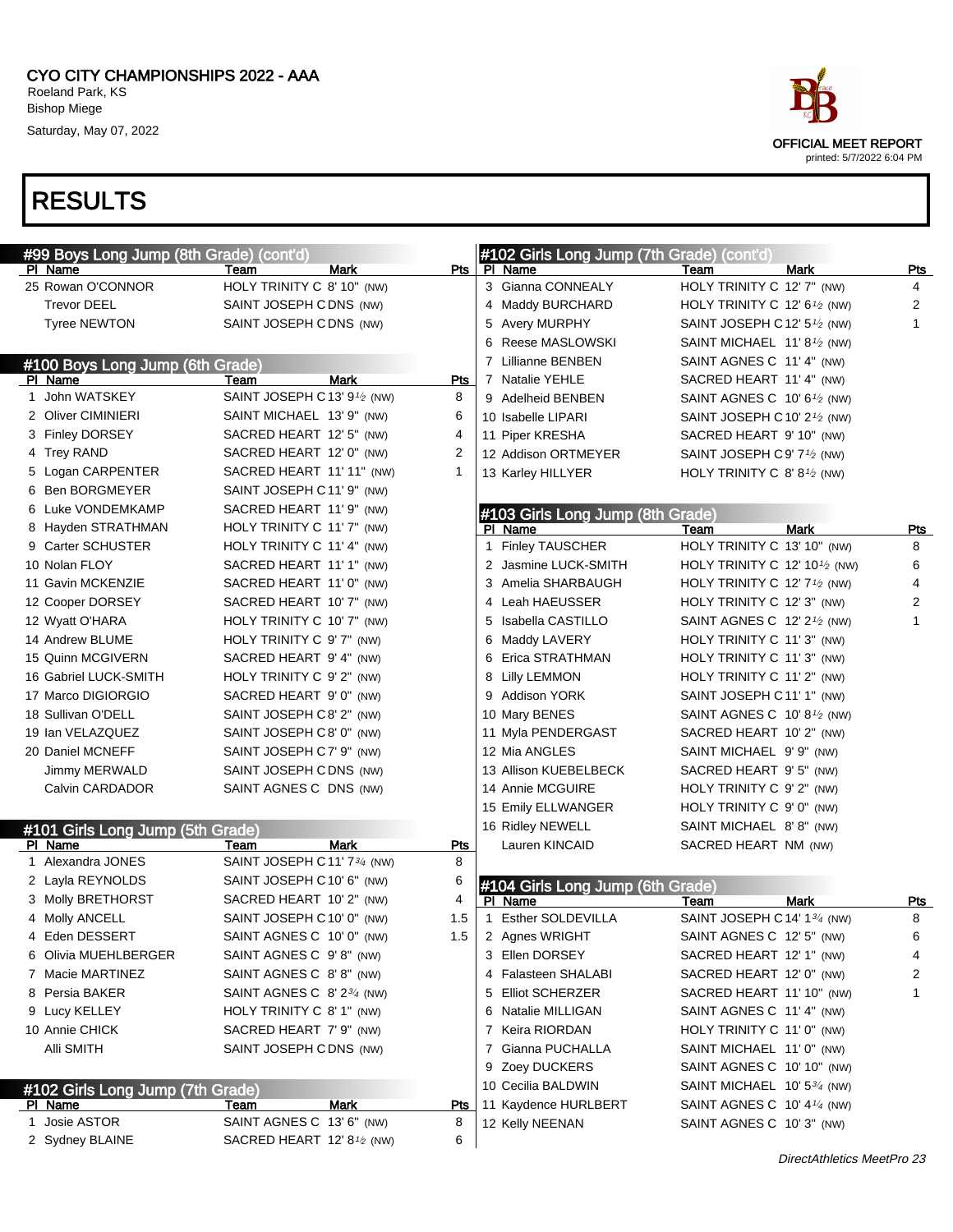CYO CITY CHAMPIONSHIPS 2022 - AAA Roeland Park, KS Bishop Miege

Saturday, May 07, 2022



| #104 Girls Long Jump (6th Grade) (cont'd) |                                         |                | #106 Boys Shot Put (8th Grade) (cont'd)    |                                      |            |
|-------------------------------------------|-----------------------------------------|----------------|--------------------------------------------|--------------------------------------|------------|
| PI Name                                   | Mark<br>Team                            | Pts            | PI Name                                    | <b>Mark</b><br>Team                  | Pts        |
| 13 Chloe MANIVONG                         | SAINT JOSEPH C8' 9 <sup>1/4</sup> (NW)  |                | 14 Aaron FLICKNER                          | SAINT JOSEPH C 23' 434               |            |
| 14 Sofia JARACUARO                        | SAINT JOSEPH C8' 73/4 (NW)              |                | 15 Graham WALSH                            | SAINT AGNES C 21' 10"                |            |
| 14 Mallory SMITH                          | HOLY TRINITY C 8' 7 <sup>3/4</sup> (NW) |                |                                            |                                      |            |
| 16 Hunter WRIGHT                          | SAINT MICHAEL 8' $2^{1/4}$ (NW)         |                | #107 Boys Shot Put (6th Grade)             |                                      |            |
| <b>Isabella CAMPBELL</b>                  | SAINT MICHAEL DNS (NW)                  |                | PI Name                                    | <b>Mark</b><br><b>Team</b>           | <b>Pts</b> |
| Evelyn REYES                              | SAINT AGNES C DNS (NW)                  |                | 1 Teddy THOLEN                             | SAINT JOSEPH C 29' 01/2              | 8          |
| Morgan BENNETT                            | SAINT MICHAEL DNS (NW)                  |                | 2 Jake PHELPS                              | SACRED HEART 28' 33/4                | 6          |
|                                           |                                         |                | 3 Logan SCHMIDTLEIN                        | SACRED HEART 28' 2"                  | 4          |
| #105 Boys Shot Put (7th Grade)            |                                         |                | 4 Gavin TOSCHI                             | SAINT AGNES C 27' 0"                 | 2          |
| PI Name                                   | <b>Mark</b><br>Team                     | Pts            | 5 Miles TOMSIC                             | SAINT JOSEPH C 25' 91/2              | 1          |
| 1 Rafferty JACKSON                        | SAINT JOSEPH C37' 31/4                  | 8              | 6 Christian DIEDRICH                       | SAINT MICHAEL 25' 7"                 |            |
| 2 Nate BRIGHT                             | SACRED HEART 31'734                     | 6              | 7 Tommy ROBERTS                            | SAINT AGNES C 24' 9 <sup>1</sup> /2  |            |
| 3 Joshua KISSELL                          | SACRED HEART 29' 53/4                   | 4              | 8 Leland COLLETTE                          | SAINT JOSEPH C 22' 21/2              |            |
| 4 Michael BEVITT                          | HOLY TRINITY C 28' 7"                   | $\overline{2}$ | 9 Grant CHAPUT                             | SACRED HEART 22' 2"                  |            |
| 5 Patrick FEWINS                          | SAINT JOSEPH C 27' 134                  | $\mathbf 1$    | 10 Joe SATSKY                              | SAINT JOSEPH C 21' 43/4              |            |
| 6 Gus STIRLING                            | SAINT JOSEPH C 24' 1134                 |                | 11 Andrew BLUME                            | HOLY TRINITY C 21' 33/4              |            |
| 7 Robert JONSCHER IV                      | SAINT AGNES C 24' 3"                    |                | 12 Daniel MCNEFF                           | SAINT JOSEPH C 19' 9"                |            |
| 8 Jackson BINGHAM                         | HOLY TRINITY C 23' 6"                   |                | 13 J.j. MCKIBBIN                           | SACRED HEART 19' 61/4                |            |
| 9 Clark KELLEY                            | HOLY TRINITY C 23' $4\frac{1}{2}$       |                | 14 Bradley OHMES                           | SAINT JOSEPH C 19' 1"                |            |
| 10 Logan MOORE                            | HOLY TRINITY C 22' 11 $\frac{1}{4}$     |                | 15 Graydon KINCAID                         | SACRED HEART 18' 5"                  |            |
| 11 Ben FISHER                             | SAINT AGNES C 22' 0"                    |                | 16 Marco DIGIORGIO                         | SACRED HEART 13' 111/2               |            |
| 12 Luke JOHNSON                           | HOLY TRINITY C 19' 11"                  |                | Quin CHAFFFEE-MCCLURE                      | SAINT AGNES C DNS                    |            |
| 13 Michael BRODEUR                        | HOLY TRINITY C 19' 2"                   |                |                                            |                                      |            |
|                                           |                                         |                |                                            |                                      |            |
| 14 John O'CONNOR                          | HOLY TRINITY C 19' 11/2                 |                |                                            |                                      |            |
| 15 Lucas CLINE                            | SACRED HEART 17' 101/4                  |                | #108 Boys Shot Put (5th Grade)<br>PI Name  | Team<br>Mark                         | Pts        |
| 16 Parker KREUTZ                          | HOLY TRINITY C 17' 7"                   |                | Sione CHACON<br>1                          | SAINT AGNES C 26' 9"                 | 8          |
| 17 Alexander CALDWELL                     | SAINT MICHAEL 17' 5"                    |                | 2 Parker SMITH                             | HOLY TRINITY C 24' 11"               | 6          |
| <b>18 Elias STUPNIANEK</b>                | SACRED HEART 16' 534                    |                | 3 Asher MESMER                             | SAINT JOSEPH C 21' 10"               | 4          |
| 19 Ben MULLIN                             | HOLY TRINITY C 14' 9 <sup>1/4</sup>     |                | Colby HOLICK<br>4                          | SACRED HEART 20'11/2                 | 2          |
| 20 Adrien CALDWELL                        | SAINT MICHAEL 13' 73/4                  |                | Nick BURKE<br>5                            | SACRED HEART 18' 33/4                | 1          |
|                                           |                                         |                | 6 Alberto GUARDADO                         | SAINT JOSEPH C17' 7"                 |            |
|                                           |                                         |                | 7 Chris BURKE                              | SACRED HEART 17' 33/4                |            |
| #106 Boys Shot Put (8th Grade)<br>PI Name | Mark<br>Team                            | Pts            | 8 Anthony SEAY                             | HOLY TRINITY C 16' 6 <sup>1/4</sup>  |            |
| 1 Sam CHARLTON                            | HOLY TRINITY C 45' 83/4                 | 8              | 9 Gavin PEAK                               | HOLY TRINITY C 16' 0"                |            |
| 2 Noah SIMPSON                            | HOLY TRINITY C 41' 83/4                 | 6              | Leo BURNS                                  | SACRED HEART DNS                     |            |
| 3 Brody BRUGGEMAN                         | SACRED HEART 38' 10"                    | 4              |                                            |                                      |            |
| 4 Luke Td OLSON                           | SAINT AGNES C 34' 7 <sup>1</sup> /2     | 2              |                                            |                                      |            |
| 5 Thomas SERRANO                          | SAINT JOSEPH C30' 10"                   | $\mathbf{1}$   | #109 Girls Shot Put (5th Grade)<br>PI Name | <b>Mark</b><br>Team                  | <b>Pts</b> |
| 6 Issac CONLEY                            | SAINT AGNES C 29' 334                   |                | 1 Olivia CANTU                             | HOLY TRINITY C 25' 2 <sup>1</sup> /2 | 8          |
| 7 John CAMPBELL                           | HOLY TRINITY C 29' 1"                   |                | 2 Adrianna ROBERTS                         | SAINT AGNES C 24' 23/4               | 6          |
| 8 Erik KLEIN                              | SAINT JOSEPH C 28' 8"                   |                | 3 Lauren BURKE                             | SACRED HEART 18'8"                   | 4          |
| 9 Brady HARLEY                            | SACRED HEART 27' 9"                     |                | 4 Francesca SANO                           | SAINT MICHAEL 16' 2"                 | 2          |
| 10 Campbell LUZAR                         | SAINT AGNES C 25' 434                   |                | 5 Kathryn CLINE                            | SACRED HEART 13' 4"                  | 1          |
| 11 Joshua COLLINS                         | SAINT AGNES C 25' 3 <sup>1</sup> /2     |                | 6 Molly ANCELL                             | SAINT JOSEPH C 13' 2"                |            |
| 12 John BURKE                             | SACRED HEART 25' 034                    |                | 7 Kaitlynn KELLY                           | SACRED HEART 9' 5"                   |            |
| 13 Dominic MAGANA                         | SAINT AGNES C 24' 0 <sup>1</sup> /2     |                |                                            |                                      |            |